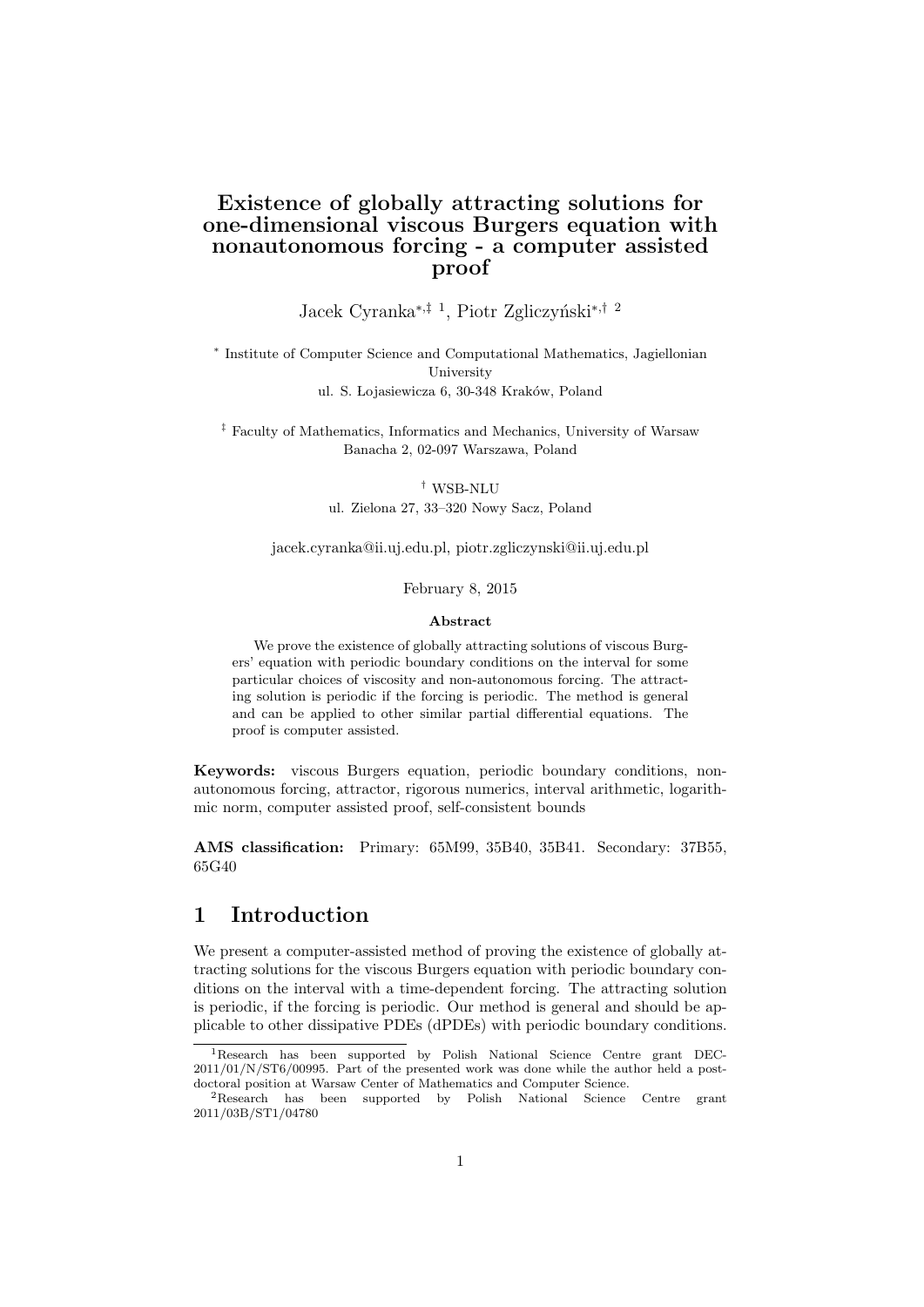For the purpose of this work we carried out the proof for the viscous Burgers equation with forcings of specific type only. Although other cited papers cover this equation with more general time-periodic forcings, as we describe in detail later on, still our Theorems 1.1 and 1.2 provide a new contribution to the Burgers equation. Namely our results include forcings, which are not time-periodic, moreover, we established the exponential convergence towards the attracting solution.

Let us begin with a short review of published results by both of the authors, which have been the foundation of our current research. In [C] a method of proving an existence of globally attracting steady-states for certain class of parabolic PDEs is presented. As an illustration of the method a detailed case study of the viscous Burgers equation is showed. The method can be summarized in three steps. First, construction of global absorbing sets, which are composed from regular functions, and such that they absorb any initial condition after a finite time. Second, establishing an existence of locally attracting steady-state. Third, absorbing sets are showed to be mapped into the fixed point's local bassin of attraction by a rigorous numerical integration procedure. For the purpose of rigorous integration and establishing existence of an attracting fixed point we used a topological method of self-consistent bounds, developed in the series of articles [ZM, ZAKS, ZNS, Z2, Z3]. Now, let us shortly describe the innovation of the presented results. The current results generalize previous works as we deal with globally attracting orbits in the nonautonomous case. Establishing new results required from us extending the method of self-consistent bounds to the nonautonomous case, and deriving a new topological principle accompanied by an algorithm of proving existence of locally attracting solution defined on R. To prove the attracting solution exists we verify that a time-shift map is contraction in certain space by construcing an interval enclosure of a so-called isolating segment for discrete semiprocess. Then we estimate the Lipschitz constant of the time-shift on the calculated enclosure. Observe that in [C, ZNS] the forcing was assumed to be constant in time, and in [ZM, ZAKS, Z2, Z3] the considered PDEs did not include any external forcing at all.

More specifically, in the present paper we present the case study of the initial value problem with periodic boundary conditions for the Burgers equation on the interval

$$
u_t + u \cdot u_x - \nu u_{xx} = f(t, x), \tag{1}
$$

First, as an example result we show

**Theorem 1.1.** For any  $\nu \in [2, 2.1]$  and  $f \in S_1$ , where

$$
S_1 = \left\{ x \mapsto 1.6 \cos 2x - 2 \sin 3x + \sum_{k=1}^3 \beta_k(t) \sin kx + \gamma_k(t) \cos kx, \beta_k(t), \ \gamma_k(t) \in [-0.03, 0.03], \forall t \in \mathbb{R} \right\},\
$$

where  $\beta_k(t)$ ,  $\gamma_k(t)$  are continuous, there exists a classical solution (periodic in time when  $f$  is periodic in time) of  $(1)$ , defined on  $\mathbb{R}$ , which attracts any initial data  $u_0$  satisfying  $u_0 \in C^4$  and  $\int_0^{2\pi} u_0(x) dx = \pi$ . Moreover, the convergence towards the attracting solution is exponential.

Theorem 1.1 in [C] about the existence of globally attracting fixed points when the forcing is time-independent is a particular case of Theorem 1.1 with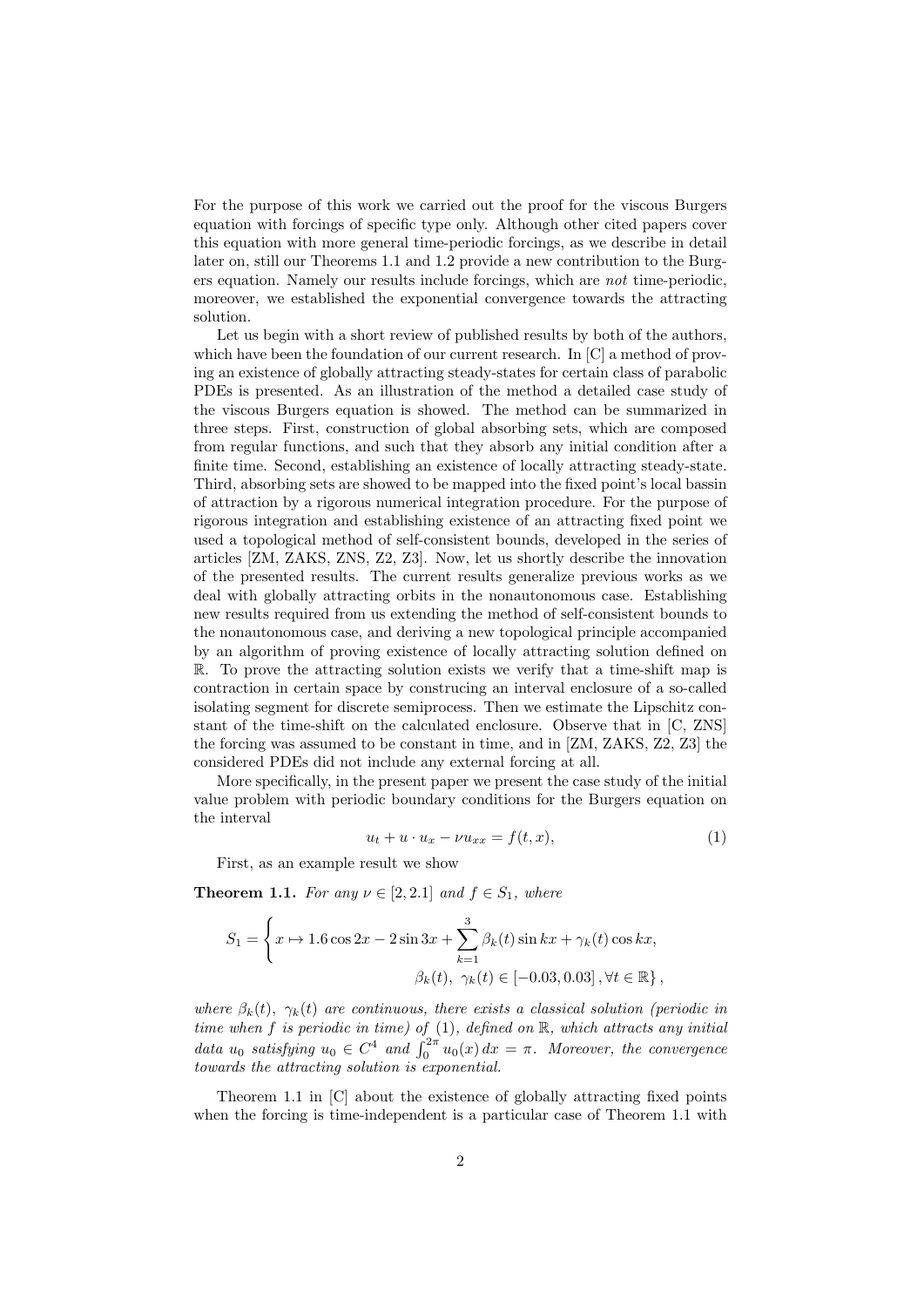$\beta_k(t) = \beta_k$ ,  $\gamma_k(t) = \gamma_k$  constant. As we show in Section 7 the computer assisted part of the proof of this theorem was in fact already accomplished during the proof of Thm. 1.1 in [C].

For the sake of demonstration, we state the next theorem for an explicitly given set of nonautonomous forcing functions with a particular dominant part. Our method is not restricted to this case, this particular nonautonomous dominant part is a result of setting some parameters in our algorithm. Our algorithm is capable to attempt to prove, in principle, any other case in which the dominant part is provided by explicit formulas.

**Theorem 1.2.** For  $\nu = 2$  and  $f \in S_2$ , where

$$
S_2 = \{x \mapsto -0.6\sin(x) + 0.7\cos(2x) + 0.7\sin(2x) - 0.8\cos(3x) - 0.8\sin(3x) + \sin(t)\left[-0.6\cos(x) + 0.7\cos(2x) + 0.7\sin(2x) - 0.8\cos(3x) - 0.8\sin(3x)\right] + \frac{3}{k-1}\beta_k(t)\sin(kx) + \gamma_k(t)\cos(kx),
$$
  

$$
\beta_k(t), \gamma_k(t) \in \left[-5 \cdot 10^{-5}, 5 \cdot 10^{-5}\right], \forall t \in \mathbb{R}\},
$$

where  $\beta_k(t)$ ,  $\gamma_k(t)$  are continuous, there exists a classical solution (periodic in time when  $f$  is periodic in time) of  $(1)$ , defined on  $\mathbb{R}$ , which attracts any initial data  $u_0$  satisfying  $u_0 \in C^4$  and  $\int_0^{2\pi} u_0(x) dx = \pi$ . Moreover, the convergence towards the attracting solution is exponential.

In both theorems we are interested in classical solutions only. This is the reason, why we do not state the theorem for more general solutions.

The essential difference between Theorem 1.1 and Theorem 1.2 is that in Theorem 1.1 the nonautonomous part of the forcing (the time-dependent part) is a small perturbation of the autonomous part (the time-independent part). Whereas in Theorem 1.2 the norms of the autonomous, and the nonautonomous part of the forcing are of the same order of magnitude. Due to this fact the proofs of both theorems are based on the slightly different topological principle. In the proof of Thm. 1.1 we constructed a trapping isolating segment (a forward invariant set in the extended phase pace), which is time independent, while in the proof of Thm. 1.2 we constructed a trapping set (a forward invariant set) for the time shift along the orbits by  $2\pi$  – the period of the dominant part of the nonautonomous forcing.

Let us comment on the role of the condition  $\int_0^{2\pi} u_0(x) dx = \pi$  in Theorem 1.1 and Theorem 1.2. The condition  $\int_0^{2\pi} u_0(x) dx \neq 0$ , when compared to

$$
\int_0^{2\pi} u_0(x) dx = 0
$$

makes the proof significantly harder numerically, due to the appearance of complex eigenvalues in the partial derivative of the vector field – see the numerical data (95) in Appendix A. Therefore for the illustration of our method we decided to take this more difficult case.

Similar results to ours can be found in literature. In [JKM] for any  $\nu > 0$  the authors established the existence of a globally attracting solution of (1) periodic in space and time, under assumption that forcing is periodic in time. Hence,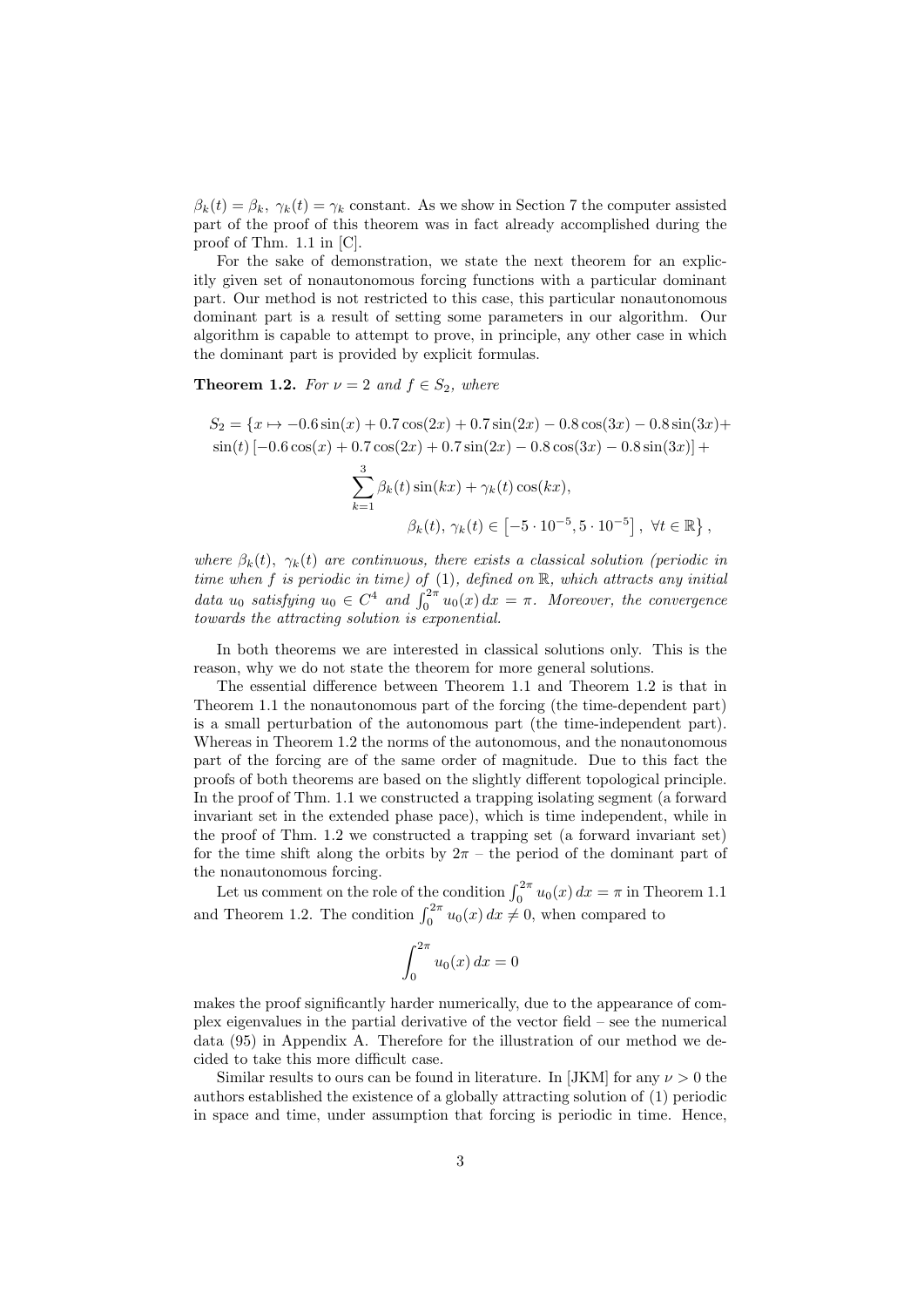in this respect, our results for the time-periodic forcing are significantly less general as we just consider particular cases of parameters. We believe that even in that case our approach is of some interest, as we are able to deal with forcings which are *not* time-periodic, and we establish the exponential convergence rate to the attracting solution, while in [JKM] the authors clearly indicated that they cannot make such claim and they asked for the convergence rate in one of the stated problems  $[JKM, Problem 3(i)]$ . The method in  $[JKM]$  appears to be restricted to the scalar equation on one-dimensional domains, partially due to the use of the maximum principles. In [Si1] the author established a similar result for (1) with a time-periodic forcing proving also the exponential convergence to the attracting orbit in the periodic case. The technique used in [Si1] uses heavily the fact that the Cole-Hopf transformation transforms the Burgers equation to a linear parabolic equation. This significantly reduces the applicability of this approach to other PDEs.

The technique we use here is not restricted to some particular type of equation nor to the dimension one. We need some kind of 'energy' decay as a global property of our dissipative PDEs and if the system exhibits an attracting orbit, then we should, in principle, be able to prove it independently of the system dimensionality. Generally speaking, the applicability of our technique to a whole class of dPDEs follows from the properties of method of self-consistent bounds, in [Z3] it is argued how the method of self-consistent bounds applies to PDEs with other nonlinearities, in [ZNS] the method is applied to the incompressible Navier-Stokes equations with an autonomous forcing. In [CZ], using the averaging principle, we established existence of globally attracting orbits, asymptotically for sufficiently large integral of the initial condition, for the 1D viscous Burgers and incompressible 2D Navier-Stokes equations with an nonautonomous forcing.

At the present state our technique strongly relies on the existence of good coordinates, the Fourier modes in the considered example. We hope that the further development of the rigorous numerics for dissipative PDEs based on other function bases, e.g. the finite elements, should allow to treat also different domains and boundary conditions in the near future.

### 1.1 Notation

Some notation:  $\mathbb{R}_+ = [0, \infty)$ ,  $B_n(z,r)$  is a ball in  $\mathbb{R}^n$  with the center z and radius r with the distance function is known from the context. Let  $B(Z,\delta)$  $\bigcup_{z\in Z} B_n(z,\delta),\, Z\subset \mathbb{R}^n$ , be  $\delta$  neighborhood of Z.

We denote by  $[x]$  an *interval set*  $[x] \subset \mathbb{R}^n$ ,  $[x] = \prod_{k=1}^n [x_k^-, x_k^+]$ ,  $[x_k^-, x_k^+] \subset$  $\mathbb{R}, -\infty < x_k^- \leq x_k^+ < \infty.$ 

For a nonautonomous ODE

$$
x' = f(t, x),\tag{2}
$$

where  $x \in \mathbb{R}^n$  and f is regular enough to guarantee uniqueness of the initial value problem  $x(t_0) = x_0$  for any  $(t_0, x_0)$  for (2), by  $\varphi(t_0, t, x) = x(t_0 + t)$ , where  $x(t)$  is a solution (2) with initial condition  $x(t_0) = x_0$ . Obviously in each context it will be clearly stated what is the ordinary differential equation generating  $\varphi$ . We will sometimes refer to  $\varphi$  as to the local process generated by (2).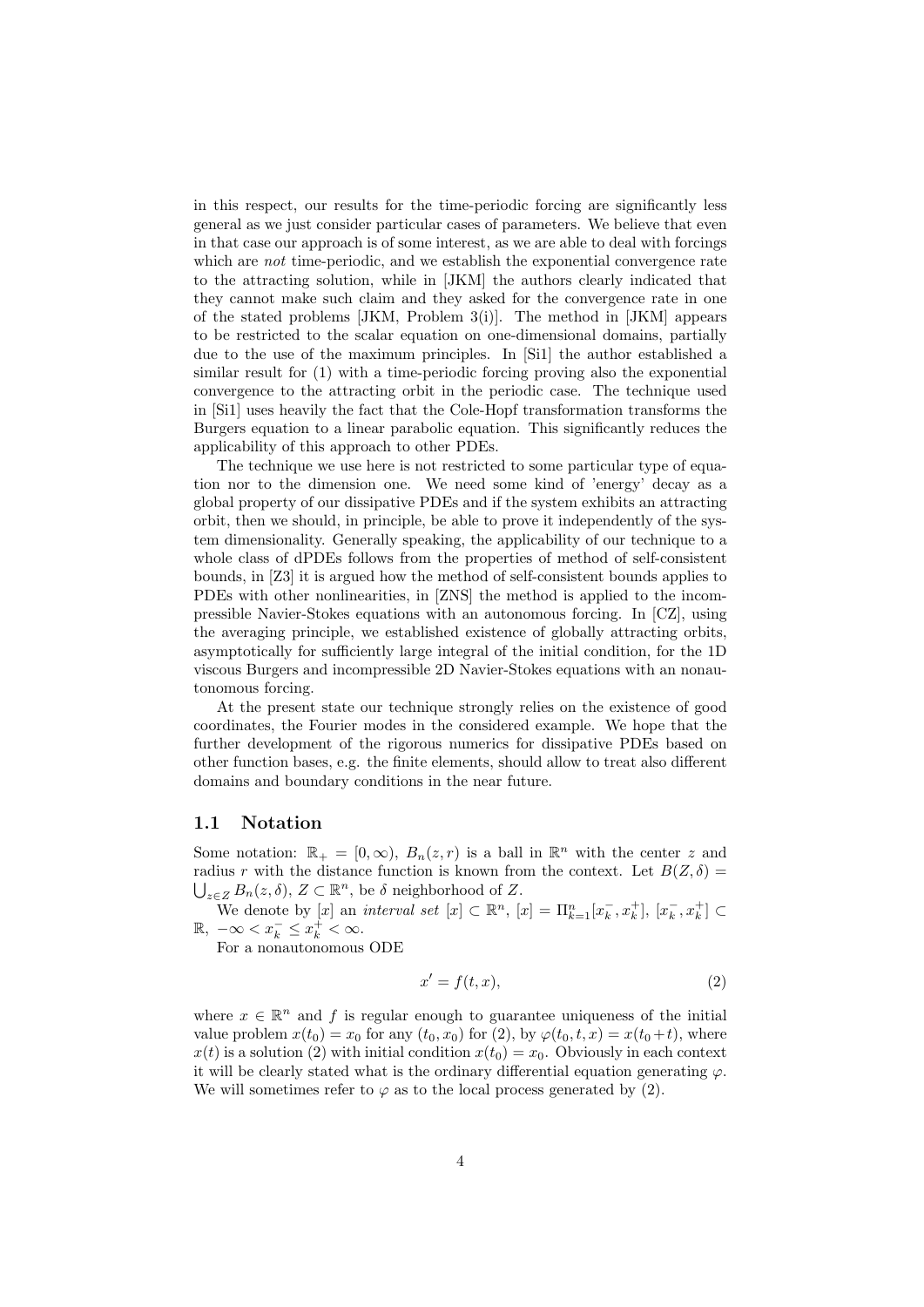# 2 Viscous Burgers equation with periodic boundary conditions on interval

The Burgers equation was proposed in [B] as a mathematical model of turbulence. There is a significant number of applications of the Burgers equation, see e.g. [Wh]. We consider the initial value problem for viscous Burgers equation on the interval with periodic boundary conditions and a non-autonomous forcing  $F$ , i.e.

$$
u_t(t, x) + u(t, x) \cdot u_x(t, x) - \nu u_{xx}(t, x) = F(t, x), \quad t \in [t_0, \infty), \ x \in \mathbb{R}, \tag{3a}
$$
  

$$
u(t, x) = u(t, x + 2\pi), \quad t \in [t_0, \infty), \ x \in \mathbb{R}.
$$

$$
F(t, x) = F(t, x + 2\pi), \quad t \in \mathbb{R}, \quad x \in \mathbb{R}, \tag{3c}
$$

$$
u(t_0, x) = u_0(x), \quad t_0 \in \mathbb{R}, \ x \in \mathbb{R}, \tag{3d}
$$

$$
f_{\rm{max}}(x)=\frac{1}{2}x
$$

where  $\nu > 0$ .

For the technical purposes we assume that

$$
F(t, x) = f(x) + f(t, x),
$$
\n(4)

where f and f are continuous and  $2\pi$ -periodic with respect to x variable, and we define  $F(t, x)$  for  $t \in \mathbb{R}$ . Later, we will put more restrictive conditions on f and  $\tilde{f}$ . In fact, f will be given in an explicit form and for  $\tilde{f}$  we will demand some bounds.

We will use the Fourier series to study (3). Let

$$
u(t,x) = \sum_{k \in \mathbb{Z}} a_k(t) \exp(ikx).
$$
 (5)

It is straightforward to write the problem (3) in the Fourier basis. We obtain the following infinite ladder of equations

$$
\frac{da_k}{dt} = -i\frac{k}{2} \sum_{k_1 \in \mathbb{Z}} a_{k_1} \cdot a_{k-k_1} + \lambda_k a_k + f_k + \widetilde{f}_k(t), \quad t \in [t_0, \infty), \ k \in \mathbb{Z}, \tag{6}
$$

where

$$
a_k(t_0) = \frac{1}{2\pi} \int_0^{2\pi} u_0(x) e^{-ikx} dx, \quad k \in \mathbb{Z},
$$
 (7a)

$$
f_k = \frac{1}{2\pi} \int_0^{2\pi} f(x)e^{-ikx} dx, \quad k \in \mathbb{Z},
$$
 (7b)

$$
\widetilde{f}_k(t) = \frac{1}{2\pi} \int_0^{2\pi} \widetilde{f}(t, x) e^{-ikx} dx, \quad t \in \mathbb{R}, \ k \in \mathbb{Z}, \tag{7c}
$$

$$
\lambda_k = -\nu k^2. \tag{7d}
$$

The reality of  $u, \, f$  and  $\widetilde{f}$  implies that for  $k \in \mathbb{Z}$ 

$$
a_k = \overline{a_{-k}}, \quad f_k = \overline{f_{-k}}, \quad \widetilde{f}_k(t) = \overline{\widetilde{f}_{-k}(t)}
$$
 for  $t \in \mathbb{R}$ . (8)

In view of the above variables  $\{a_k\}_{k\in\mathbb{Z}}$  are not independent, this motivates the following definition.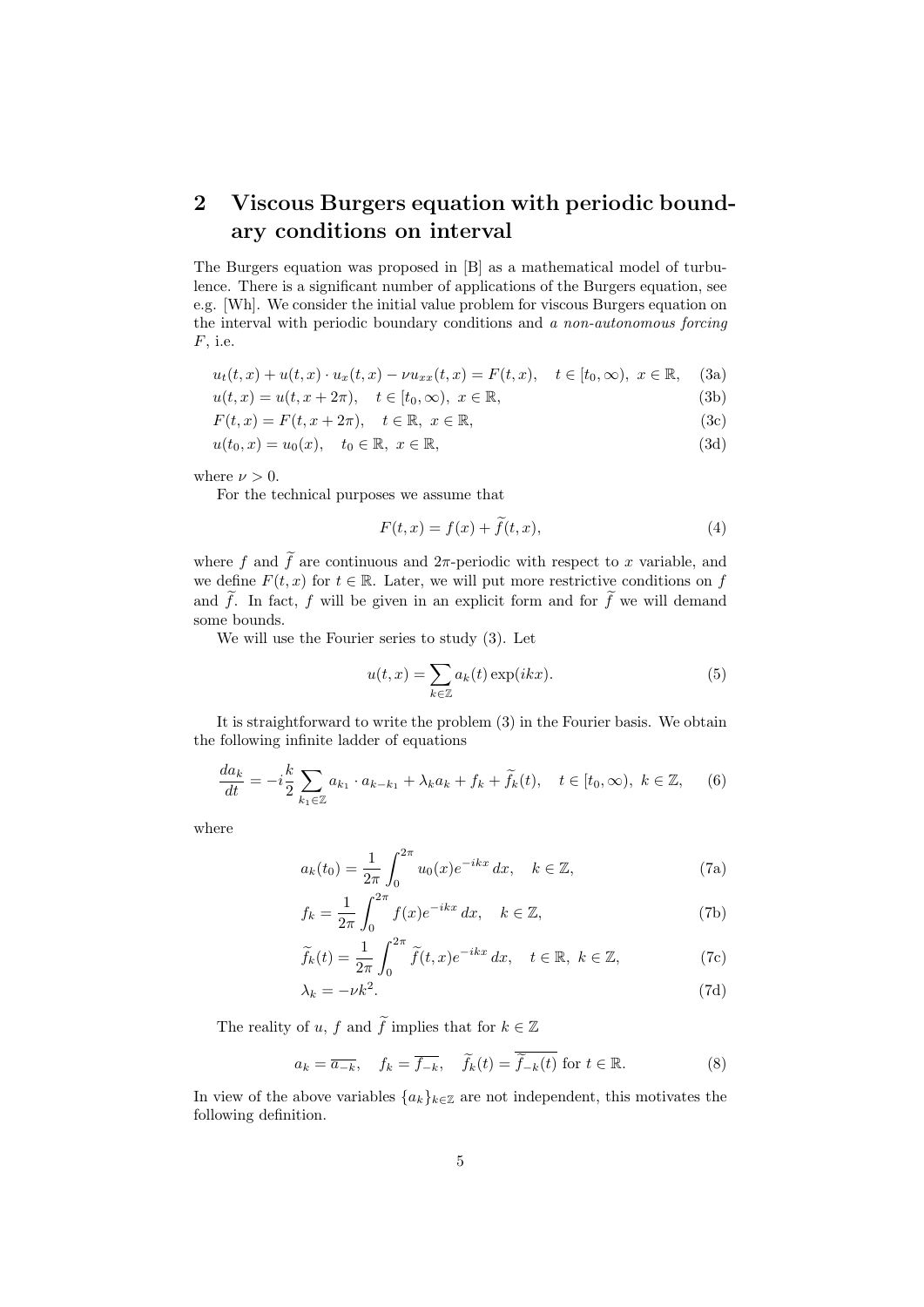**Definition 2.1.** In the space of sequences  $\{a_k\}_{k\in\mathbb{Z}}$ , where  $a_k \in \mathbb{C}$ , we will say that the sequence  ${a_k}$  satisfies the reality condition iff

$$
a_k = \overline{a_{-k}}, \quad k \in \mathbb{Z}.\tag{9}
$$

We will denote the set of sequences satisfying  $(9)$  by R. It is easy to see that R is a vector space over the field R.

We will assume that the initial condition for (6) satisfies

$$
\frac{1}{2\pi} \int_0^{2\pi} u_0(x) dx = \alpha, \quad \text{for a fixed } \alpha \in \mathbb{R}.
$$
 (10)

We will require additionally that  $f_0 = 0$ ,  $\tilde{f}_0(t) = 0$  for  $t \in \mathbb{R}$ , and then (10) implies that  $a_0(t)$  is constant, namely

$$
a_0(t) = \alpha, \quad \forall t \ge t_0. \tag{11}
$$

**Definition 2.2.** For any given number  $m > 0$  the m-th Galerkin projection of  $(6)$  is

$$
\frac{da_k}{dt} = -i\frac{k}{2} \sum_{\substack{|k-k_1| \le m \\ |k_1| \le m}} a_{k_1} \cdot a_{k-k_1} + \lambda_k a_k + f_k + \widetilde{f}_k(t), \quad t \in [t_0, \infty), \ |k| \le m. \tag{12}
$$

Here and further on with a slight abuse of notation we denote  $m$ -th Galerkin projection solution's k-th mode by  $a_k$ , which is the same symbol as the k-th mode of the solution of the full system (6). Note that the condition (11) holds also for all Galerkin projections (12) as long as  $f_0 = 0$ , and  $\tilde{f}_0(t) = 0$  for all  $t \in \mathbb{R}$ . Also observe that the reality condition (9) is invariant under all Galerkin projections (12), i.e. if  $a_k(t_0) = \overline{a_{-k}}(t_0)$ , then  $a_k(t) = \overline{a_{-k}}(t)$  for all  $t > t_0$  if the solution of (12) exists up to that time.

**Definition 2.3.** Let  $\{\cdot\}$ :  $\mathbb{R} \to \mathbb{R}$  be given by

$$
\{a\} := \begin{cases} |a| & \text{if } a \neq 0, \\ 1 & \text{if } a = 0. \end{cases}
$$

**Definition 2.4.** Let H be the space  $l_2(\mathbb{Z}, \mathbb{C})$ , i.e.  $u \in H$  is a sequence  $u : \mathbb{Z} \to \mathbb{C}$ such that  $\sum_{k\in\mathbb{Z}}|u_k|^2<\infty$  over the coefficient field  $\mathbb{R}$ . The subspace  $\widehat{H}\subset H$  is defined by

$$
\widehat{H} := \left\{ \{a_k\} \in H \colon \text{there exists } 0 \leq C < \infty \text{ such that } |a_k| \leq \frac{C}{|k|^4} \text{ for } k \in \mathbb{Z} \right\}.
$$

This space is equivalent to the space of sequences having the following weighted  $l<sup>∞</sup>$  norm finite

$$
\|\{a_k\}\| = \sup_{k \in \mathbb{Z}} |k|^4 |a_k|
$$

**Definition 2.5.** Let the space  $H'$  be given by

$$
H':=\widehat{H}\cap R.
$$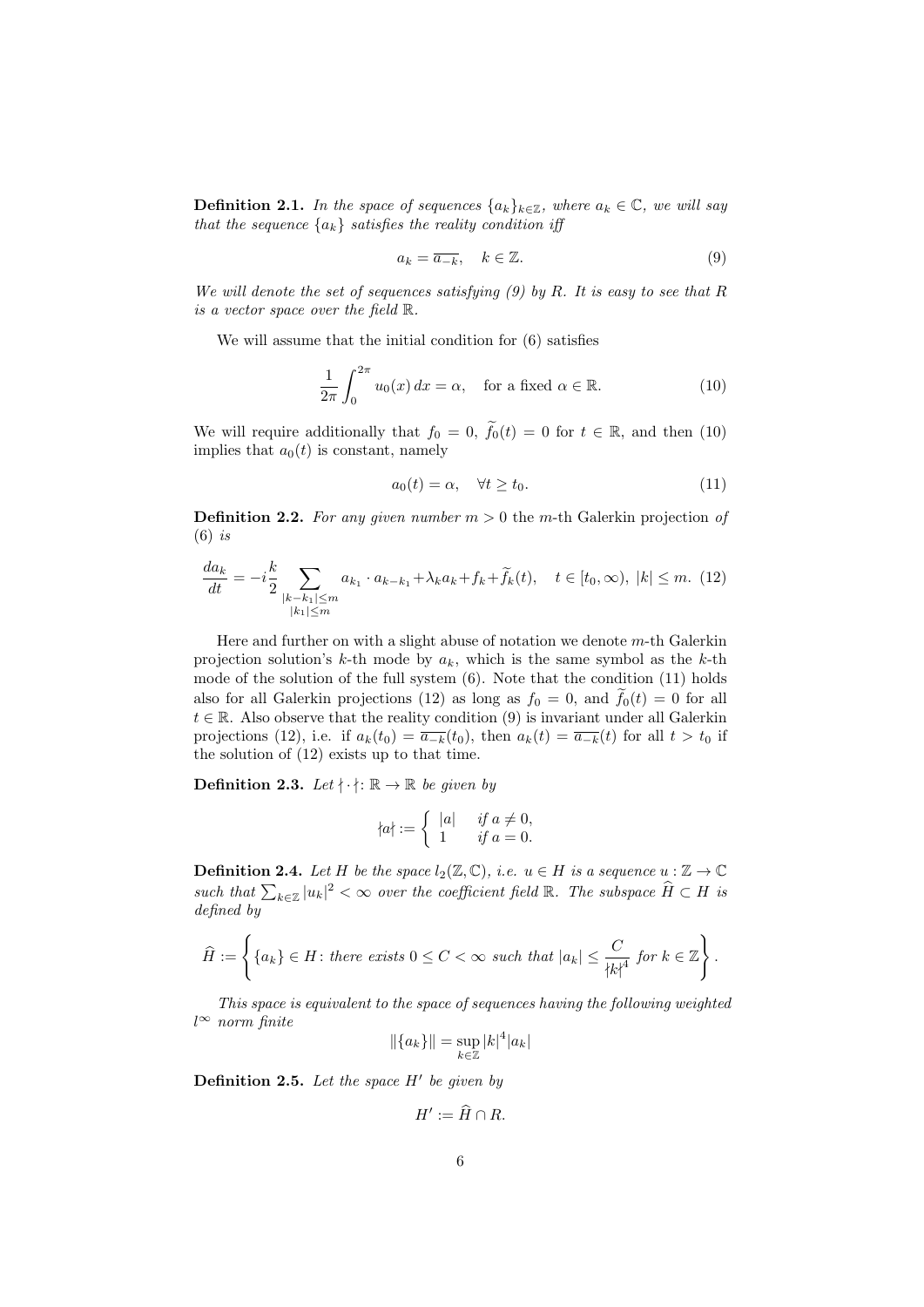Let us comment on Definitions 2.4 and 2.5. Despite the fact that we are dealing with complex sequences we use as the coefficient field the set of real numbers, because the reality condition is not compatible with the complex multiplication.

The choice of the particular subspace  $H'$  is motivated by the fact that the order of decay of coefficients  ${a_k} \in H'$  is sufficient for the uniform convergence of  $\sum a_k e^{ikx}$  and every term appearing in (3a). Moreover, in Theorem 1.1 and Theorem 1.2 the attraction property is obtained within the class of  $C<sup>4</sup>$  functions due to the fact that the Fourier expansion of any i.c.  $u_0 \in C^4$  belongs to H'. For the details see [C].

### 2.1 Absorbing set

The goal of this section is to establish for the existence of the forward invariant absorbing set for all Galerkin projections of (3), with good compactness properties. Here, we basically quote the results from [C] with some improvements.

**Definition 2.6.** [C, Def. 4.6] Let  $N_0 \geq 0$ ,  $\varphi_n$  be a local process induced by the n-th Galerkin projection of (6). A set  $A \subset H'$  is called the absorbing set for large Galerkin projections of (6), if for any pair  $(t_0, u_0) \in \mathbb{R} \times H'$  there exists  $t_1(u_0) \geq 0$  such that for all  $n > N_0$  and all  $t_0 \in \mathbb{R}$ ,  $t \geq t(u_0)$  holds  $\varphi_n(t_0, t, P_nu_0) \in P_n\mathcal{A}$ . Moreover,  $P_n\mathcal{A}$  is forward invariant for  $\varphi_n$ .

Our definition of the absorbing set differs from the standard one of bounded absorbing set, see for example [FMRT]. There it is stated for an abstract evolutionary equation and  $t_1 = t_1(B)$  has to be uniform for any bounded set B, whereas in our case, we state the definition for the more specific case of (sufficiently) large Galerkin projections of  $(6)$  and  $t_1$  depends on point u, so we use the notion of point absorbing set. Observe that both mentioned concepts of absorbing sets are equivalent for a fixed  $n$ , but as we ask for uniformity in  $n > N_0$  we use a weaker concept. Despite the fact that for the absorbing sets we construct in this work,  $t_1$  can be chosen uniformly for each bounded set  $B$ , i.e.  $t_1 = t_1(B)$  we find this stronger requirement unnecessary.

#### Definition 2.7. [C, Def. 3.1]

Energy of  $(6)$  is given by the formula

$$
E({a_k}) = \sum_{k \in \mathbb{Z}} |a_k|^2.
$$
 (13)

Energy of  $(6)$  with  $a_0$  excluded is given by the formula

$$
\mathcal{E}(\{a_k\}) = \sum_{k \in \mathbb{Z} \setminus \{0\}} |a_k|^2. \tag{14}
$$

The theorem below is a main building block for the construction of the absorbing set.

**Theorem 2.8.** Based on [C, Thm. 3.4] Assume that  $F_k(t) = f_k + \widetilde{f}_k(t)$  for  $t \in \mathbb{R}$ satisfies  $F_k(t) = F_{-k}(t)$ ,  $F_k(t) = 0$  for  $|k| > J$ , and  $F_0(t) = 0$ . Let  $\{a_k\}_{k \in \mathbb{Z}}$  ∈ H,  $s > 0.5$ ,  $E_0 = \sup_{t \in \mathbb{R}} E(\lbrace F_k(t) \rbrace) \nu^{-2} < \infty$ ,  $\widetilde{\mathcal{E}} > E_0$ ,  $D = 2^{s - \frac{1}{2}} + \frac{2^{s - 1}}{\sqrt{2s - 1}},$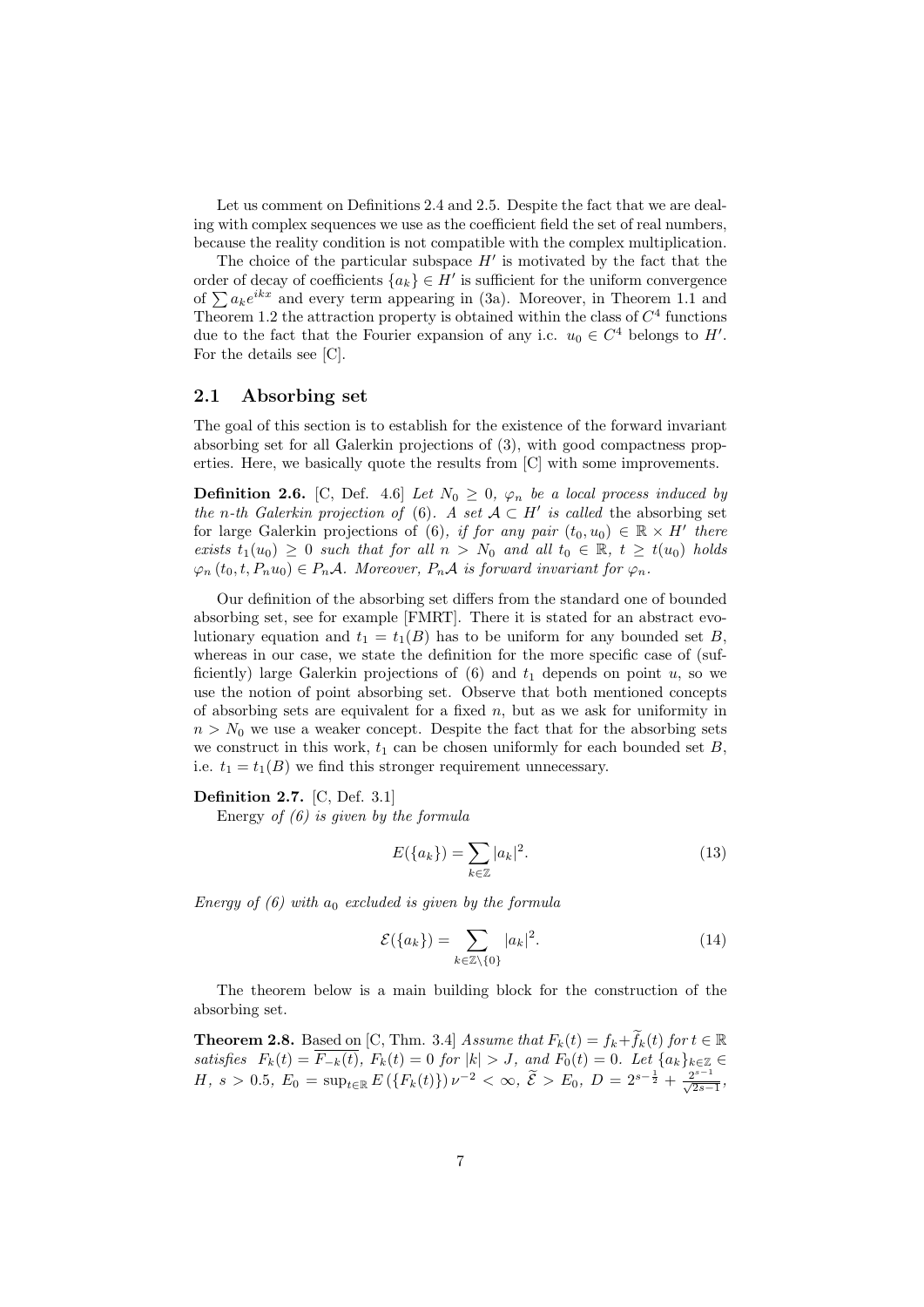$$
C > \sqrt{\tilde{\mathcal{E}}N^s}, N > \max\left\{J, \left(\frac{\sqrt{\tilde{\mathcal{E}}D}}{\nu}\right)^2\right\}. \text{ Then}
$$

$$
W(\tilde{\mathcal{E}}, N, C, s) = \left\{\{a_k\} \in R \mid \mathcal{E}(\{a_k\}) \le \tilde{\mathcal{E}}, |a_k| \le \frac{C}{|k|^s}\right\}
$$

is a trapping region (i.e. is forward invariant) for each Galerkin projection of (6).

The theorem below establishes the existence of a family of absorbing sets.

**Theorem 2.9.** Based on [C, Lemma 4.7] Assume that  $F_k(t) = f_k + f_k(t)$  for  $t \in \mathbb{R}$  satisfies  $F_k(t) = \overline{F_{-k}(t)}$ ,  $F_k(t) = 0$  for  $|k| > J$ , and  $F_0(t) = 0$ . Let  $\varepsilon > 0$ ,  $E_0 = \sup_{t \in \mathbb{R}} E(\lbrace F_k(t) \rbrace) \nu^{-2} < \infty, \, \tilde{\mathcal{E}} > E_0, N \text{ is defined in Thm. 2.8. Put}$ 

$$
s_{i} = i/2 \text{ for } i \geq 2,
$$
  
\n
$$
D_{i} = 2^{s_{i} - \frac{1}{2}} + \frac{2^{s_{i} - 1}}{\sqrt{2s_{i} - 1}} \text{ for } i \geq 2,
$$
  
\n
$$
C_{2} = \varepsilon + \frac{1}{\nu} \left( \frac{1}{2} \tilde{\mathcal{E}} + \sup_{0 < |k| \leq J} \left| \frac{F_{k}(t)}{k} \right| \right),
$$
  
\n
$$
C_{i} = \varepsilon + \frac{1}{\nu} \left( C_{i-1} \sqrt{\tilde{\mathcal{E}}} D_{i-1} + \sup_{0 < |k| \leq J} |k|^{s_{i} - 2} |F_{k}(t)| \right) \text{ for } i > 2, . \tag{16}
$$

Then for all  $i \geq 2$ , and  $\widetilde{C}_i > \sqrt{\widetilde{\mathcal{E}} N^{s_i}}$ 

$$
H \supset \mathcal{W}_i\big(\widetilde{\mathcal{E}}, C_i, \varepsilon\big) := \left\{ \{a_k\}_{k \in \mathbb{Z}} \in R \mid \mathcal{E}(\{a_k\}_{k \in \mathbb{Z}}) \leq \widetilde{\mathcal{E}}, \ |a_k| \leq \frac{C_i}{|k|^{s_i}} \right\} \bigcap W(\widetilde{\mathcal{E}}, N, \widetilde{C}_i, s_i),
$$

is an absorbing set for large Galerkin projections of (6).

The absorbing sets obtained in the above theorem, contrary to [C, Lemma 4.7], does not depend on  $\alpha$  (10). As an consequence of Theorem 2.9, and some improvements of the algorithms presented in [C], we are not anymore constrained with large  $\alpha$  values. We managed to prove some example theorems for cases with large  $\alpha$  values, and the results are presented in Table 2.

The intersection with the trapping isolating segment  $W$  is required to ensure the obtained set is forward invariant in time. The proof of Theorem 2.9 follows the scheme of the proof of [C, Lemma 4.7], however the following auxiliary lemma is required. Precisely, for the sake of proving Theorem 2.9, [C, Lemma 4.4] should be replaced by Lemma 2.10 below.

**Lemma 2.10.** Assume that  $F_k(t) = f_k + \tilde{f}_k(t)$  for  $t \in \mathbb{R}$  satisfies  $F_k(t) =$  $\overline{F_{-k}(t)}$ ,  $F_k(t) = 0$  for  $|k| > J$ , and  $F_0(t) = 0$ . Let  $H' \supset W$  be trapping region (i.e. is forward invariant) for all Galerkin projections of (6), such that  $P_nW \subset W$  for all n.

Assume that  $C_a \geq 0$ ,  $s_a > 0.5$  are numbers such that

$$
|a_k| \le \frac{C_a}{|k|^{s_a}} \quad \text{ for } |k| > 0, \text{ and for all } a \in W. \tag{17}
$$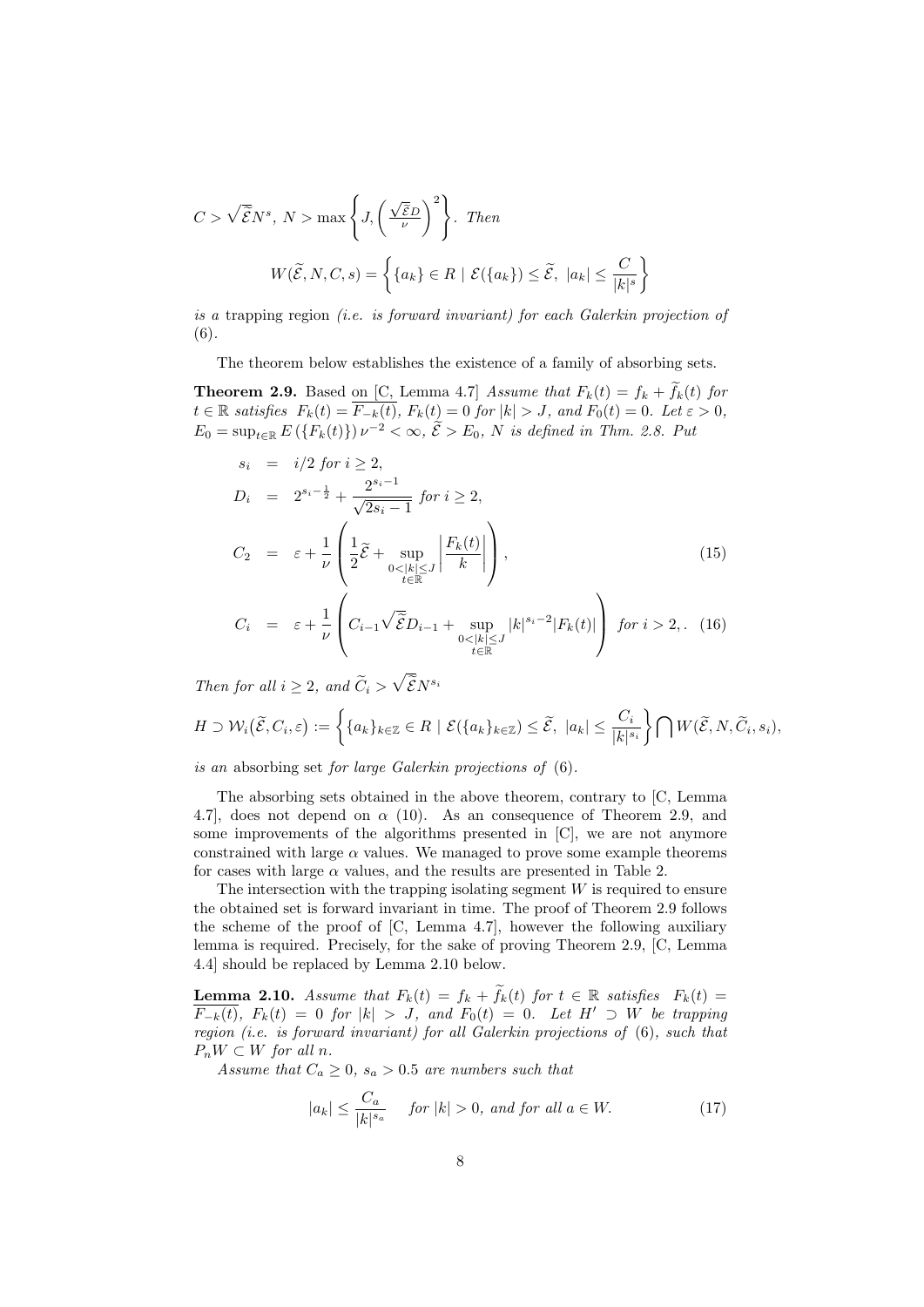Assume that  $C_{\mathcal{N}} \geq 0$ ,  $s_{\mathcal{N}} \geq s_a - 1$  are numbers such that

$$
|\mathcal{N}_k(a)| \le \frac{C_{\mathcal{N}}}{|k|^{s_{\mathcal{N}}}} \quad \text{ for } |k| > 0 \text{, and for all } a \in W,
$$

where

$$
\mathcal{N}_k(a) = -i\frac{k}{2} \sum_{k_1 \in \mathbb{Z} \setminus \{0, k\}} a_{k_1} \cdot a_{k - k_1}.
$$
\n(18)

Then for any  $\varepsilon > 0$  there exists a finite time  $\hat{t} \geq 0$  such that for all  $l > 0$ and  $t \geq \tilde{t}$ , any  $a(t_0 + t)$  – the solution of l-th Galerkin projection of (6) such that  $a(t_0) \in P_l(W)$ , satisfies

$$
|a_k(t_0+t)| \le \frac{C_b+\varepsilon}{|k|^{s_b}} \text{ for } 0 < |k| \le l,
$$
 (19)

where

$$
C_b = \frac{1}{\nu} \left( C_{\mathcal{N}} + \sup_{\substack{0 < |k| \le J \\ t \in \mathbb{R}}} \left\{ |F_k(t)| |k|^{s_{\mathcal{N}}} \right\} \right), \quad s_b = s_{\mathcal{N}} + 2. \tag{20}
$$

**Proof** Let us fix the Galerkin projection dimension  $l > 0$ .

We consider the initial value problem for the l-th Galerkin projection of (6) with the initial condition  $a(t_0) = a_0 \in P_l W \cap H'$ .

Using the reality condition (9) we obtain

$$
\frac{d|a_k|^2}{dt} = \frac{da_k}{dt} \cdot a_{-k} + a_k \cdot \frac{da_{-k}}{dt} =
$$
\n
$$
((\lambda_k - ika_0)a_k + \mathcal{N}_k(a) + F_k(t)) a_{-k} + ((\lambda_k + ika_0)a_{-k} + \mathcal{N}_{-k}(a) + F_{-k}(t)) a_k =
$$
\n
$$
2\lambda_k|a_k|^2 + (\mathcal{N}_k(a) + F_k(t)) a_{-k} + (\mathcal{N}_{-k}(a) + F_{-k}(t)) a_k.
$$

From the reality condition for  $a, N$  and F we obtain

$$
\frac{d|a_k|^2}{dt} \le 2\lambda_k |a_k|^2 + 2 \left( \sup_{t \in \mathbb{R}, u \in W} |\mathcal{N}_{-k}(u) + F_{-k}(t)| \right) |a_k|,
$$

hence

$$
\frac{d|a_k|}{dt} \le \lambda_k |a_k| + \sup_{t \in \mathbb{R}, u \in W} |\mathcal{N}_{-k}(u) + F_{-k}(t)| \quad \text{for } |a_k| > 0. \tag{21}
$$

Let

$$
b_k = \sup_{t \in \mathbb{R}, u \in W} \left| \mathcal{N}_{-k}(u) + F_{-k}(t) \right| / (-\lambda_k). \tag{22}
$$

From  $(17)$ ,  $(18)$ ,  $(20)$  it follows that

$$
b_k \le \frac{C_b}{|k|^{s_b}}, \quad |k| > 0. \tag{23}
$$

From (21) it follows that for  $t \geq 0$  holds

$$
|a_k(t_0 + t)| \le (|a_k(t_0)| - b_k) e^{\lambda_k t} + b_k, \text{ for } |k| > 0.
$$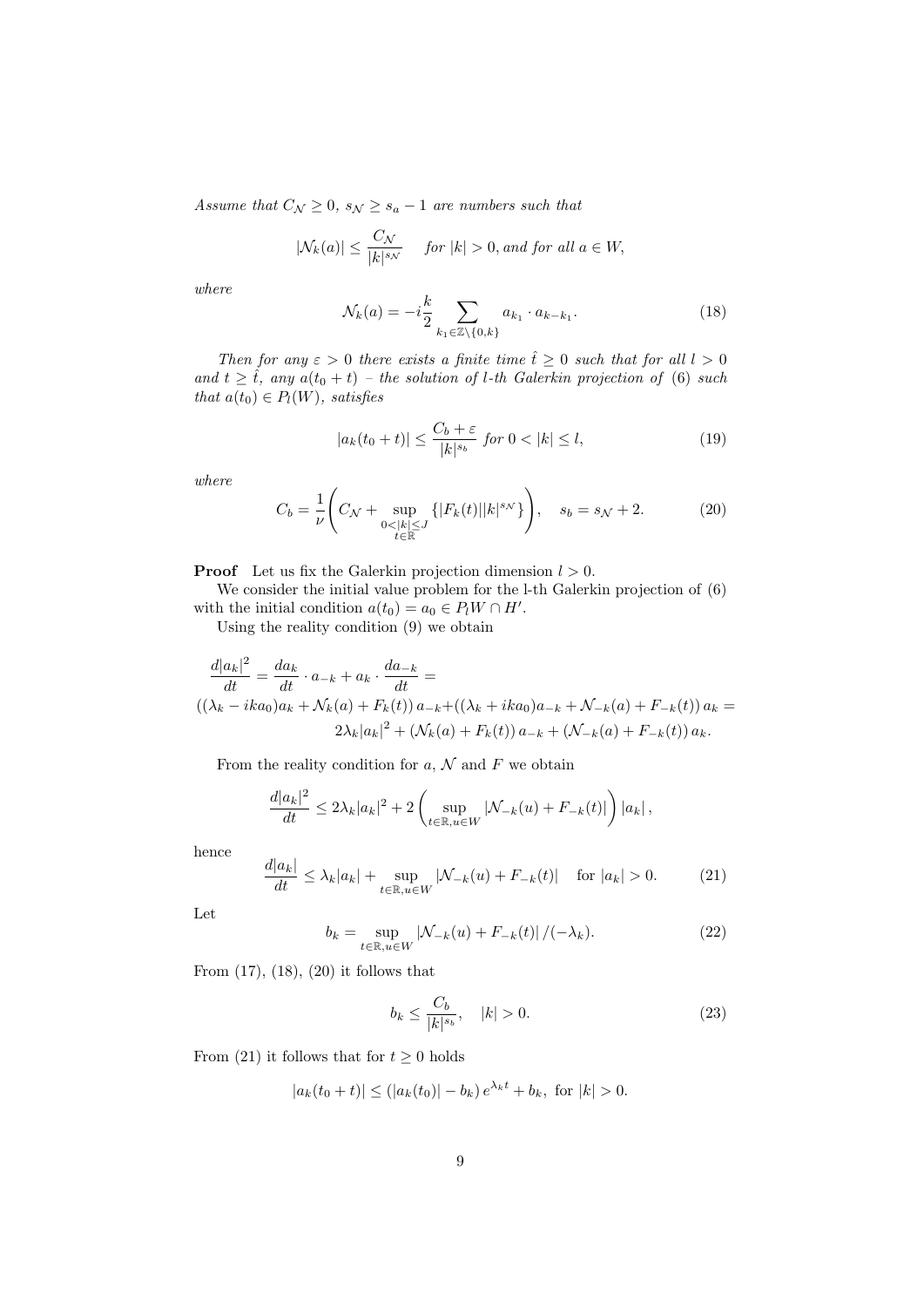From (23), and (17) we obtain for  $t \geq 0$  and  $|k| > 0$ 

$$
|a_k(t_0+t)| \le \left(\frac{C_a}{|k|^{s_a}} - \frac{C_b}{|k|^{s_b}}\right) e^{\lambda_k t} + \frac{C_b}{|k|^{s_b}}, \text{ for } |k| > 0,
$$

We would like to find  $\hat{t}$  such that for  $t \geq \hat{t}$  condition (19) is satisfied. It is easy to see that this is implied by the following inequality, which should be satisfied for  $|k| \geq 1$ 

$$
C_a |k|^{s_b - s_a} e^{\lambda_k t} \le \epsilon.
$$
\n(24)

Observe that  $s_b > s_a$ . Let us fix  $n \in \mathbb{Z}_+$  such that  $n > (s_b - s_2)/2$ . We have for  $t > 0$  and any  $|k| \geq 1$ 

$$
C_a |k|^{s_b-s_a} e^{\lambda_k t} = \frac{C_a |k|^{s_b-s_a}}{e^{\nu |k|^2 t}} \leq \frac{C_a |k|^{s_b-s_a}}{\binom{(\nu |k|^2 t)^n}{n!}} \leq \frac{n! C_a}{\nu^n t^n} < \epsilon
$$

for  $t \geq \hat{t}$ ,  $\hat{t}$  is large enough (independent of the dimension of the Galerkin projection, but depending on the set  $W$ ). This finishes the proof of condition (19).

Г

## 3 Topological theorems

In this section we state two topological theorems, which are used to obtain the attracting orbits. It is based on forward invariant sets (trapping regions) and the Brouwer theorem. We will use the terminology of the *isolating segment* introduced by R. Srzednicki (see [S1, SW]) and local processes.

### 3.1 Semiprocesses and nonautonomous differential equations

We start with introducing the notion of a *local semiprocess* which formalizes the notion of a continuous family of local forward trajectories in an extended phase–space.

**Definition 3.1.** Assume that X is a topological space and  $\varphi : D \to X$  is a continuous mapping,  $D \subset \mathbb{R} \times \mathbb{R}_+ \times X$  is an open set. We will denote by  $\varphi_{(\sigma,t)}$ the function  $\varphi(\sigma, t, \cdot)$ .

 $\varphi$  is called a local semiprocess if the following conditions are satisfied

- (S1)  $\forall \sigma \in \mathbb{R}, x \in X : \{t \in \mathbb{R}_+ : (\sigma, x, t) \in D\}$  is an interval,
- (S2)  $\forall \sigma \in \mathbb{R} : \varphi_{(\sigma,0)} = \mathrm{id}_X$
- (S3)  $\forall \sigma \in \mathbb{R}, \forall s,t \in \mathbb{R}_+ : \varphi_{(\sigma,s+t)} = \varphi_{(\sigma+s,t)} \circ \varphi_{(\sigma,s)},$

If  $D = \mathbb{R} \times \mathbb{R}_+ \times X$ , we call  $\varphi$  a (global) semiprocess. If T is a positive number such that

(S4)  $\forall \sigma, t \in \mathbb{R}_+ : \varphi_{(\sigma+T,t)} = \varphi_{(\sigma,t)}$ 

we call  $\varphi$  a T-periodic local semiprocess.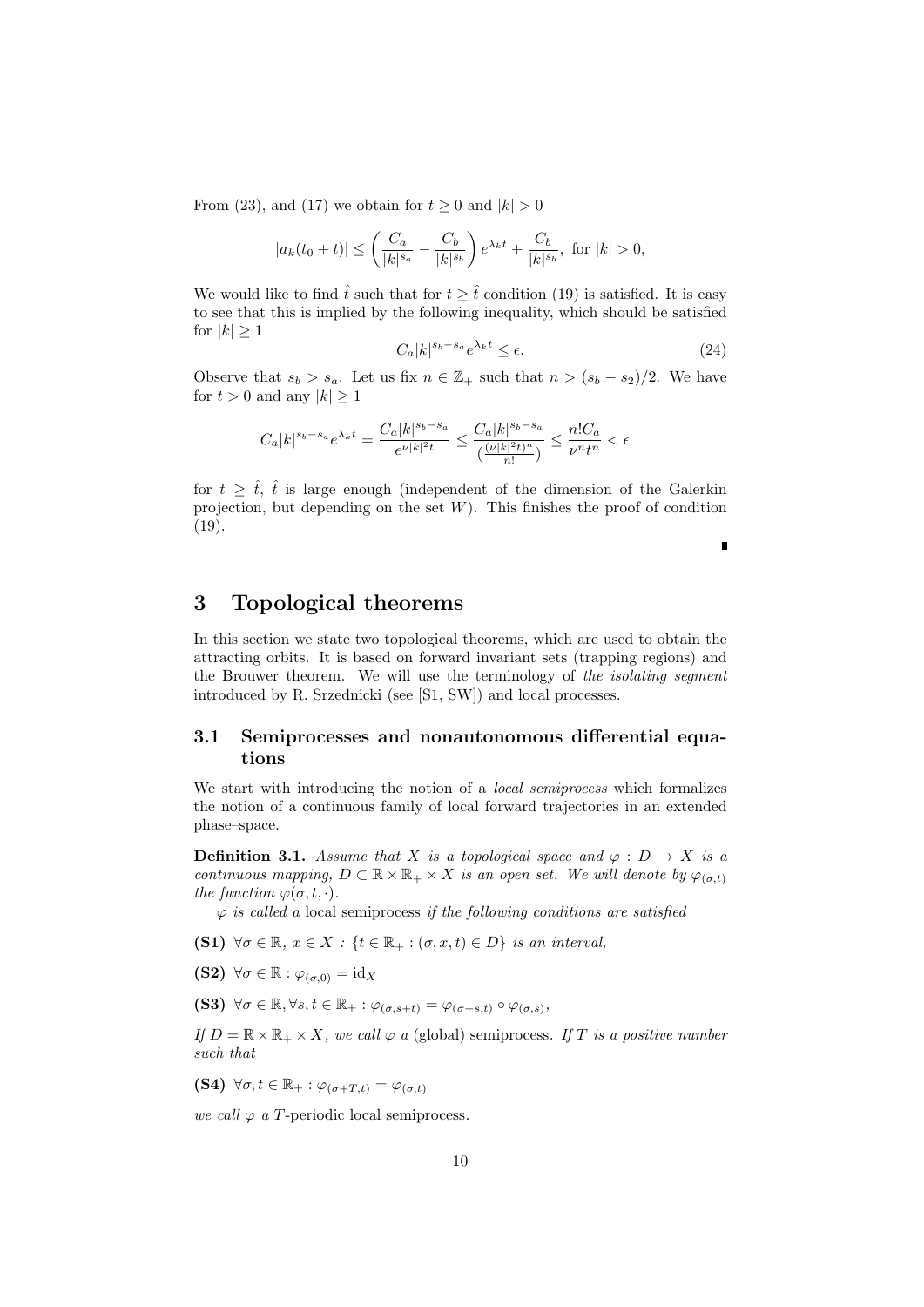A local semiprocess  $\varphi$  on X determines a local semiflow  $\Phi$  on  $\mathbb{R} \times X$  by the formula

$$
\Phi_t(\sigma, x) = (\sigma + t, \varphi_{(\sigma, t)}(x)). \tag{25}
$$

In the sequel we will often call the first coordinate in the extended phase space  $\mathbb{R} \times X$  a time.

Let  $\varphi$  be a local semiprocess and let  $\Phi$  be a local semiflow associated to  $\varphi$ . It follows by (S1) and (S2) that for every  $z = (\sigma, x) \in \mathbb{R} \times X$  there is an  $0 < \omega_z \leq +\infty$  such that  $(\sigma, t, x) \in D$  if and only if  $0 \leq t < \omega_z$ . Let  $x \in X$ ,  $\sigma \in \mathbb{R}$ , then a left solution through  $z = (\sigma, x)$  is a continuous map  $v : (a, 0] \to \mathbb{R} \times X$  for some  $a \in [-\infty, 0)$  such that:

$$
(I) v(0) = z,
$$

(II) for all  $t \in (a, 0]$  and  $s > 0$  with  $s + t \leq 0$  it follows that  $s < \omega_{v(t)}$  and  $\Phi_s(v(t)) = v(t+s).$ 

If  $a = -\infty$  then we call v a full left solution. We can extend a left solution through z onto  $(a, 0] \cup [0, \omega_z)$  by setting  $v(t) = \Phi_t((\sigma, x))$  for  $0 \le t < \omega_z$ , to obtain a solution through z. If  $a = -\infty$  and  $\omega_z = +\infty$ , v is called a full solution. If for each  $x \in X \omega_x = \infty$ , then we will say that  $\Phi$  is a global semiprocess.

Remark 3.2. The differential equation

$$
\dot{x} = f(t, x) \tag{26}
$$

such that f is regular enough to guarantee the uniqueness for the solutions of the Cauchy problems associated to (26) generates a local process as follows: for  $x(t_0, x_0; \cdot)$  the solution of (26) such that  $x(t_0, x_0; t_0) = x_0$  we put

$$
\varphi_{(t_0,\tau)}(x_0) = x(t_0, x_0; t_0 + \tau). \tag{27}
$$

If f is T-periodic with respect to t then  $\varphi$  is a T-periodic local process. In order to determine all T-periodic solutions of equation (26) it suffices to look for fixed points of  $\varphi_{(0,T)}$ .

### 3.2 Trapping isolating segments

We use the following notation: by  $\pi_1 : \mathbb{R} \times X \to \mathbb{R}$  and  $\pi_2 : \mathbb{R} \times X \to X$  we denote the projections and for a subset  $Z \subset \mathbb{R} \times X$  and  $t \in \mathbb{R}$  we put

$$
Z_t = \{x \in X : (t, x) \in Z\}.
$$

Now we are going to state the definition of the trapping isolating segment, which is a modification of the notions of T-periodic isolating segment and periodic isolating segment over  $[0, T]$  from  $[S1, SW]$ .

**Definition 3.3.** We will say that a set  $Z \subset \mathbb{R} \times X$  is T–periodic, iff  $Z_{T+t} = Z_t$ for every  $t \in \mathbb{R}$ .

We remark that according to the following definition  $W(\widetilde{\mathcal{E}}, N, C, s)$  from Theorem 2.8 is a trapping isolating segment.

**Definition 3.4.** Let  $W \subset \mathbb{R} \times X$ . We call W a trapping isolating segment for the global semiprocess  $\varphi$  if: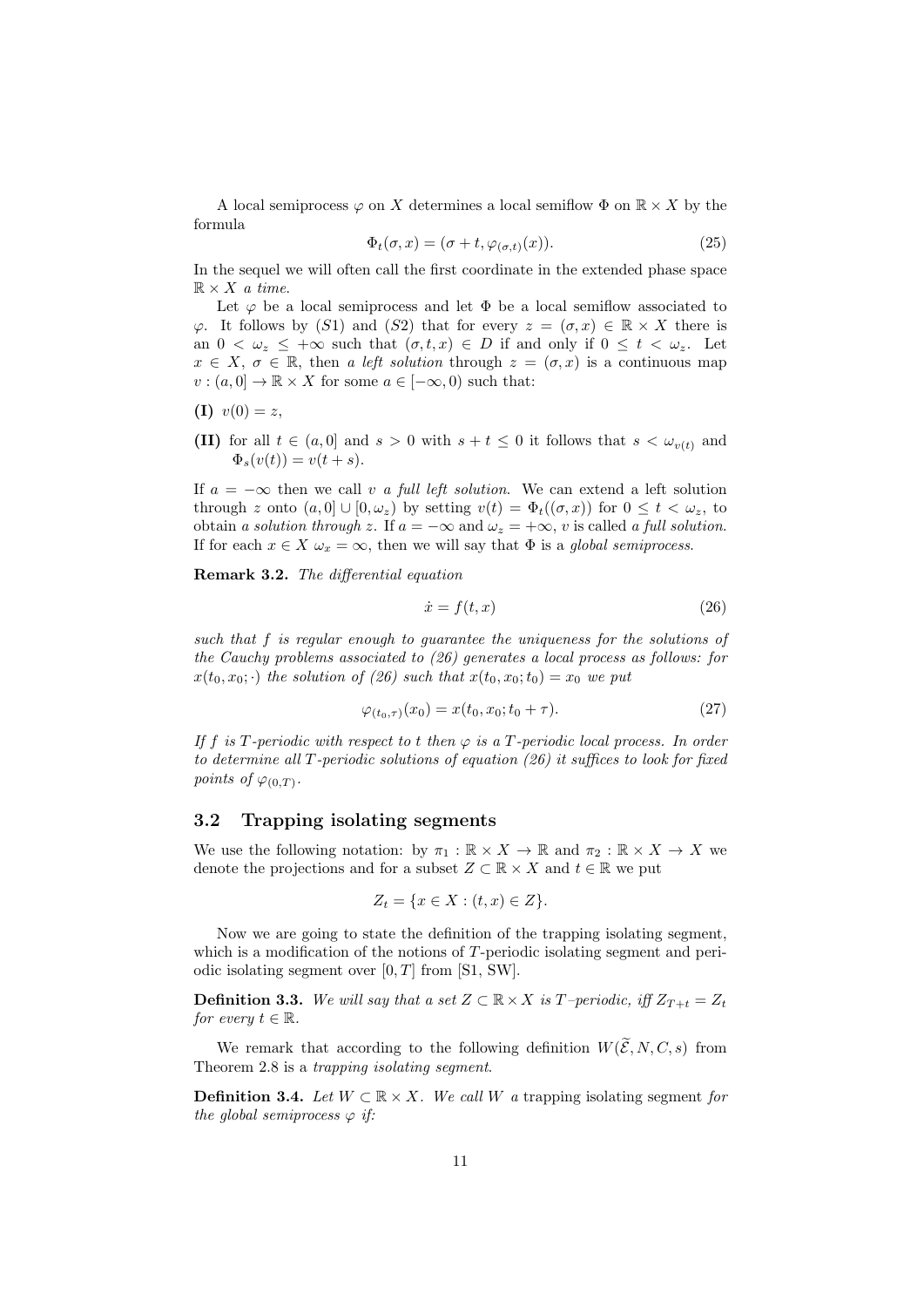- (i)  $W \cap ([t_1, t_2] \times X)$  is a compact set for any  $t_1, t_2 \in \mathbb{R}$
- (ii) for every  $\sigma \in \mathbb{R}$ ,  $x \in \partial W_{\sigma}$  there exists  $\delta > 0$  such that for all  $t \in (0, \delta)$  $\varphi_{(\sigma,t)}(x) \in \text{int}W_{\sigma+t}.$

Further we will need a notion of the trapping isolating segment for a differential inclusion

$$
x'(t) \in f(t, x(t)) + [\delta], \tag{28}
$$

where  $x(t) \in \mathbb{R}^n$  and  $[\delta] \subset \mathbb{R}^n$ .

**Definition 3.5.** Let f be  $C^1$  with respect to x,  $\frac{\partial f}{\partial x}$  and f be continuous with respect to  $(t, x)$ . We will say that  $W \subset \mathbb{R} \times \mathbb{R}^n$  is a trapping isolating segment for (28) iff for any function  $g : \mathbb{R} \times \mathbb{R}^n \to \mathbb{R}^n$ ,  $C^1$  with respect to x,  $\frac{\partial g}{\partial x}$  and g continuous with respect to  $(t, x)$ , such that  $g(t, x) \in [\delta]$ , the set Z is a trapping isolating segment for the semiprocess induced by

$$
x'(t) = f(t, x(t)) + g(t, x(t)).
$$
\n(29)

**Theorem 3.6.** Assume that  $W$  is a T-periodic trapping isolating segment for T-periodic global semiprocess  $\varphi$  and  $W_0$  is homeomorphic to  $\overline{B}_n(0,1)$ .

Then W contains a T-periodic orbit.

**Proof:** Let  $P$  be the map given by the time shift by  $T$ .  $P$  is defined on  $W_0$  and we have  $P(W_0) \subset W_0$ . The Brouwer theorem implies the existence of  $x \in W_0$ , such that  $P(x) = x$ , which give rise to a T-periodic orbit.

**Theorem 3.7.** Assume W is a trapping isolating segment for a global semiprocess  $\varphi$  induced by a non-autonomous ODE

$$
x' = f(t, x), \quad f \in C^1(\mathbb{R} \times \mathbb{R}^n, \mathbb{R}^n). \tag{30}
$$

Then there exists  $x \in W_0$ , such that there exists a full orbit (forward and backward) through x contained in W.

**Proof:** Each forward orbit starting from  $W_0$  is contained in W. Therefore it is enough to prove the existence of full backward orbit in W.

It is easy to see that for any  $l \in \mathbb{N}$  there exists  $v_l : [-l, 0] \to \mathbb{R}^n$  an orbit of our semiprocess contained in W.

We would like to show that we can chose a subsequence  ${u_{l_k}}$  such that  $u_{n_l}$ is converging locally uniformly on  $(-\infty, 0]$  to some full backward orbit v.

Let us fix any  $k \in \mathbb{N}$ . Observe that for  $l > k v_l$  is defined on  $[-k, 0]$  and are contained in  $W \cap ([-l, 0] \times \mathbb{R}^n)$ , which is a compact set. Therefore there exists  $M > 0$  such that

$$
|f(t,x)| \le M, \qquad (t,x) \in W \cap ([-k,0] \times \mathbb{R}^n). \tag{31}
$$

Therefore

$$
|v'_{l}(t)| \le M, \quad t \in [-k, 0].
$$
 (32)

This shows that functions  $\{v_l : [-k, 0] \to \mathbb{R}^n\}$  are equicontinuous and contained in a bounded set  $\pi_x(W \cap ([-l, 0] \times \mathbb{R}^n))$ . It follows from the Ascoli-Arzela Theorem that we can chose subsequence  ${v_{l_m}}$  which is uniformly converging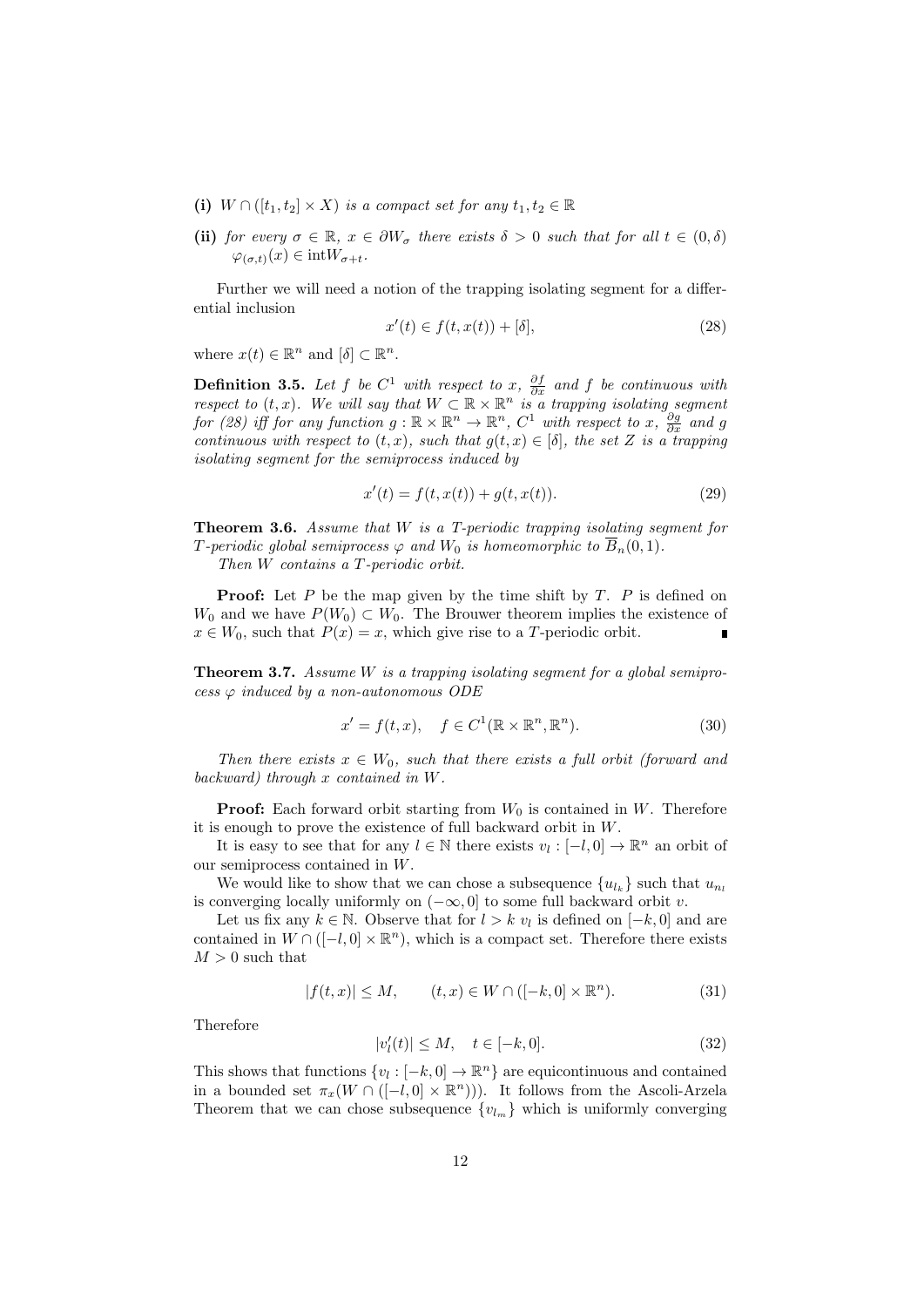on  $[-k, 0]$  to some continuous function  $\overline{v}_k : [-k, 0] \to \mathbb{R}^n$ , which is an orbit of the semiprocess.

Now let us consider the following procedure: assume that we have a subsequence of solutions  $v_{l_i}$  converging uniformly to  $\overline{v}_k : [-k, 0] \to \mathbb{R}^n$ . From that sequence we can chose a subsequence which will be uniformly converging to  $\overline{v}_{2k} : [-2k, 0] \to \mathbb{R}^n$  and then we find a subsequence converging on  $[-2^2k, 0]$  to  $\overline{v}_{2^2k}$  and so on. From all these nested subsequences  $\{u_{l_i}\}$  by choosing diagonal elements  ${u_{l_k}}$  we obtain a sequence, which is converging uniformly on each compact interval  $[-k, 0]$  to  $\overline{v}$ , such that  $\overline{v}(t) = \overline{v}_k(t)$  for  $t \in [-k, 0]$ . From the continuity of  $\varphi$  it follows easily that  $\overline{v}$  is a full backward orbit of  $\varphi$ . Obviously,  $\overline{v}$  is contained in W.

### 3.3 Discrete semiprocesses - iterations of maps

Definition 3.8. Assume that we have an indexed family of continuous maps  ${f_i: \mathbb{R}^n \to \mathbb{R}^n}_{i \in \mathbb{Z}}$ . We define a map  $\varphi: \mathbb{Z} \times \mathbb{Z}_+ \times \mathbb{R}^n \to \mathbb{R}^n$  by

$$
\varphi(i_0, i, x) = \begin{cases} x & \text{if } i = 0, \\ f_{i_0 + i - 1} \circ \cdots f_{i_0 + 1} \circ f_{i_0}(x) & \text{otherwise.} \end{cases}
$$
(33)

 $\varphi$  we will be called a discrete semiprocess.

For  $T \in \mathbb{Z}_+$  we say that  $\varphi$  is T-periodic, if  $f_{i+T} = f_i$  for all  $i \in \mathbb{Z}$ .

Analogously with the continuous case define the notion of the forward and backward orbit for a discrete semiprocess.

**Definition 3.9.** Consider a set  $W = \prod_{k \in \mathbb{Z}} W_k$ . It will be called a trapping isolating segment for the discrete semiprocess  $\varphi$  if the following conditions are satisfied

- (i)  $W_k$  is a compact set for any  $k \in \mathbb{Z}$
- (ii) for every  $k \in \mathbb{Z}$

$$
\varphi(k, 1, W_k) \subset \text{int}W_{k+1}.\tag{34}
$$

For  $T \in \mathbb{Z}_+$  we say that W is T-periodic if  $W_k = W_{T+k}$  for all  $k \in \mathbb{Z}$ .

We now establish discrete versions of theorems from Section 3.2.

**Theorem 3.10.** Assume that  $W$  is a T-periodic trapping isolating segment for a discrete T-periodic semiprocess  $\varphi$  and  $W_0$  is homeomorphic to  $\overline{B}_n(0,1)$ . Then W contains a T-periodic orbit.

The proof is the same as in the continuous case and will be omitted.

**Theorem 3.11.** Assume  $W$  is a trapping isolating segment for a discrete semipro $cess \varphi$ .

Then there exist  $x \in W_0$  and a full orbit (forward and backward) through x contained in W.

The proof of this theorem uses the same idea as the proof of Theorem 3.7, but in the discrete case there is no need for the equicontinuity and the Ascoli-Arzela theorem.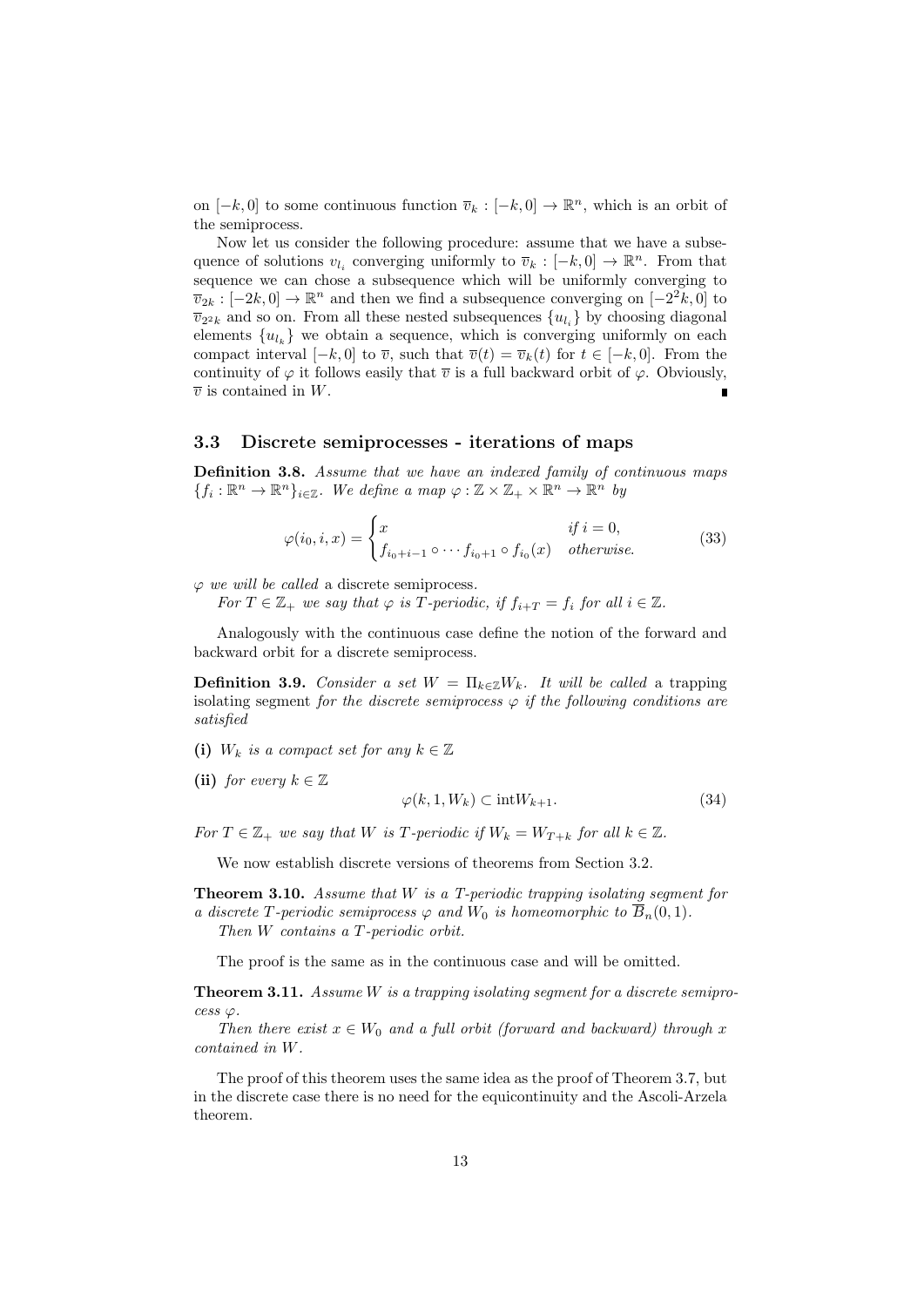# 4 The bounds for the Lipschitz constant for the time evolution of dissipative PDEs

#### 4.1 Basic theorem on logarithmic norms and ODEs

Consider now the differential equation

$$
x' = f(t, x),\tag{35}
$$

where f and  $\frac{\partial f}{\partial x}$  are is continuous.

By ||x|| we denote a fixed arbitrary norm in  $\mathbb{R}^n$ . Let  $\mu : \mathbb{R}^{n \times n} \to \mathbb{R}$  be the logarithmic norm of  $A$  induced by norm  $\lVert \cdot \rVert$ , which was introduced independently by Dahlquist [D] and Lozinskii [L] (see also [HNW, KZ] and references given there)

$$
\mu(A) = \lim_{h \to 0^+} \frac{\|1 + hA\| - 1}{h}.\tag{36}
$$

Observe that  $\mu(A)$  is not a norm, as it can be negative.

It was introduced, because gives us the bound for the Lipschitz constant of the the time shift by  $h > 0$  of the flow for trajectories contained in a convex compact set W for  $t \in [t_0, t_0 + h]$  in the form

$$
L = \exp\left(h \max_{(t,x)\in[t_0,t_0+h]\times W} \mu\left(\frac{\partial f}{\partial x}(t,x)\right)\right). \tag{37}
$$

Observe that might to be less than one for attracting orbits (because the logarithmic norm can be negative). This should be contrasted with a more standard bound coming from the Gronwall inequality in the form

$$
L = \exp\left(h \max_{(t,x)\in[t_0,t_0+h]\times W} \left\| \frac{\partial f}{\partial x}(t,x) \right\| \right),\tag{38}
$$

which never can be less than one.

A good illustration of the above phenomenon is a linear 1D equation

$$
x' = -x = f(t, x).
$$

In this case we have the norm  $||x|| = |x|$ . Since  $\frac{\partial f}{\partial x} = [-1]$ , so  $\mu\left(\frac{\partial f}{\partial x}\right) = -1 < 0$ and we obtain a correct bound for the Lipschitz constant,  $L$ , of the time shift by  $h > 0$  given by

$$
L = e^{-h}.\tag{39}
$$

Depending on the norm  $\|\cdot\|$  the formula for  $\mu(A)$  differ. Let us list it for several popular norms

• for Euclidean norm,

$$
\mu(A) = \max_{\lambda} \left\{ \lambda \in \sigma \left( \frac{A + A^T}{2} \right) \right\},\tag{40}
$$

where  $\sigma(M)$  is the spectrum of the matrix  $M \in \mathbb{R}^{n \times n}$ ,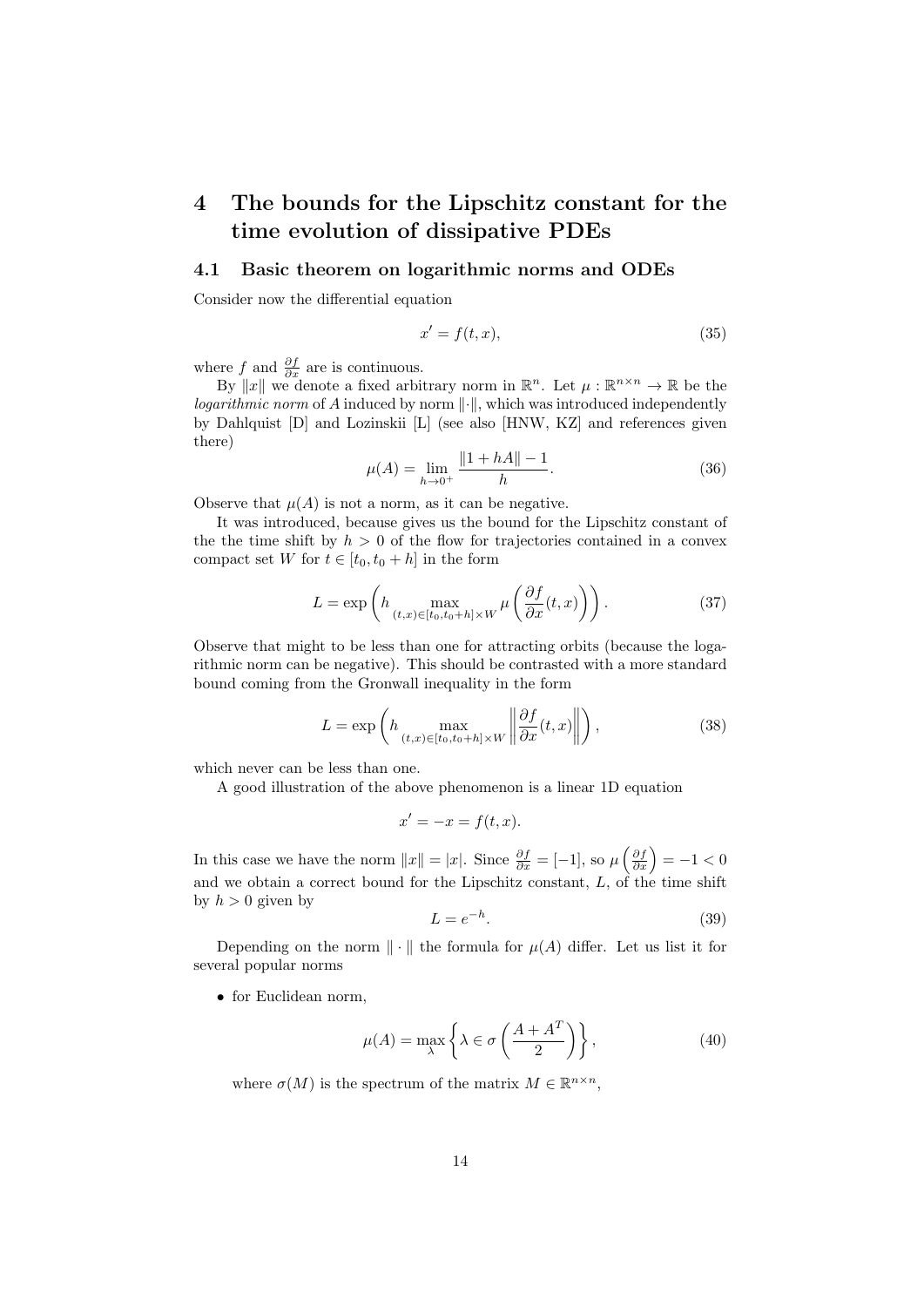• for  $||x||_{\infty} := \max_{i=1,...,n} |x_i|,$ 

$$
\mu(A) = \sup_{i} \left( a_{ii} - \sum_{j,j \neq i} |a_{ij}| \right),\tag{41}
$$

• for  $||x||_1 := \sum_i |x_i|$ ,

$$
\mu(A) = \sup_{i} \left( a_{ii} - \sum_{j,j \neq i} |a_{ji}| \right). \tag{42}
$$

In our work with attracting orbits we will always try to change coordinates so that the diagonal of  $\frac{\partial f}{\partial x}$  dominates and has only negative entries. In this way we obtain that the logarithmic norm is negative (see formulas (40,41,42) ).

The following theorem is a precise statement on how to obtain the Lipschitz constant for the flow using the logarithmic norm. It was proved in [HNW, Th. I.10.6] (we use a different notation ).

**Theorem 4.1.** Let  $y : [t_0, t_0 + T] \to \mathbb{R}^n$  be a continuous piecewise  $C^1$  function and  $x : [t_0, t_0 + T] \to \mathbb{R}^n$  be a solution of (35).

Suppose that the following estimates hold:

$$
\mu\left(\frac{\partial f}{\partial x}(t,\eta)\right) \leq l(t), \quad \text{for } \eta \in [y(t),x(t)]
$$
  

$$
\|\partial_+ y(t) - f(t,y(t))\| \leq \delta(t).
$$

where  $\partial_+ y(t) = \lim_{h \to 0^+} \frac{y(t+h)-y(t)}{h}$  $\frac{h^{(i)}-y(t)}{h}$ , i.e. it is the right derivative of y at t. Then for  $t > t_0$  holds

$$
||x(t) - y(t)|| \le e^{L(t)} \left( ||y(t_0) - x(t_0)|| + \int_{t_0}^t e^{-L(s)} \delta(s) ds \right),
$$

where  $L(t) = \int_{t_0}^{t} l(s) ds$ .

## 4.2 Lipschitz constants for the time evolution

We consider a nonautonomous problem

$$
\frac{da}{dt} = G(t, a),\tag{43}
$$

where  $a \in \mathbb{R}^d$ ,  $G : \mathbb{R} \times \mathbb{R}^d \to \mathbb{R}^d$  is  $C^1$  with respect to a and  $G$ ,  $\frac{\partial G}{\partial a}$  are continuous. Let  $\varphi(t_0, t, x)$  be a local process induced by (43).

From Theorem 4.1 we can easily obtain the following lemma, which expresses the Lipschitz constant for the semiprocess induced by (43) in terms of logarithmic norms of DG along the trajectory.

**Lemma 4.2.** Let  $t_0 < t_1 < t_2 < \cdots < t_n$ ,  $[x_i] \subset \mathbb{R}^d$  for  $i = 0, \ldots, n$ ,  $[W_i] \subset \mathbb{R}^d$ for  $i = 1, \ldots, n$  be convex sets and  $l_i \in \mathbb{R}$  are such that

$$
\varphi(t_{i-1}, [0, t_i - t_{i-1}], [x_{i-1}]) \subset [W_i], \quad i = 1, ..., n
$$
  
\n
$$
\sup_{(t,a) \in [t_{i-1}, t_i] \times [W_i]} \mu\left(\frac{\partial G}{\partial a}(t, a)\right) \leq l_i, \quad i = 1, ..., n
$$
  
\n
$$
\varphi(t_{i-1}, t_i - t_{i-1}, [x_{i-1}]) \subset [x_i], \quad i = 1, ..., n
$$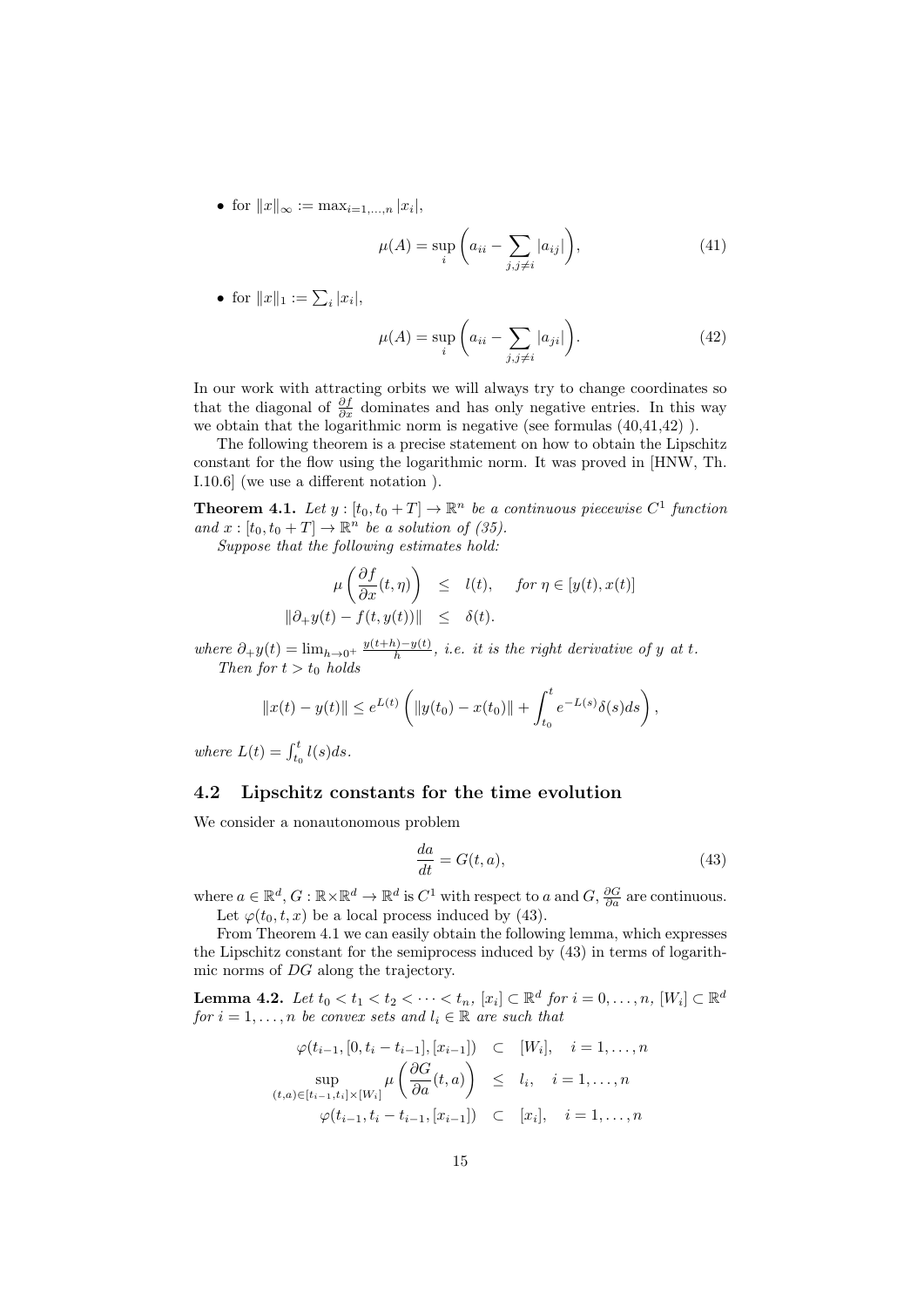Then for any  $z_1, z_2 \in [x_0]$  holds

$$
\|\varphi(t_0, t_n - t_0, z_1) - \varphi(t_0, t_n - t_0, z_2)\| \le \exp\left(\sum_{i=1}^n l_i(t_i - t_{i-1})\right) \|z_1 - z_2\|. \tag{44}
$$

In the context of the above lemma we need to allow for the changes of norms. We will assume that for  $t \in [t_{i-1}, t_i]$  we have a norm  $\|\cdot\|_i$ . We also assume that there exists norm  $\|\cdot\|_0$  just for  $t = t_0$ . Therefore for  $t_i$ ,  $i = 1, \ldots, n$  we have two norms. We assume that

$$
||x||_i \le P_{i \mapsto i+1} ||x||_{i+1}, \quad i = 0, \dots, n-1.
$$
 (45)

In that context we reformulate the above lemma as follows

**Lemma 4.3.** Let  $t_0 < t_1 < t_2 < \cdots < t_n$ ,  $[x_i] \subset \mathbb{R}^d$  for  $i = 0, \ldots, n$ ,  $[W_i] \subset \mathbb{R}^d$ for  $i = 1, \ldots, n$  be convex sets,  $l_i \in \mathbb{R}$  are such that

$$
\varphi(t_{i-1}, [0, t_i - t_{i-1}], [x_{i-1}]) \subset [W_i], \quad i = 1, ..., n
$$
  
\n
$$
\sup_{(t,a) \in [t_{i-1}, t_i] \times [W_i]} \mu_i \left( \frac{\partial G}{\partial a}(t, a) \right) \leq l_i, \quad i = 1, ..., n
$$
  
\n
$$
\varphi(t_{i-1}, t_i - t_{i-1}, [x_{i-1}]) \subset [x_i], \quad i = 1, ..., n
$$

Then for any  $z_1, z_2 \in [x_0]$  holds

$$
\|\varphi(t_0, t_n - t_0, z_1) - \varphi(t_0, t_n - t_0, z_2)\|_n \le L \|z_1 - z_2\|_0.
$$

where

$$
L = \Pi_{i=1}^{n} \left( \exp(l_i(t_i - t_{i-1})) P_{i-1 \mapsto i} \right)
$$
 (46)

## 5 Tools for attracting orbits

In this section we consider  $(43)$  and we assume that G satisfies the regularity assumptions from Section 4, i.e. G and  $\frac{\partial G}{\partial a}$  are continuous.

**Theorem 5.1.** Assume  $W$  is a convex trapping isolating segment for a global semiprocess  $\varphi$  induced by (43).

Assume that

$$
\sup_{(t,z)\in W} \mu\left(\frac{\partial G}{\partial z}(t,z)\right) \le l. \tag{47}
$$

Then there exists a full orbit v for  $\varphi$ , such that for any  $(t_0, z_0)$  in W and  $t > 0$ 

$$
\|\varphi(t_0, t, z_0) - v(t_0 + t)\| \le \exp(l t) \|v(t_0) - z_0\|.
$$
 (48)

If  $l < 0$ , then the orbit v attracts all other points in W.

If W is a T-periodic trapping isolating segment with  $W_0$  homeomorphic to  $\overline{B}_n(0,1)$  and  $\varphi$  is T-periodic global semiprocess, then the orbit v is T-periodic.

**Proof:** The existence of the full orbit contained in W follows immediately from Theorem 3.7. In the case of T-periodic semiprocess and trapping isolating segment the existence of the periodic orbit follows from Theorem 3.6.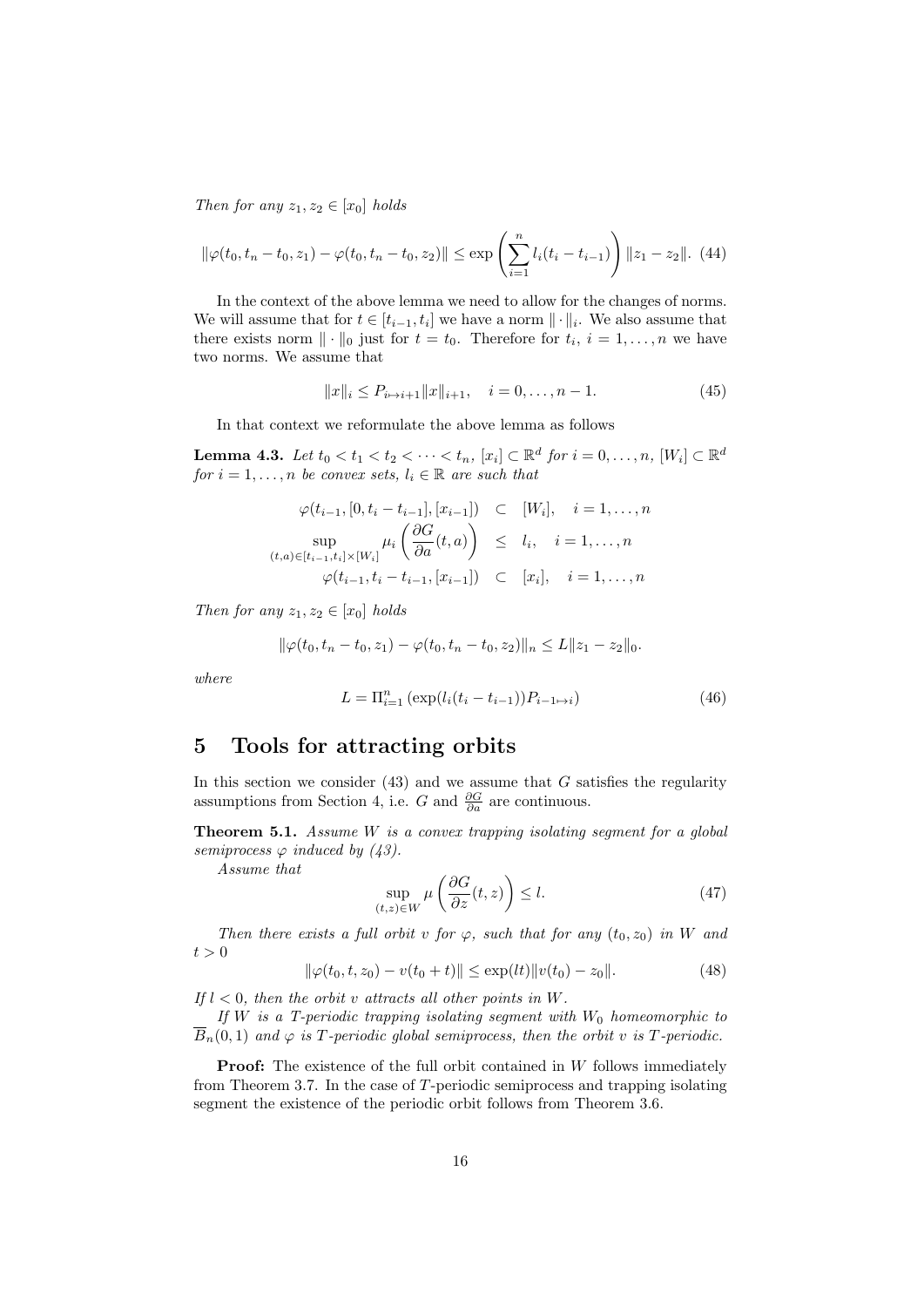To obtain (48) observe that  $v(t_0+t) = \varphi(t_0,t,v(t_0))$  and we use Theorem 4.1 with  $x(t) = \varphi(t_0, t, z_0)$  and  $y(t) = v(t_0 + t)$  for arbitrary  $t > 0$ . Observe that in this situation  $\delta(t) = 0$ , because  $y(t)$  is a solution of (43).

The theorem given above will be used in the context of the time-independent isolating segment. The next theorem we want to apply in the situation, when finding of an isolating segment for which the logarithmic norm is negative appears to be very difficult, but it turns out the time shift by the period of the dominant non-autonomous part has a ball which is mapped into itself.

Let us fix  $T > 0$ . We define the discrete semiprocess by setting

$$
g_i(x) = \varphi(iT, T, x),\tag{49}
$$

i.e. a time shift by  $t = T$  from the section  $t = iT$  to  $t = (i + 1)T$ .

**Theorem 5.2.** Assume  $W$  is a trapping isolating segment for discrete semiprocess (49).

Assume that there exists compact and convex set  $Z \subset \mathbb{R}^d$  and  $L, B \in \mathbb{R}$  such that for  $i \in \mathbb{Z}$  holds

$$
\sup_{x \in W_i} \|Dg_i(x)\| \le L,\tag{50}
$$

$$
\varphi(iT, [0, T], W_i) \quad \subset \quad Z,\tag{51}
$$

$$
\sup_{(t,z)\in\mathbb{R}\times Z} \mu\left(\frac{\partial G}{\partial z}(t,z)\right) \leq B. \tag{52}
$$

Then there exists a full orbit v for  $\varphi$ ,  $l = \frac{\ln L}{T}$  and  $C = \max(1, \exp(BT))$ .  $\max(1, \exp(-lT))$ , such that for any  $(k, z)$  in W and  $t > 0$ 

$$
\|\varphi(kT, t, z) - v(kT + t)\| \le C \exp(l t) \|v(kT) - z\|.
$$
 (53)

If  $l < 0$ , then the orbit v attracts all other points in W.

If W is k-periodic for some  $k \in \mathbb{Z}_+$ ,  $W_0$  is homeomorphic to  $\overline{B}_n(0,1)$ , and  $(43)$  is T-periodic, then the orbit v is T-periodic.

Proof: The existence of the full orbit in W follows directly from Theorem 3.11. The existence of T-orbit in T-periodic situation follows from Theorem 3.10.

Let us denote by  $\left[\frac{t}{T}\right]$  and  $\left\{\frac{t}{T}\right\}$ , the integer and fractional part of  $\frac{t}{T}$ . From Lemma 4.2 applied to  $t_0 = kT + \left[\frac{t}{T}\right]T$  and  $t_1 = t_0 + \left\{\frac{t}{T}\right\}T$  and the estimate of the Lipschitz constants of  $g_i$  we obtain the following

$$
\|\varphi(kT, t, z) - v(kT + t)\| = \|\varphi(kT, t, z) - \varphi(kT, t, v(kT))\| =
$$
  

$$
\left\|\varphi\left(kT, \left[\frac{t}{T}\right]T + \left\{\frac{t}{T}\right\}T, z\right) - \varphi\left(kT, \left[\frac{t}{T}\right]T + \left\{\frac{t}{T}\right\}T, v(kT)\right)\right\| \le
$$
  

$$
\exp\left(\left\{\frac{t}{T}\right\}TB\right) \left\|\varphi\left(kT, \left[\frac{t}{T}\right]T, z\right) - \varphi\left(kT, \left[\frac{t}{T}\right]T, v(kT)\right)\right\| \le
$$
  

$$
\exp\left(\left\{\frac{t}{T}\right\}TB\right)L^{\left[\frac{t}{T}\right]}\|z - v(kT)\|
$$

To obtain (53) from the above computations observe that

$$
L^{\left[\frac{t}{T}\right]} = \exp\left(\frac{\ln L}{T}\left[\frac{t}{T}\right]T\right) = \exp\left(lt\right)\exp\left(-l\left(t - \left[\frac{t}{T}\right]T\right)\right).
$$

Г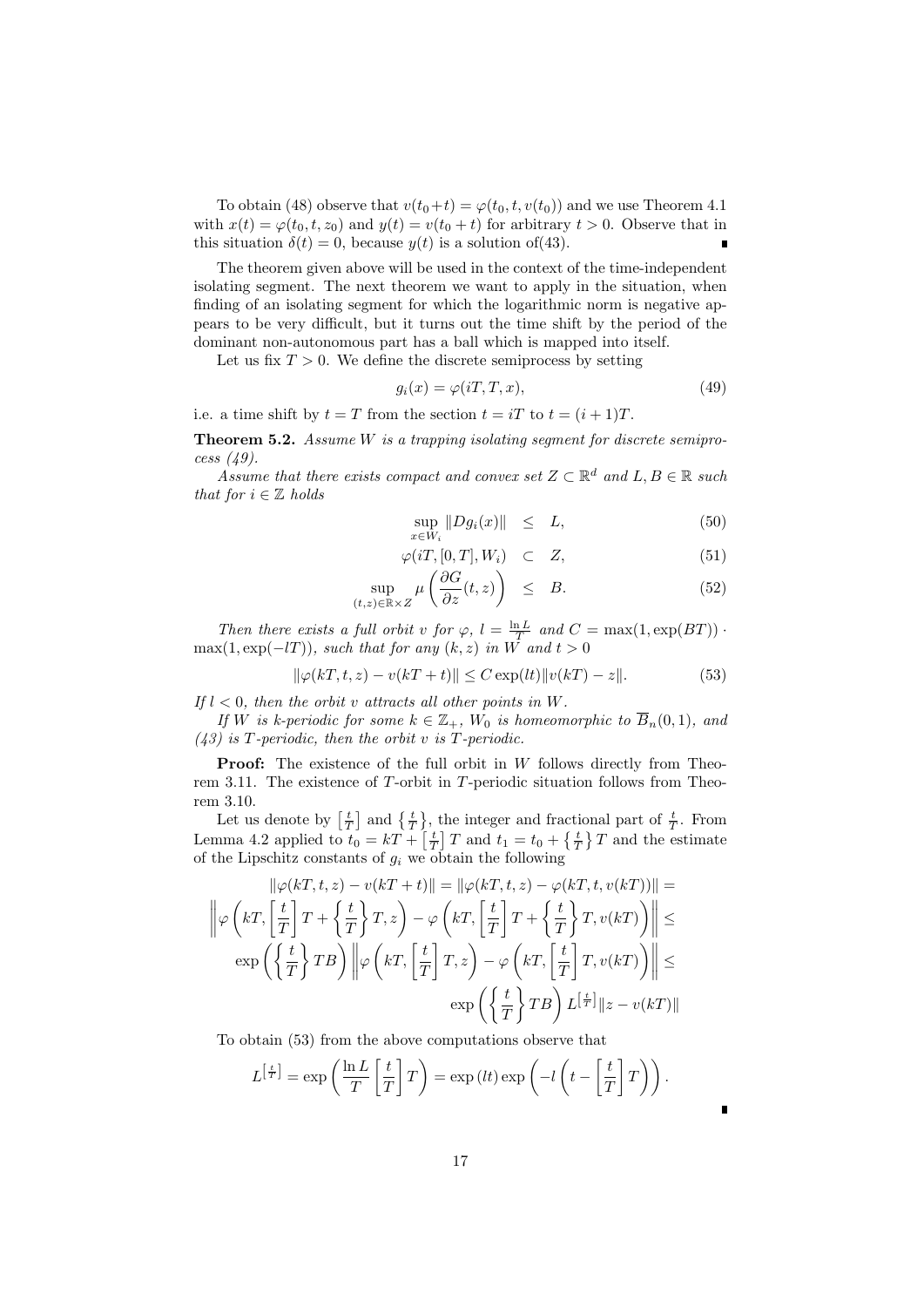### 6 Self-consistent bounds and attracting orbits

#### 6.1 The method of self-consistent bounds

In this section we present an adaption of the method of the self-consistent bounds [ZM, Z2, Z3] to non-autonomous dissipative PDEs.

Let  $J \subset \mathbb{R}$  be an interval (possibly unbounded). We begin with an abstract nonlinear evolution equation in a real Hilbert space  $H$  (for example  $L^2$ ) of the form

$$
\frac{du}{dt} = F(t, u),\tag{54}
$$

where the set of x such that  $F(t, x)$  is defined for every  $t \in J$ , denoted by  $\widetilde{H}$ , is dense in H. Therefore the domain of F contains  $J \times \tilde{H}$ . By a solution of (54) we understand a function  $u: J' \to \tilde{H}$ , where  $J' \subset J$  is an interval such that u is differentiable and (54) is satisfied for all  $t \in J'$ .

The scalar product in H will be denoted by  $(u|v)$ . Throughout the paper we assume that there is a set  $I \subset \mathbb{Z}^d$  and a sequence of subspaces  $H_k \subset H$  for  $k \in I$ , such that dim  $H_k \leq d_1 < \infty$  and  $H_k$  and  $H_{k'}$  are mutually orthogonal for  $k \neq k'$ . Let  $A_k : H \to H_k$  be the orthogonal projection onto  $H_k$ . We assume that for each  $u \in H$  holds

$$
u = \sum_{k \in I} u_k = \sum_{k \in I} A_k u.
$$
\n
$$
(55)
$$

The above equality for a given  $u \in H$  and  $k \in I$  defines  $u_k$ . Analogously if B is a function with the range contained in H, then  $B_k(u) = A_k B(u)$ . Equation (55) implies that  $H = \bigoplus_{k \in I} H_k$ .

Let us fix an arbitrary norm on  $\mathbb{Z}^d$ , this norm will denoted by |k|. For  $n > 0$  we set

$$
X_n = \bigoplus_{|k| \le n, k \in I} H_k,
$$
  

$$
Y_n = X_n^{\perp},
$$

by  $P_n: H \to X_n$  and  $Q_n: H \to Y_n$  we will denote the orthogonal projections onto  $X_n$  and onto  $Y_n$ , respectively.

**Definition 6.1.** Let  $J \subset \mathbb{R}$  be an interval. We say that  $F : J \times H \supset \text{dom}(F) \rightarrow$ H is admissible, if the following conditions are satisfied for any  $i \in \mathbb{R}$ , such that  $\dim X_i > 0$ 

- $J \times X_i \subset \text{dom}(F)$ ,
- $P_iF: J \times X_i \to X_i$  is a  $C^1$  function.

**Definition 6.2.** Assume  $F: J \times \widetilde{H} \to H$  is admissible. For a given number  $n > 0$  the ordinary differential equation

$$
x' = P_n F(x), \qquad x \in X_n \tag{56}
$$

will be called the n-th Galerkin projection of  $(54)$ .

By  $\varphi^{n}(t_0,t,x_0)$  the solution of (56) with the initial condition  $x(t_0) = x_0$  at time  $t_0 + t$ .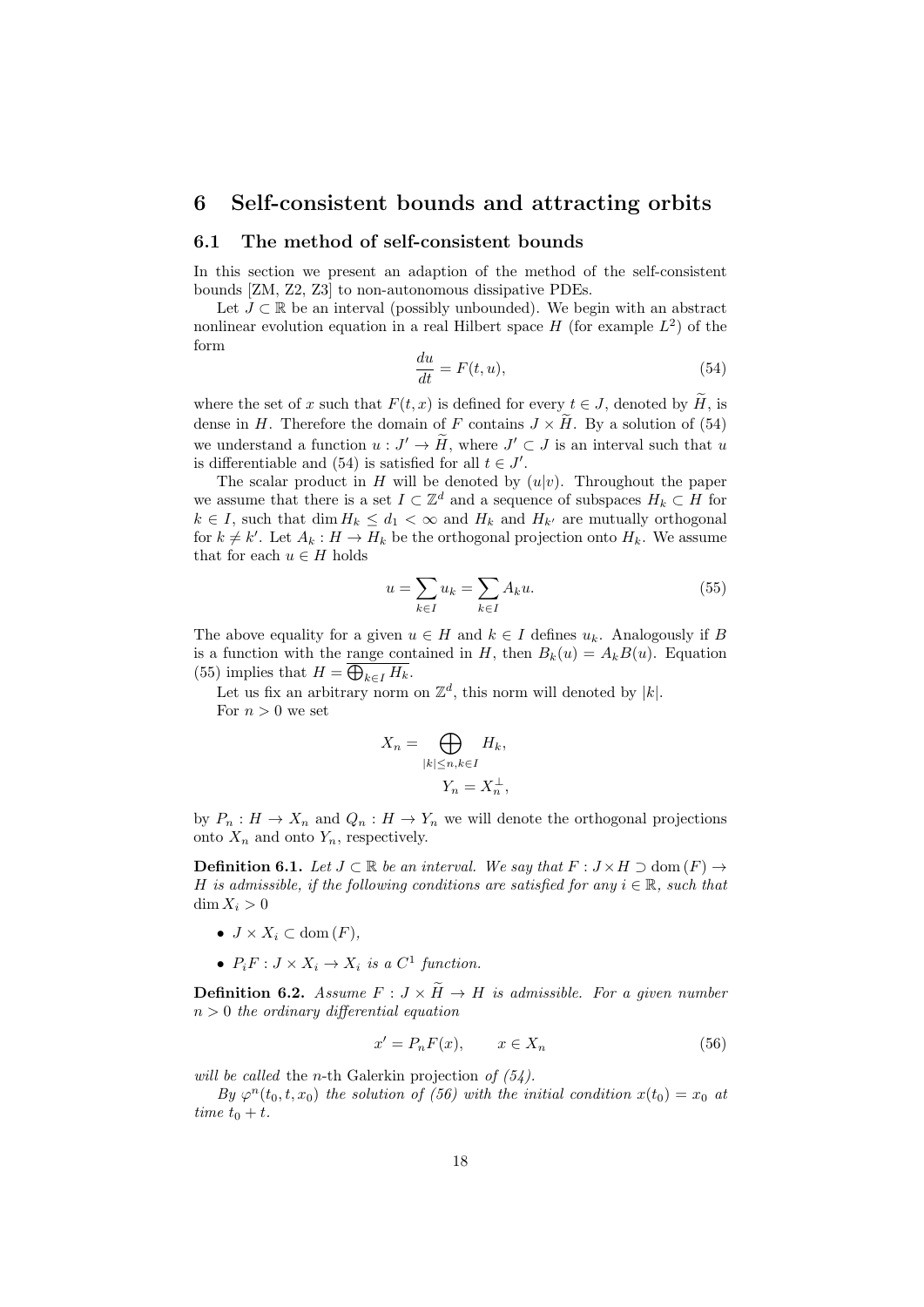**Definition 6.3.** Assume  $F : J \times \widetilde{H} \to H$  is an admissible function. Let  $m, M \in \mathbb{R}$  with  $m \leq M$ . Consider an object consisting of:  $Z \subset J \times H$ , a compact set  $W \subset X_m$ , such that  $Z_t \subset W$  for  $t \in J$  and a sequence of compact sets  $B_k \subset H_k$  for  $|k| > m$ ,  $k \in I$ . We define the conditions C1, C2, C3, C4 as follows:

- C1 For  $|k| > M$ ,  $k \in I$  holds  $0 \in B_k$ .
- **C2** Let  $\hat{a}_k := \max_{a \in B_k} \|a\|$  for  $|k| > m$ ,  $k \in I$  and then  $\sum_{|k| > m, k \in I} \hat{a}_k^2 < \infty$ . In particular

$$
W \oplus \Pi_{|k|>m} B_k \subset H \tag{57}
$$

and for every  $u \in W \oplus \Pi_{k \in I, |k| > m} B_k$  holds,  $||Q_n u|| \leq \sum_{|k| > n, k \in I} \hat{a}_k^2$ .

**C3** The function  $(t, u) \mapsto F(t, u)$  is continuous on  $J \times W \oplus \prod_{k \in I, |k| > m} B_k \subset H$ . Moreover, if we define for  $k \in I$ ,  $f_k = \sup_{(t,u) \in J \times W \oplus \prod_{k \in I, |k| > m} B_k |F_k(t,u)|$ , then  $\sum f_k^2 < \infty$ .

**C4** For  $|k| > m$ ,  $k \in I$  B<sub>k</sub> is given by (58) or (59)

$$
B_k = \overline{B(c_k, r_k)}, \quad r_k > 0 \tag{58}
$$

$$
B_k = \Pi_{s=1}^d [a_s^-, a_s^+], \qquad a_s^- < a_s^+, \ s = 1, \dots, \dim(H_k) \tag{59}
$$

Let  $u \in W \oplus \Pi_{|k|>m} B_k$ . Then for  $|k| > m$  and  $t \in J$  holds:

• if  $B_k$  is given by (58) then

$$
u_k \in \partial_{H_k} B_k \quad \Rightarrow \quad (u_k - c_k | F_k(t, u)) < 0. \tag{60}
$$

• if  $B_k$  is given by (59), then for  $t \in J$  and  $s = 1, \ldots, \dim(H_k)$  holds

$$
u_{k,s} = a_{k,s}^- \Rightarrow F_{k,s}(t,u) > 0,
$$
\n(61)

$$
u_{k,s} = a_{k,s}^+ \Rightarrow F_{k,s}(t,u) < 0. \tag{62}
$$

In the sequel we will refer to equations  $(60)$  and  $(61–62)$  as the isolation equations and to conditions C1, C2, C3 as the convergence conditions.

Formally the above definitions require  $Z \subset J \times X_m$ , but we will often apply them to  $Z' \subset X_m$ , so that we assume that  $Z = J \times Z'$  and the conditions C1,C2,C3,C4 refer formally to the set Z. In what follows quite often there will be no need to distinguish these situations, and in such case we will not bother to state this explicitly, whether  $Z \subset X_m$  or  $Z \subset J \times X_m$ .

Given  $Z \subset J \times X_m$  (or  $W \subset X_m$ ) and  $\{B_k\}_{k \in I, |k| > m}$  satisfying conditions  $C1, C2, C3$  by T (the tail) we will denote

$$
T := \prod_{|k|>m} B_k \subset Y_m.
$$

Here are some useful lemmas illustrating the implications of conditions C1, C2, C3.

**Lemma 6.4.** Let  $W \subset X_m$  and  $T \subset Y_m$ . If  $W \oplus T$  satisfies condition C2, then  $W \oplus T$  is a compact subset of H.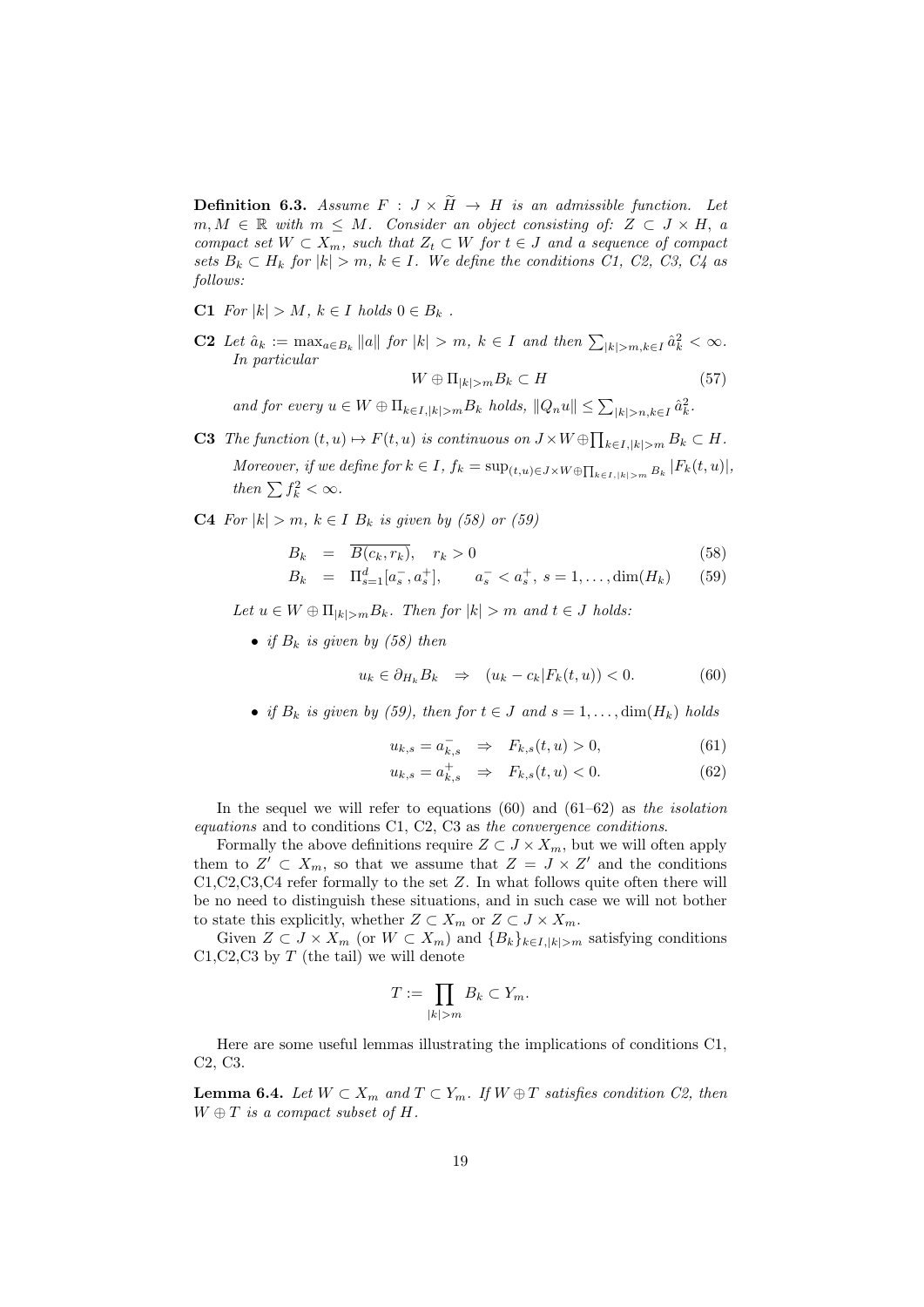**Lemma 6.5.** Let  $W \subset X_m$  and  $T \subset Y_m$ . Assume conditions C1, C2 and C3 on  $W \oplus T$  for F on J, then

$$
\lim_{n \to \infty} P_n(F(t, u)) = F(t, u), \quad \text{uniformly for } (t, u) \in J \times W \oplus T
$$

It turns out that for dissipative PDEs with periodic boundary conditions it is rather easy to find  $W \oplus T$  satisfying C1,C2,C3,C4. We will have  $e_k = \exp(ikx)$ ,  $\hat{a}_k = \frac{C}{|k|^{s}}$  and  $\hat{f}_k = \frac{C}{|k|^{s-r}}$  with s and s – r as large as we want, to make the series  $\sum_k a_k \exp(ikx)$  converge uniformly together with some of its derivatives. In particular, for s sufficiently large  $W \subset H'$  from Theorem 2.8 forms selfconsistent bounds, i.e. it satisfies conditions C1,C2,C3,C4.

Observe that the topology on such set  $W \oplus T$  for s large enough is just the topology of the coordinate-wise convergence. To be more precise we state the following lemma.

**Lemma 6.6.** Let  $s > 0$ . Assume that  $0 \leq \hat{a}_k \leq \frac{C}{|k|^s}$  for  $k \neq 0$  and  $0 \leq \hat{a}_0 \leq C$ , and

$$
\sum_{k \in I} \hat{a}_k^2 < \infty. \tag{63}
$$

Let  $Z = \{ \{u_k\}_{k \in I} \mid |u_k| \leq \hat{a}_k \}$ Then

- $Z \subset H$ ,  $Z$  is compact,
- Let  $\{z^j\}_{j\in\mathbb{N}}\subset Z$ . Then  $z^j\to z$  in H iff for all  $k\in I$   $z^j_k\to z_k$ .

**Definition 6.7.** Assume that  $W \subset X_m$  and  $T \subset Y_m$ . Let  $W \oplus T$  satisfy conditions  $C1, C2, C3$  for F on J.

Let  $c \in Y_m$ , be such that  $c \in T$ ,  $c = Q_m P_M c$  (most of the time we will take a center point of  $T$ ).

Let  $[\delta] = \{P_m F(t, u + T) - P_m F(t, u + c) \mid u \in W\} \subset X_m$ .

We define the basic differential inclusion for  $(54)$  on  $J \times W \oplus T$  as

$$
x'(t) \in P_m F(t, x(t) + c) + [\delta], \quad x(t) \in X_m.
$$
 (64)

and the translated n-th Galerkin projection of  $(54)$  by

$$
x'(t) = P_n F(t, x(t) + Q_n c), \quad x(t) \in X_n.
$$
 (65)

Let  $\varphi_c^n$  be the local semiprocess induced by (65).

Observe that for  $n > M$  holds  $Q_n c = 0$ , hence  $\varphi_c^n = \varphi^n$ .

The following two lemmas clearly demonstrate the role of the isolation condition C4. They show that it is enough to consider the basic differential inclusion (64) to build a trapping isolating segment (Lemma 6.8) or a rigorous integrator (Lemma 6.9). We omit obvious proofs.

In our integration algorithm of dissipative PDE we compute bounds for all Galerkin projections with  $n > M$ , hence we have in fact  $c = 0$ . Only when considering the *n*-th Galerkin projection with  $m < n < M$  we need to include c.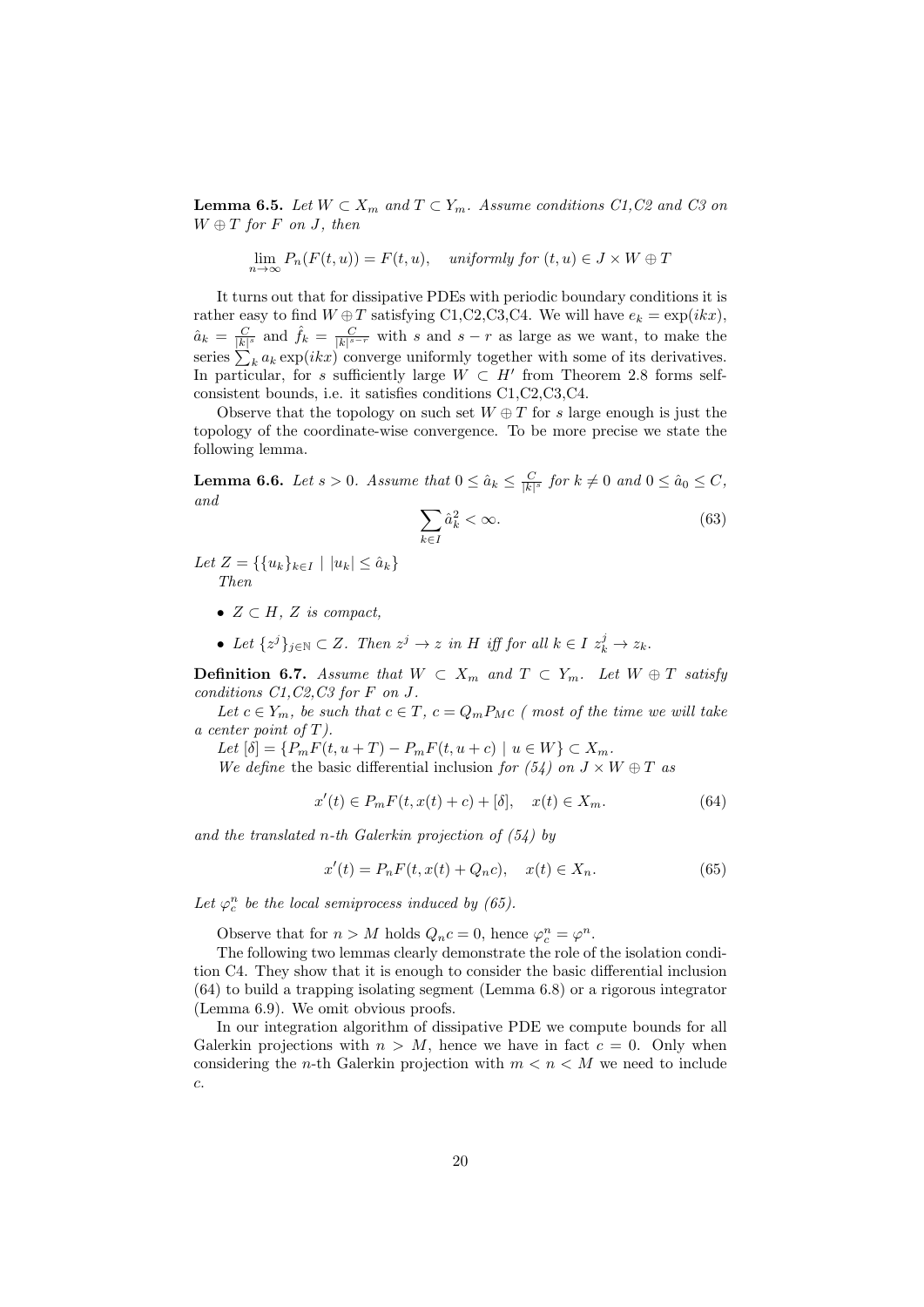**Lemma 6.8.** Assume that  $Z \subset J \times X_m$ , and  $Z \oplus T$  satisfies conditions  $C1, C2, C3$ and  $C_4$ . Assume that Z is a trapping isolating segment for differential inclusion  $(64)$ .

Then for any  $k > m$  the set  $Z \oplus P_kT$  is a trapping isolating segment for  $\varphi_c^k$ .

**Lemma 6.9.** Assume that  $W \subset X_m$  and  $W \oplus T$  satisfies conditions  $C1, C2, C3$ and  $C_4$  on  $J = [t_0, t_1]$ .

Let  $x_0 \in W$ , be such that any  $C^1$  solution of  $(64)$  with the initial condition  $x(t_0) = x_0$  exists for  $t \in [t_0, t_1]$  and is contained in W.

For  $t \in [t_0, t_1]$  let

$$
x_I(t) = \{y(t) \mid y \text{ is a } C^1 \text{ solution of } (64), y(t_0) = x_0\}
$$
 (66)

Then for  $k > m$  we have

$$
\varphi_c^n(t_0, t, x_0 + T) \in x_I(t_0 + t) \oplus T, \quad t \in [0, t_1 - t_0]. \tag{67}
$$

Lemma 6.9 is the base on which our rigorous integrator for dissipative PDEs with periodic boundary condition is founded. For details how to estimate all solutions of (64) and how to estimate better the tail the reader is referred to [Z2, Z3, KZ].

Sometimes, it will be convenient to use a different norm on the subspace containing  $W \oplus T$  and  $F(J \times (W \oplus T))$ . We just need to make sure that it induces the same topology on  $W \oplus T \cup F(J \times W \oplus T)$ . This motivates the following definition.

**Definition 6.10.** Let  $W \oplus T$  satisfy conditions  $C1, C2, C3$  for F on J. We say that  $||x||_1$  is a compatible norm for  $J \times (W \oplus T)$  if the following conditions are satisfied

N1  $||z||_1$  is defined for  $z \in W \oplus T \cup F(J \times (W \oplus T))$ 

N2  $z^i$  → z in H for  $z^i$ ,  $z \in W \oplus T \cup F(J \times (W \oplus T))$  iff  $||z_i - z||_1 \rightarrow 0$ 

**N3** there exists K, such that for all  $m \in \mathbb{R}$  holds  $||P_mz||_1 \leq K||z||_1$ 

**N4**  $||(I - P_n)(W ⊕ T ∪ F(J × (W ⊕ T))) ||_1 → 0$  for  $n → 0$ 

In the examples considered in our work we will have on  $W \oplus T$  the following estimate  $|a_k| \leq \frac{C}{|k|^s}$  and on  $F(J \times (W \oplus S))$  the bounds  $|F_k| \leq \frac{D}{|k|^{s-r}}$ , where s can be made as large as we want. For example, the following are the compatible norms  $||x|| = \sup_k |x_k|$  or  $||x|| = \sum_k |k|^p |x_k|$ , for some  $p < s - r - d - 1$ , where  $d$  is the dimension of the wave vectors  $k$  space.

**Lemma 6.11.** Let  $W \subset X_m$ . Assume that  $W \oplus T$  satisfies C1, C2, C3 for F on J, J is compact and  $\|\cdot\|_1$  is a compatible norm. Then

$$
\delta_n = \sup_{(t,x)\in J\times(W\oplus T)} \|P_n(F(t,x)) - P_n(F(t,P_n x))\|_1 \to 0, \quad \text{for } n \to \infty \quad (68)
$$

**Proof:** From Lemma 6.6 it follows that on  $W \oplus T \cup F(J \times W \oplus T)$  the topology induced from H coincides with the topology induced by the norm  $\|\cdot\|_1$ . In the sequel we will use the distance induced by this norm.

Observe that from condition C3 it follows that  $F: J \times (W \oplus T) \to W \oplus T$ is continuous. Since  $J \times (W \oplus T)$  is compact, therefore F on  $J \times (W \oplus T)$  is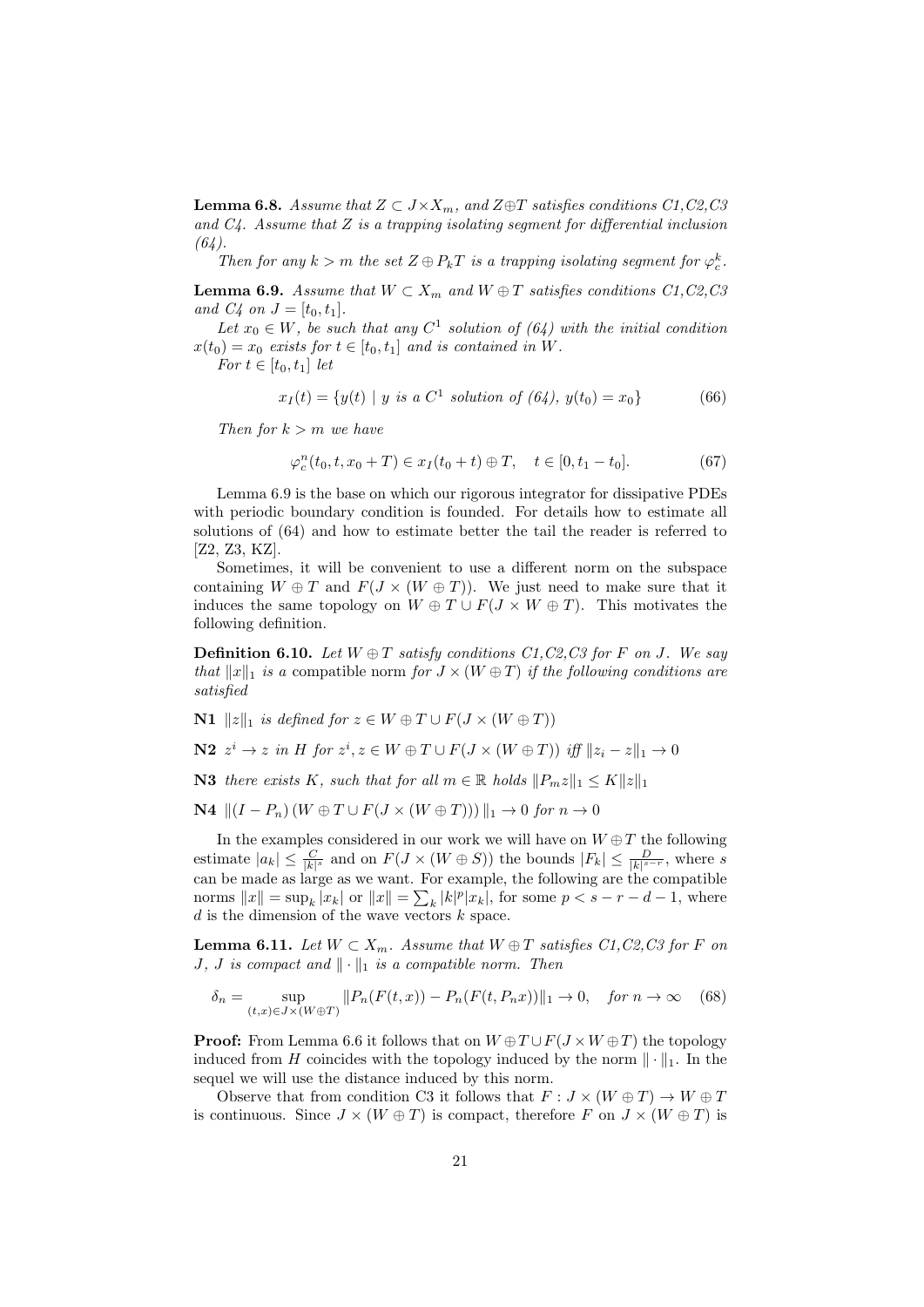uniformly continuous, which expressed in terms of the norm  $\|\cdot\|_1$  means that for any  $\epsilon > 0$  there exits  $\delta(\epsilon) > 0$ , such that for any  $t \in J$ 

if 
$$
||x - y||_1 < \delta(\epsilon)
$$
, then  $||F(t, x) - F(t, y)||_1 < \epsilon$ . (69)

Let us fix  $\epsilon > 0$ . From condition **N4** it follows that there exists  $n_0$ , such that for  $n_0 > 0$  the following conditions are satisfied

$$
\sup_{x \in W \oplus T} \|P_n(x) - x\|_1 < \delta(\epsilon), \quad n \ge n_0 \tag{70}
$$

$$
\sup_{z \in F(J \times (W \oplus T))} \|P_n(z) - z\|_1 < \epsilon, \quad n \ge n_0. \tag{71}
$$

From (69) and (70) it follows that for any  $t \in J$ 

$$
\sup_{x \in W \oplus T} ||F(t, P_n(x)) - F(t, x)||_1 < \epsilon, \quad n \ge n_0. \tag{72}
$$

This and (71) imply that

$$
\sup_{(t,x)\in J\times(W\oplus T)}\|P_n(F(t,x)) - P_n(F(t,P_n x))\|_1 < 2\epsilon, \quad n \ge n_0.
$$
 (73)

$$
\mathbf{L}^{\prime}
$$

### 6.2 Attracting orbits through trapping isolating segments

The goal of this section is to state the theorems that in the context of selfconsistent bounds and trapping isolating segments will guarantee the existence of attracting orbit. The orbit will be periodic if the forcing is periodic.

**Definition 6.12.** Consider (54). Let  $W \subset X_m$  and  $W \oplus T \subset H$  satisfy conditions C1, C2, C3 for F on J. We say condition D is satisfied on  $J \times W \oplus T$  for the compatible norm  $\|\cdot\|_1$  if the following holds

**D** There exists  $l \in \mathbb{R}$  such that for each Galerkin projection

$$
\sup_{(t,z)\in J\times W\oplus T} \mu_1\left(\frac{\partial P_n F}{\partial z}(t,z):X_n\to X_n\right) \le l \tag{74}
$$

where  $\mu_1(A)$  for  $A \in \mathbb{R}^{l \times l}$  is the logarithmic norm of the matrix A induced by the norm  $\|\cdot\|_1$ .

Condition D will be used to estimate the Lipschitz constant of the semiflow induced by Galerkin projection of our dissipative PDE and its Galerkin projection as discussed in Section 4.2. For this it is important that set  $W$  is convex.

**Theorem 6.13.** Let  $W \subset X_m$  is convex,  $T \subset Y_m$  and  $J = [t_0, t_1]$ . Assume that on  $J \times W \oplus T$  conditions C1, C2, C3 and condition D are satisfied for F for compatible norm  $|\cdot|$ .

Assume that for  $n \in \mathbb{R}$  function  $x^n : [t_0, t_1] \to W \oplus P_nT$  is a solution to n-th Galerkin projection of (54), such that  $\lim_{n\to\infty} x^n(t_0) = x_0$ .

Then  $x^n$  converge uniformly to  $x : [t_0, t_1] \to W \oplus T$ , which is a solution of  $(54)$  and  $x(t_0) = x_0$ .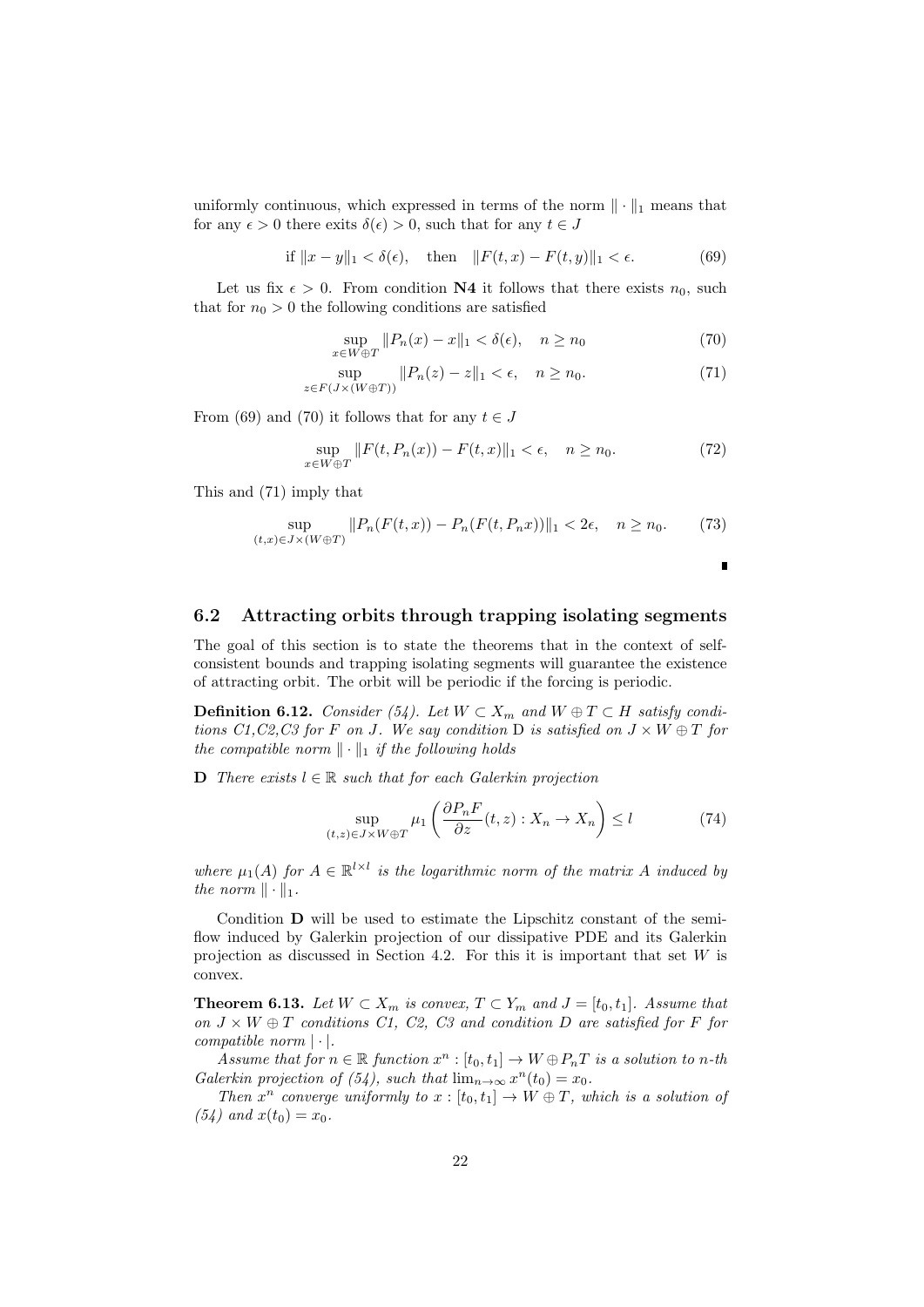Proof: Let

$$
\delta_n = \max_{(t,x)\in[t_0,t_1]\times W} |P_n(F(t,x)) - P_n(F(t,P_n x))|.
$$

From Lemma 6.11 it follows that

$$
\lim_{n \to \infty} \delta_n = 0. \tag{75}
$$

Let us take  $m \geq n$ . From Theorem 4.1, applied to the *n*-th Galerkin projection of (54) with  $P_n x^m$  as 'an approximate solution' y, it follows immediately that for  $t > t_0$  holds

$$
|x^n(t) - P_n(x^m(t))| \le e^{l(t-t_0)} |x^n(t_0) - P_n x^m(t_0)| + \delta_n \frac{e^{l(t-t_0)} - 1}{l} \tag{76}
$$

Observe that for  $t \in [t_0, t_1]$  holds

$$
|x^n(t) - x^m(t)| \le |x^n(t) - P_n(x^m(t))| + |(I - P_n)x^m(t)| \le
$$
  

$$
e^{l(t-t_0)}|x^n(t_0) - P_nx^m(t_0)| + \delta_n \frac{e^{l(t-t_0)} - 1}{l} + |(I - P_n)x^m(t)| \le
$$
  

$$
e^{l(t-t_0)}K|x^n(t_0) - x^m(t_0)| + \delta_n \frac{e^{|l|(t_1-t_0)} - 1}{|l|} + |(I - P_n)(W \oplus T)|.
$$

This shows that  $\{x^n\}$  is a Cauchy sequence in the norm  $|\cdot|$ , hence it converges uniformly to  $x : [t_0, t_1] \to W \oplus T$ . From Lemma 8 in [ZNS] adopted to the non-autonomous setting it follows that  $\frac{dx(t)}{dt} = F(t, x(t)).$ 

**Theorem 6.14.** Let  $J = [t_0, t_1]$  and  $Z \subset J \times X_m$  and  $T \subset Y_m$ , such that  $Z_t$ is convex for  $t \in [t_0, t_1]$ . Assume that conditions C1, C2, C3 and condition D are satisfied on  $Z \oplus T$  for a compatible norm  $|\cdot|$ . Assume that Z is a trapping isolating segment for (64).

Assume that functions  $x : [t_0, t_1] \rightarrow Z$  and  $y : [t_0, t_1] \rightarrow Z$  are solutions of  $(54)$ .

Then for  $t \in [t_0, t_1]$  holds

$$
|x(t) - y(t)| \le e^{l(t - t_0)} |x(t_0) - y(t_0)|. \tag{77}
$$

**Proof:** From our assumption and Lemma 6.8 it follows that  $Z \oplus P_nT$  for  $n > M$  is a trapping isolating segment for the *n*-th Galerkin projection of (54).

For  $n > M$  let  $x^n$  and  $y^n$  be solutions for the *n*-th Galerkin projection of (54) with the initial conditions  $x^n(t_0) = P_n x(t_0)$  and  $y^n(t_0) = P_n y(t_0)$ , respectively. From Theorem 4.1 applied to the n-th Galerkin projection with different initial conditions we obtain

$$
|x_n(t) - y_n(t)| \le e^{l(t - t_0)} |P_n x(t_0) - P_n y(t_0)|.
$$
 (78)

From Theorem 6.13 it follows that  $x_n \to x$  and  $y_n \to y$  uniformly on  $[t_0, t_1]$ . Then passing to the limit in (78) gives

$$
|x(t) - y(t)| \le e^{l(t - t_0)} |x(t_0) - y(t_0)|. \tag{79}
$$

 $\blacksquare$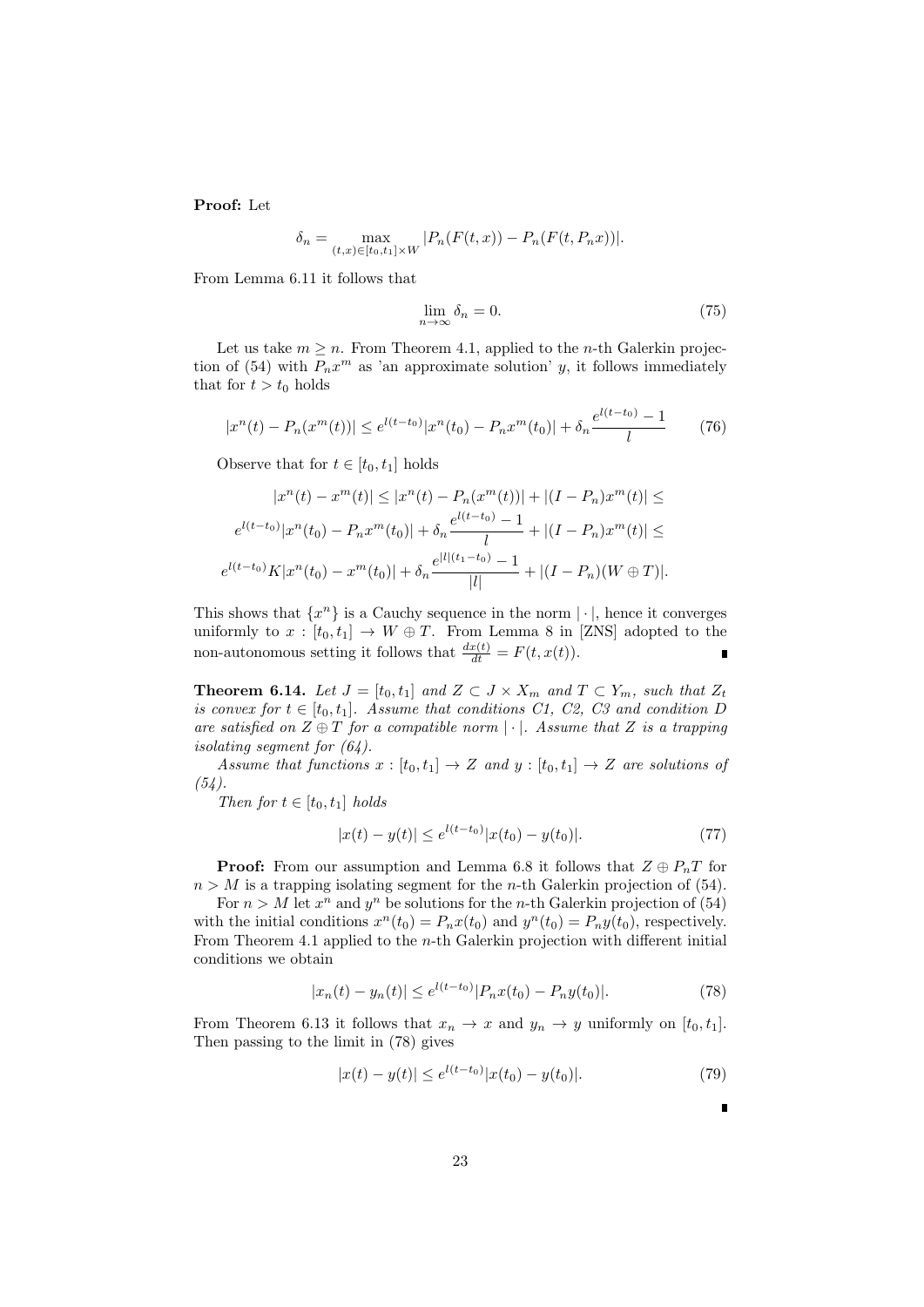**Theorem 6.15.** Let  $J = \mathbb{R}$ ,  $Z \subset J \times X_m$  and  $T \subset Y_m$ , such that  $Z_t$  is convex for  $t \in \mathbb{R}$ . Assume that conditions C1, C2, C3 and condition D are satisfied on  $Z \oplus T$  for a compatible norm  $|\cdot|$ . Assume that Z is a trapping isolating segment for  $(64)$ .

Then there exists  $x : (-\infty, \infty) \rightarrow H$ , which is a solution of (54) and is contained in  $Z \oplus T$ , such that for any solution  $v : [t_0, \infty) \rightarrow H$  of (54) with initial condition  $v(t_0) \in Z_{t_0}$  holds

$$
|v(t_0 + t) - x(t_0 + t)| \le e^{lt} |v(t_0) - x(t_0)|, \quad \text{for } t > 0 \tag{80}
$$

where l is a constant bounding from above the logarithmic norm in condition D.

In particular, if  $l < 0$ , then the orbit x attracts all solutions in  $Z \oplus T$ .

If Z is a  $\Delta$ -periodic and (54) is  $\Delta$ -periodic, then there exists  $\Delta$ -periodic orbit contained Z.

**Proof:** From our assumption and Lemma 6.8 it follows that  $Z \oplus P_nT$  for  $n >$ M is a trapping isolating segment for the *n*-th Galerkin projection of  $(54)$ . Therefore from Theorem 3.7 it follows that for any  $n > M$  there exists  $x^n$ :  $(-\infty,\infty) \to H$ , such that  $x(t) \in Z_t \oplus T$  is a solution for the *n*-th Galerkin projection of (54).

From the Ascoli-Arzela lemma (compare the proof of Theorem 3.7) it follows that the sequence  $\{x^n\}$  contains locally uniformly converging subsequence to  $x : (-\infty, \infty) \to Z$ . From Lemma 8 in [ZNS] adopted to the non-autonomous setting it follows that  $\frac{dx(t)}{dt} = F(t, x(t)).$ 

Estimate (80) follows immediately from Thm. 6.14.

Observe  $Z_0$  is homeomorphic to a closed finite-dimensional ball, therefore the same is true for  $Z_0 \oplus P_nT$ . From this observation for  $\Delta$ -periodic trapping isolating segment and ∆-periodic equation from Theorem 3.6 we obtain ∆ periodic orbits  $x^n : (-\infty, \infty) \to P_n(Z)$  for the *n*-th Galerkin projection of (54). Now we apply the Ascoli-Arzela lemma like in the first part of the proof.

### 6.3 Attracting orbits through discrete time shifts

Assume that  $N_0 \subset X_m$  is compact,  $N_0 \oplus T_0$ , such that  $|T_{0,k}| \leq \frac{C_0}{|k|^{s_0}}$ .  $N \oplus T$  is our initial condition at the time  $t_0$ . One time step, from  $t = t_0$  to  $t = t_0 + h$ , of the rigorous integrator described in [Z2, Z3, C] does the following

- 1. Finds  $W \subset X_m$  and  $W \oplus T$ , which satisfies conditions C1,C2,C3,C4 and D for F on interval  $J = [t_0, t_0 + h]$ . Moreover,  $N_0 \oplus T_0 \subset W \oplus T$  and any solution of (64) with the initial condition  $x(t_0) \in N_0$  is defined for  $t \in [t_0, t_0 + h]$  and stays in W for  $t \in [t_0, t_0 + h]$ .
- 2. From rigorous bounds for (64) on  $J \times W \oplus T$  plus some linear uniform estimates for the tail evolution, we obtain  $N_1 \subset X_m$  and  $T_1$ , such that  $|T_{1,k}| \leq \frac{C_1}{|k|^{s_1}}$  and for any  $n > M$  holds

$$
\varphi^n(t_0, h, N_0 \oplus P_n T_0) \subset N_1 \oplus P_n T_1 \tag{81}
$$

It may happen that for a given  $h > 0$  the first stage might fail, this part involves search for a priori bounds, which might not exists if there is a blow-up for some solutions. This might happen even for ODEs.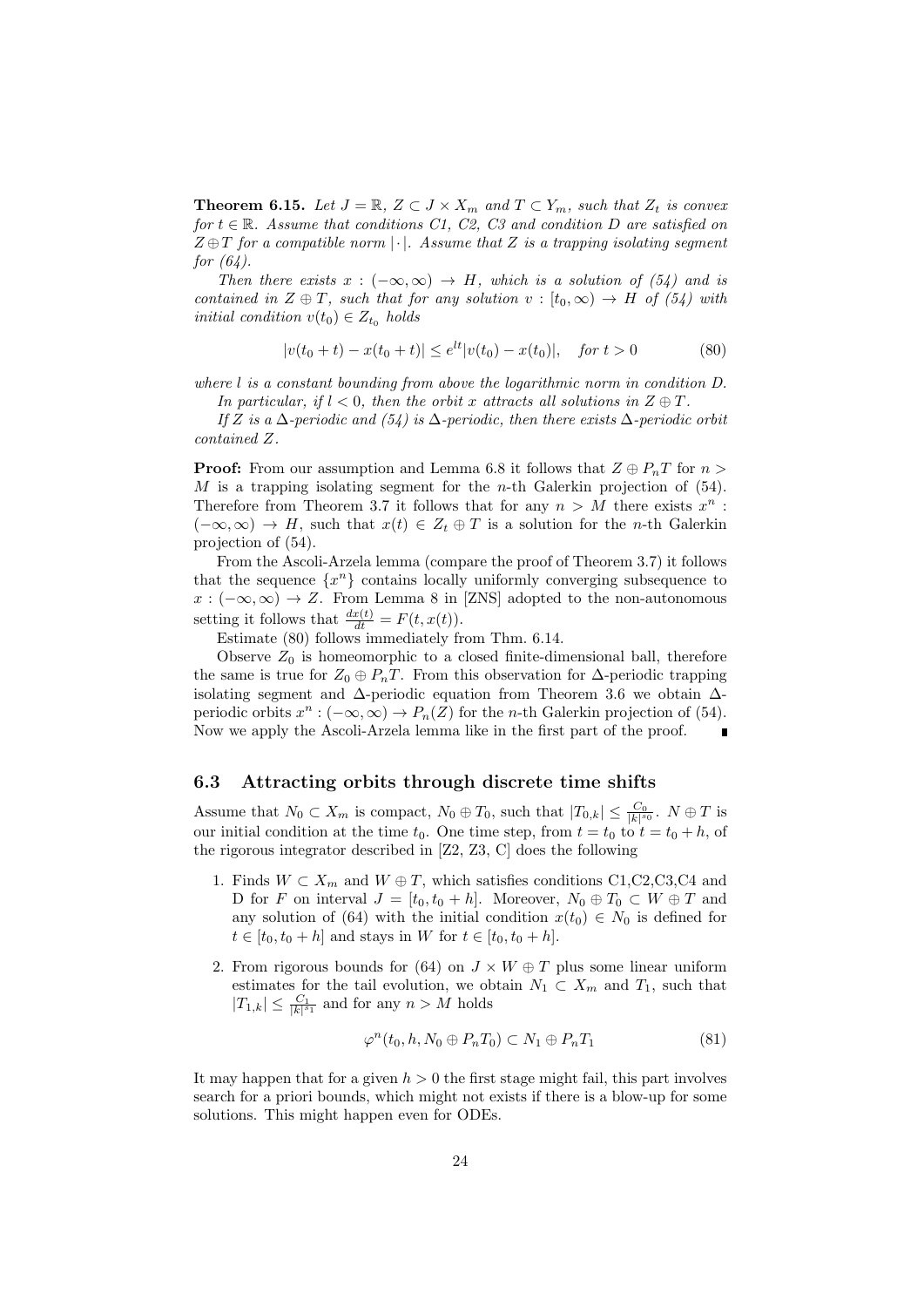Therefore, our algorithm for rigorous integration of dissipative PDEs, if completed with the success, give us uniform bounds for solutions of all Galerkin projections. Solutions for PDE satisfy the same bounds as it follows from Theorem 6.13. The same applies to the bounds for Lipschitz constants for the semi-flow induced by the PDE and its Galerkin projections.

Now we will state the version of Theorem 5.2 for the context of the method of self-consistent bounds

Let us fix  $\Delta > 0$ . For any  $n > M$  we define the discrete semiprocess by setting

$$
g_i^n(x) = \varphi^n(i\Delta, \Delta, x),\tag{82}
$$

i.e. a time shift by  $t = \Delta$  from the section  $t = i\Delta$  to  $t = (i + 1)\Delta$ .

**Theorem 6.16.** Assume that there exist compact and convex set  $Z \subset X_m$  and  $T \subset Y_m$ , such that conditions  $C1, C2, C3$  and D for some compatible norm  $\|\cdot\|$ are satisfied on  $Z \oplus T$  for F on  $J = \mathbb{R}$ .

Assume  $W_i \subset X_m$  and  $T_i \subset Y_m$  for  $i = 0, 1, ..., k-1$  are such that for all  $i = 0, \ldots, k - 1$  and  $n > M$  holds

$$
W_i \subset Z, \quad T_i \subset T \tag{83}
$$

$$
\varphi^n(i\Delta, [0, \Delta], W_i \oplus P_n T_i) \subset Z \oplus T,\tag{84}
$$

$$
g_i^n(W_i \oplus P_n T_i) \subset W_{(i+1) \mod k} \oplus P_n T_{(i+1) \mod k}.
$$
 (85)

Let  $L_i, B \in \mathbb{R}$  be such that for  $i = 0, 1, \ldots, k - 1$  holds

$$
\sup_{x \in W_i} \|Dg_i(x)\| \le L_i,
$$
\n(86)

$$
\sup_{(t,z)\in\mathbb{R}\times Z\oplus T} \mu\left(\frac{\partial P_n F}{\partial z}(t, P_n z) : X_n \to X_n\right) \leq B. \tag{87}
$$

Then there exists a full orbit v for  $\varphi$ ,  $C = \max(1, \exp(B\Delta))$  and  $l =$  $\frac{1}{\Delta}\ln(L_0L_1...L_{k-1}),$  such that for any  $i=0,\ldots,k-1$  and  $z\in W_i\oplus T_i$  and  $\overrightarrow{t} > 0$ 

$$
\|\varphi(i\Delta, t, z) - v(i\Delta + t)\| \le C \exp(l t) \|v(i\Delta) - z\|,\tag{88}
$$

where  $\varphi$  denotes the semiprocess induced by (54).

If  $l < 0$  the orbit v attracts all orbits starting from  $W_i \oplus T_i$ .

If  $W_0$  is homeomorphic to  $B_n(0,1)$  and  $(54)$  is  $\Delta$ -periodic, then the orbit v is ∆-periodic.

# 7 Proof of Theorem 1.1

The proof follows the scheme of the proof of [C, Theorem 1.1]. The important modification is the inclusion of non-autonomous forcing, which requires the estimates for the Lipschitz constant for the flow discussed in Section 4 and Section 6.2. We will argue here that all the computer assisted checks need to obtain Theorem 1.1 which is stronger in conclusions than [C, Theorem 1.1] are already contained in the proof of [C, Theorem 1.1].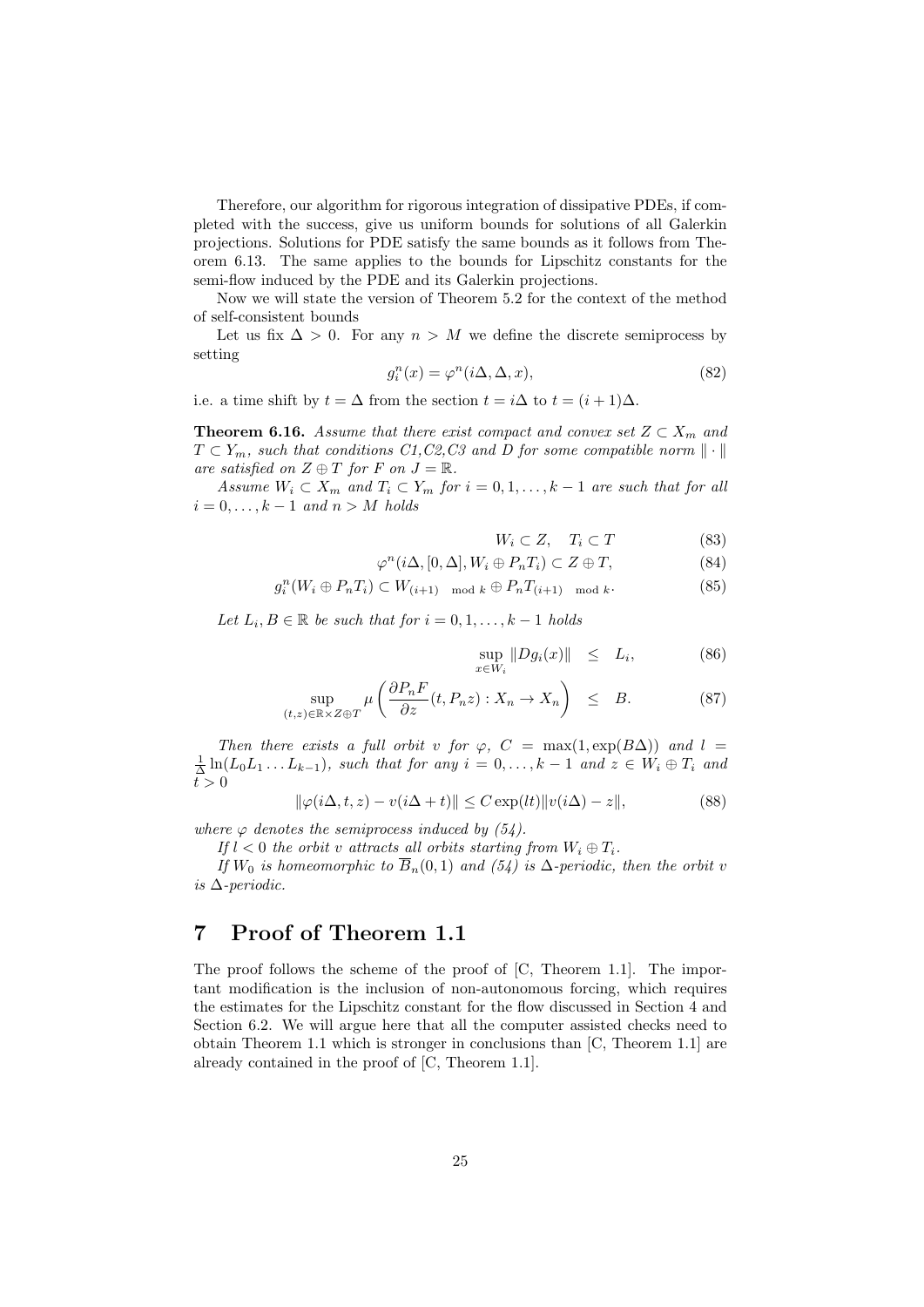Proof The three main steps in the proof are as follows

- 1. Construction of an absorbing set,  $A \subset H'$ , see Definition 2.6.
- 2. Construction a time independent trapping isolating segment  $W \subset H'$  and establishing the existence of the locally attracting orbit within W. For this we use Theorem 6.15 and we check that  $l < 0$  (this is the bound for the logarithmic norms).
- 3. Rigorous numerical integration of the absorbing set  $\mathcal A$  up to the time when interval bounds for the solutions of the partial differential equation are contained in the interior of trapping isolating segment W.

In what follows we discuss the above three steps separately.

**Step 1** The existence an absorbing set  $A$  is established in Theorem 2.9 and an algorithm for its construction is presented in [C, Section 8]. The only constants depending on the forcing appearing in the construction of  $A$  are the energy of the forcing  $(E_0 = E({f_k})\nu^{-2})$  – in assumptions of Theorem 2.9, and the absolute value of the forcing modes  $|f_k|$  appearing in (15), and (16).

In the problem (6) we split the forcing into the autonomous part  $f(x)$ , and the nonautonomous part  $\tilde{f}(t, x)$ , such that  $f(t, x) = f(x) + \tilde{f}(t, x)$ . According to our assumptions we have

$$
\widetilde{f}_k(t) \in [-\varepsilon, \varepsilon], \quad \varepsilon = 0.03, \qquad \forall k \in \mathbb{Z}, \ t \in [t_0, \infty),
$$
\n(89)

Thus the following constants required in the construction can be easily bounded

- total energy of the forcing  $E({f_k + \tilde{f}_k(t)}) \le E({f_k + \varepsilon})$  for all  $t \in$  $[t_0, \infty),$
- absolute value of the forcing contribution to  $\frac{da_k}{dt}$ :  $|f_k + \widetilde{f}_k(t)| \leq |f_k| + \varepsilon$ , for all  $t \in [0, \infty)$ ,  $k \in \mathbb{Z}$ .

Having these bounds, the algorithm from Section 8 in [C] is applied directly.

Step 2 Construction of the trapping isolating segment, W. This involves verifying that the vector field points inwards on the boundary of the trapping isolating segment. The trapping isolating segment is required to be of the form  $W = \mathbb{R} \times W_0$ . Observe that the right-hand side of (6) has to be evaluated for all times  $t \in [0, \infty)$ . This is achieved by using the interval arithmetic, and pluggingin the interval bound  $[-\varepsilon, \varepsilon]$  in place of  $f_k(t)$  for all  $k \in \mathbb{Z}$ , thus the obtained set is time-independent. The attraction toward the fixed point is obtained by the computation of logarithmic norm l. If  $l < 0$ , then we just apply Theorem 6.15.

**Step 3** For the rigorous numerical integration we have been using the Lohnertype algorithm for differential inclusions proposed in [KZ, Z3]. The differential inclusion is needed to treat the nonautonomous part for which we just have the bound  $f_k(t) \in [-\varepsilon, \varepsilon]$ . In [KZ] it is argued that this algorithm works for time dependent perturbations for which there is an a-priori knowledge that they can be contained in an interval box.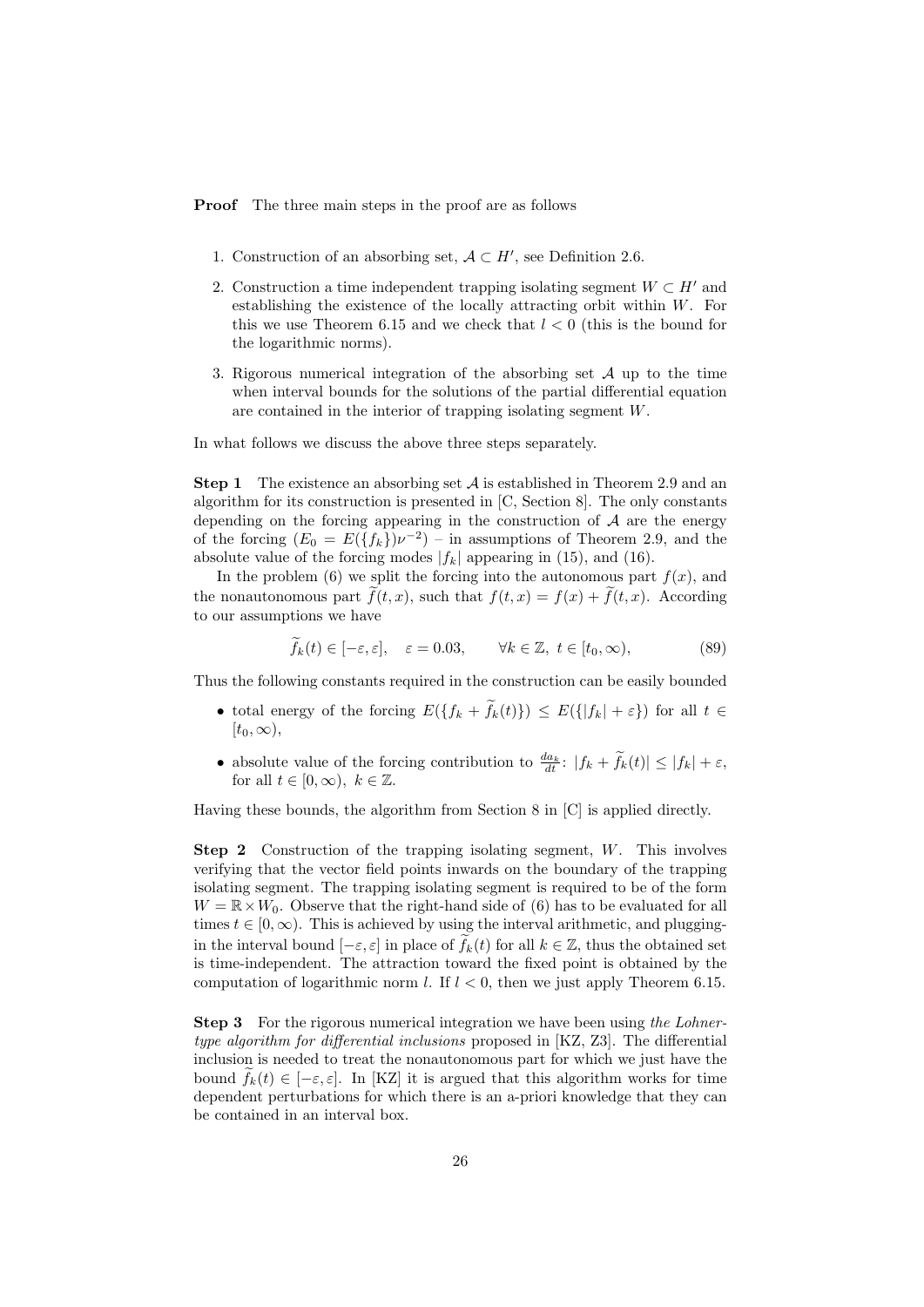In the algorithm for rigorous numerical integration of dPDEs that we used [C, Algorithm 1], the contribution of the nonautonomous forcing is accordingly added to the actual perturbations vector, see Step 5 of [C, Algorithm 1].

An interesting consequence of the fact that the computer assisted part of proof of Theorem 1.1 is essentially the same as for the proof of [C, Theorem 1.1] is that all example theorems from [C], presented in the table [C, Table 1] are true for a much wider class of forcing functions than it was claimed in [C], but we have to replace the fixed point by the periodic orbit for the time-periodic forcing and simply attracting orbit for the non-periodic forcing. Namely, they are true for the nonautonomous forcing, consisting from autonomous and non-autonomous parts. In [C] the nonautonomous part satisfied  $|\tilde{f}_k| \leq \varepsilon$  for  $0 \neq |k| \leq m$ . The values of  $\varepsilon$  are provided in the table [C, Table 1] for each example theorem that was proved.

## 8 Algorithm for the proof of Theorem 1.2

**Definition 8.1.** Let  $t_0 \in \mathbb{R}$ ,  $t_p > 0$ ,  $x \in H'$ . According with the notation introduced in Section 3.1 by  $\varphi(t_0, t_p, x) \in H'$  we denote the time shift by  $t_p$ along the solution of (6) with i.c.  $x(t_0) = x_0 \in H'$ , which is defined due to the existence and the uniqueness of solutions of  $(6)$  within the subspace  $H'$ .

We define  $\Phi_{t_0,t_p}: H' \to H'$  as

$$
\Phi_{t_0, t_p}: x \mapsto \varphi(t_0, t_p, x). \tag{90}
$$

The proof of Theorem 1.2 will have the same three step structure just as the proof of Theorem 1.1. However, in the case of Theorem 1.2 we have the time dependent forcing term, which cannot treated as a small perturbation of the autonomous part of (6). The main difference is that now we will consider the family of maps  $\Phi_{jt_p,t_p}$ ,  $j \in \mathbb{Z}$  the time shift by the period of the forcing (or the period of the main part of the forcing).

For the family of maps  $\Phi_{jt_p,t_p}$ ,  $j \in \mathbb{Z}$  we establish the existence of the absorbing set A (step 1), the existence of a trapping isolating segment  $W \subset$  $\mathbb{R} \times H'$  in which the family of maps  $\Phi_{jt_p,t_p}$ ,  $j \in \mathbb{Z}$  is a contraction (step 2) and we show that  $\Phi_{(j+n-1)t_p,t_p} \circ \cdots \circ \Phi_{(j+1)t_p,t_p} \circ \Phi_{jt_p,t_p}(\mathcal{A}) \subset W_0$  for a  $n \geq 1$ , and all  $l \in \mathbb{Z}$  (step 3). We denote

$$
\Phi_{t_p}^n(\mathcal{A}) := \Phi_{(j+n-1)t_p,t_p} \circ \cdots \circ \Phi_{(j+1)t_p,t_p} \circ \Phi_{jt_p,t_p}(\mathcal{A}).
$$

This is a little abuse of notation, but we hope that it will not cause any misunderstanding. Observe that in this case in order to calculate the Lipschitz constant of  $\Phi_{jt_p,t_p}, \ j \in \mathbb{Z}$  we cover an approximate time periodic solution of the problem (6) by a finite number of interval enclosures, and then estimate the logarithmic norms locally for each piece. In such setting Step 1 is the same in both proofs. Here Step 2 requires the computation of the uniform bounds for  $\Phi_{jt_p,t_p}$  for  $j \in \mathbb{Z}$  and its Lipschitz constant (as in [C]) we use the logarithmic norms for that. The computation of  $\Phi_{jt_p,t_p}$ ,  $j \in \mathbb{Z}$  is done with our rigorous integrator for dPDEs. In Step 3 we again do the rigorous integration of dPDEs to compute  $\Phi_{jt_p,t_p},\ j\in\mathbb{Z}$ .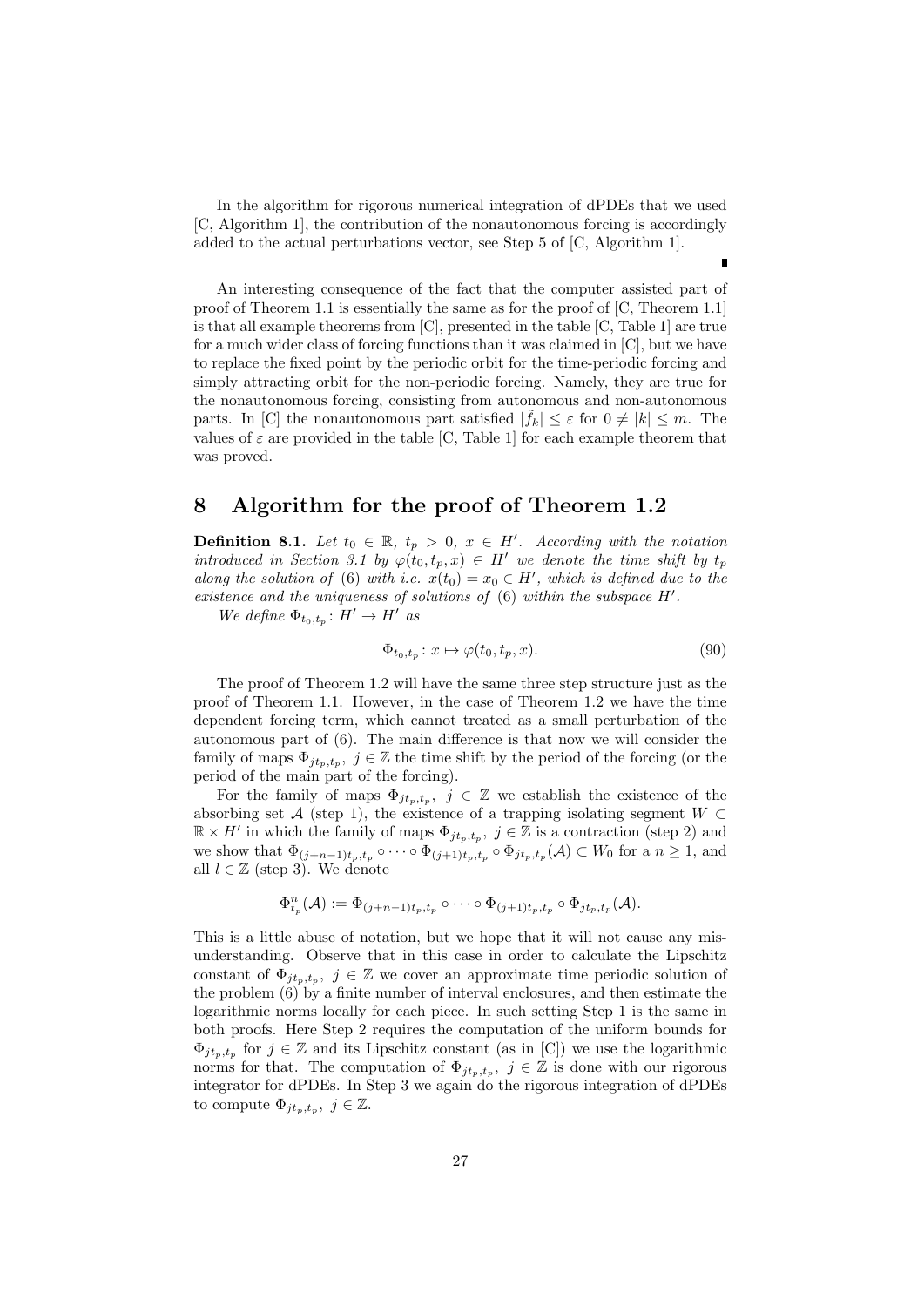In order to obtain rigorous bounds for the family of maps  $\Phi_{jt_p,t_p},\ j\in\mathbb{Z}$ a  $C<sup>0</sup>$  rigorous numerical integrator, capable of integrating nonautonomous system of equations, has to be employed. This can be achieved by [C, Algorithm 1] with just one modification. Instead of using the  $C^0$  Lohner integrator in [C, Algorithm 1, Step 4 to solve the system of autonomous ODEs, a  $C^0$  Lohner nonautonomous integrator is used to solve the system of nonautonomous ODEs. Technically, the automatic differentiation of the nonautonomous forcing modes is performed in this step in order to calculate the higher order time derivatives, and include the contribution of the nonautonomous forcing into the Taylor coefficients.

Below, we present an algorithm for proving Theorem 1.2.

**Notation** Let  $0 < m \leq M$ . Following the notation from Section 6 by  $W \subset$  $\mathbb{R} \times H'$  we denote a trapping isolating segment, and  $W_0 = \{x \in H': (0, x) \in W\}.$ By  $[W] \subset \mathbb{R} \times H'$  we denote a representation of W in the algorithm (interval bounds enclosing the trapping isolating segment  $W$ ). We assume that  $W_0$  forms self-consistent bounds, and can be divided into finite part  $P_m W_0 \subset P_m H'$ , and the infinite dimensional part (the tail)  $T_{W_0} := (I - P_m)W_0 \subset (I - P_m)H'$ . Similar to our previous works, for technical reasons, the finite part of the tail (indexed by  $i: m < i \leq M$ ) is distinguished from the infinite dimensional part. For the definition of self-consistent bounds refer to Section 6. Let  $i \in \mathbb{Z}$ . By  $(W_0)_i \subset \mathbb{R}^2$ we denote the *i*-th coordinate of  $W_0$ . Although the coordinates of  $W_0$  are pairs of real numbers representing the real and imaginary parts of complex numbers, often we use the notation  $(W_0)_i^{+/-}$ , meaning that the corresponding operations are performed for the real and the imaginary parts separately, and  $(W_0)_i^{+/-}$  returns supremum/infimum of the real and the imaginary part of  $(W_0)_i$ respectively.

In the algorithm description, to simplify the notation, we will drop the first part of subscript in the symbol denoting the family of maps  $\Phi_{jt_p,t_p}$ , and use simply  $\Phi_{t_p}$ , as we are performing the rigorous numerical integration for all initial times  $jt_p$  simultaneously.

We will use the notation  $[\Phi_{t_p}(\cdot)]$  to denote rigorous interval bounds for the image of  $\Phi_{t_p}$  obtained by applying the rigorous  $C^0$  Lohner integrator,  $P_m \Phi_{t_p}$  denotes the finite dimensional version of  $\Phi_{t_p}$ , in the sense that mth Galerkin projection of (6) is integrated in order to calculate the image. We denote the tail of  $[\Phi_{t_p}(W_0)]$  outputted from our rigorous integrator by  $T_{\Phi_{t_p}} := (I - P_m) \left[ \Phi_{t_p}(W_0) \right], C_T > 0$ , and  $s_T > 0$  denote the constants defining the polynomial bound for the tail  $T$ , our algorithm is able to calculate efficiently this values (refer technical description in [C, Appendix B and Appendix C]). inflate( $(W_0)_i$ ,  $c_3$ ) inflates  $(W_0)_i - i$ -th coordinate (a complex number) of  $W_0$ , i.e. makes it wider by the constant  $c_3 > 0$ . By  $G: \mathbb{R} \times H' \to H'$  we will denote the right hand side of (6). Following the notation from Section 4 by  $\mu(A)$ we denote the logarithmic norm of a square matrix A,  $\mu_{b,\infty}$  is the logarithmic norm inducted by the so-called block-infinity norm, see [ZAKS] for details.

### 8.1 Main algorithm

Input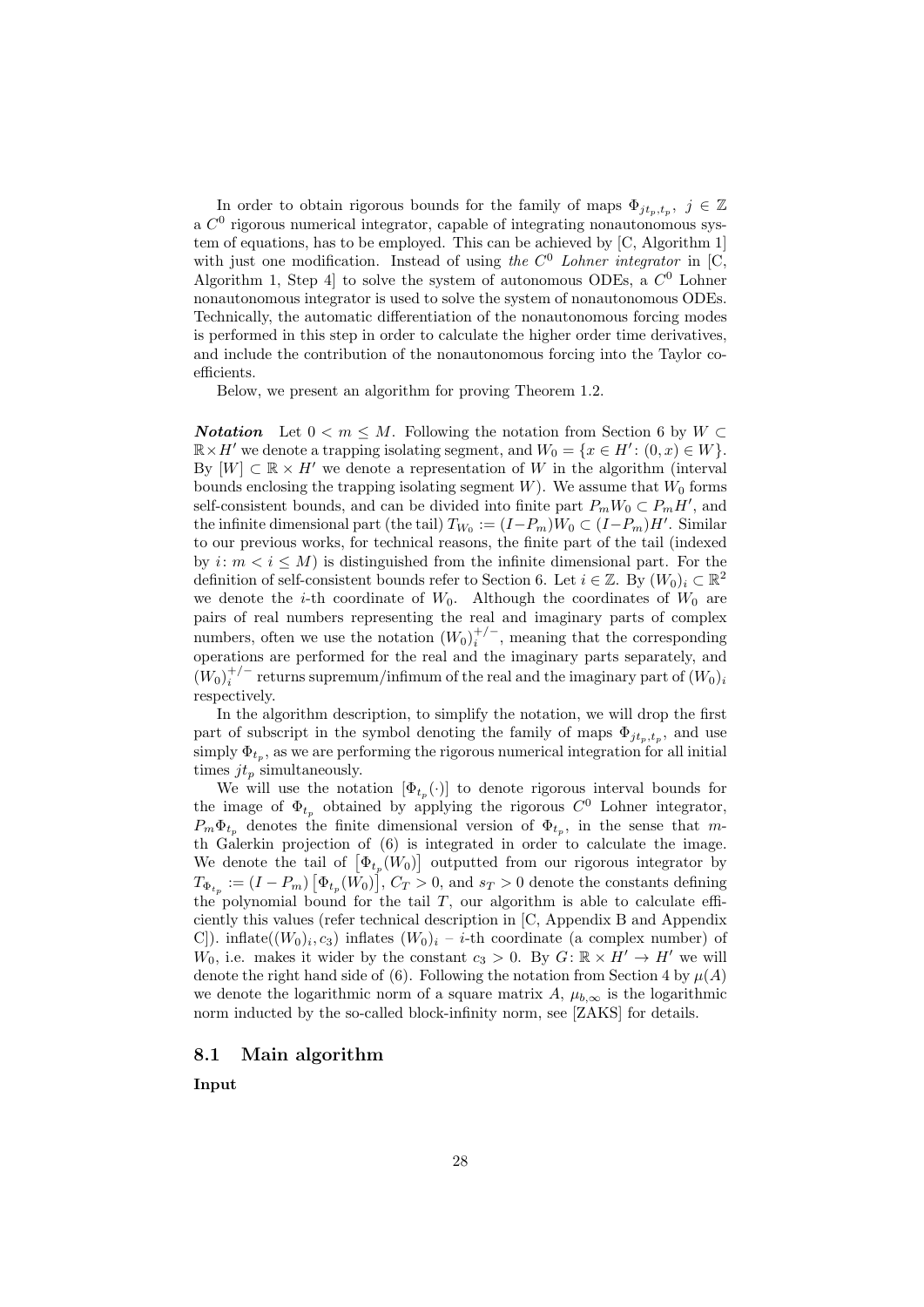

Figure 1: Diagram presenting steps of Algorithm for the proof of Theorem 1.2

- $M \geq m > 0$ , integers,  $m$  the Galerkin projection (12) dimension, and  $M$  – the dimension of the finite tail part of self-consistent bounds,
- $[\nu_1, \nu_2] > 0$ , an interval of the viscosity constant values can be degenerate (single valued),
- $s \geq 4$ , the order of polynomial decay of coefficients that is required from the constructed bounds and trapping regions,
- order and the time step of the Taylor method used by the  $C^0$  Lohner nonautonomous integrator,
- $t_p > 0$  period of the nonautonomous forcing,
- the forcing F modes, the autonomous part is provided by  $[f_k] := f_k + [f_{\varepsilon}],$ where  $[f_{\varepsilon}]$  is a uniform and constant perturbation  $[f_{\varepsilon}] = [-\varepsilon, \varepsilon] \times [-\varepsilon, \varepsilon],$ and the nonautonomous part is provided by finite number of nonautonomous sufficiently regular  $t_p$ -periodic in time forcing modes  $\{f_k(t)\}_{0\leq k\leq m}$ , given explicitly in a closed, representable on computer form, allowing automatic differentiation,
- the constants  $c_1 > 0$ ,  $c_2 > 0$ , and  $c_3 > 0$ , which should be adjusted according to the equation considered (in our program we have  $c_1 = 10^{-5}$ ,  $c_2 = 0.1, c_3 = 1.01$ .

#### Output

•  $[W] \subset [0, t_p] \times H'$  – interval representation of  $W \subset \mathbb{R} \times H'$  – the trapping isolating segment for the discrete semi-process, by representation of a trapping isolating segment we mean interval bounds enclosing  $W$ , and enclosing all trajectories traversing the trapping isolating segment, this set when glued together bound  $W$ ,  $[W]$  is used to calculate the Lipschitz constant bounds,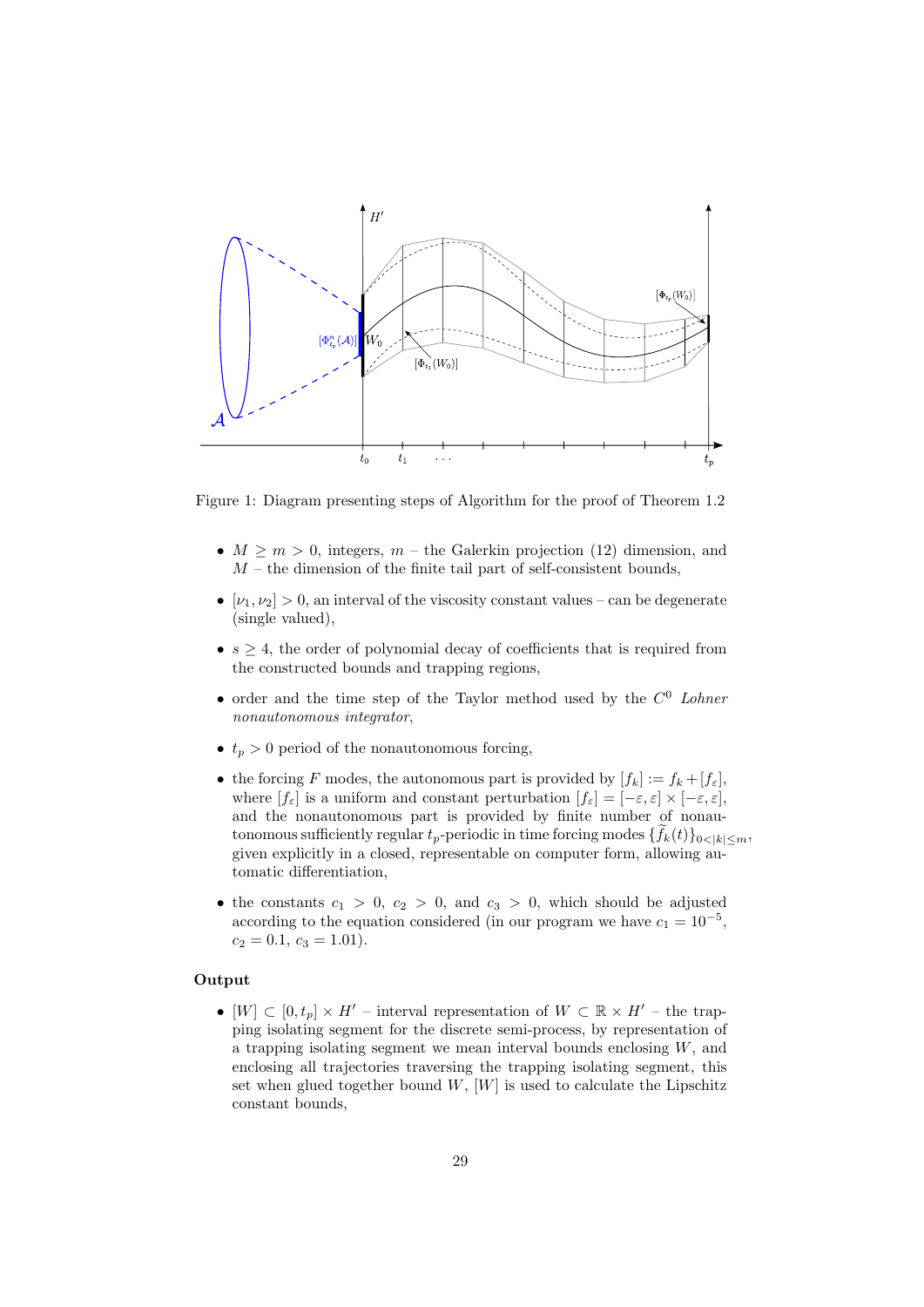- $A \subset H'$ , an absorbing set forming self-consistent bounds for (6),
- a upper bound for the Lipschitz constant  $L = e^l$  of  $\Phi_{t_p}$  on the set  $W_0$ ,

#### begin

- 1. Using the algorithm from Section 8.2 calculate a set  $W_0 \subset H'$  in which  $\Phi_{t_p}$ is contraction. Verify that  $L = e^l$  the calculated bound for the Lipschitz constant of  $\Phi_{t_p}$  on  $W_0$  satisfies the inequality  $L < 1$ , and therefore there is an (locally) attracting periodic solution within the trapping isolating segment W.
- 2. Using the procedure from [C, Section 8] calculate the absorbing set  $\mathcal{A} \subset H'$ proved to exist in Thm. 2.9, taking care of the nonautonomous part of forcing. Put

$$
E_0 = \sup_{\substack{g \in \{[f_k]\} \\ t \in \mathbb{R}}} \frac{E(\{g_k + \tilde{f}_k(t)\})}{\nu^2},\tag{91}
$$

and wherever value of  $|[f_k]|$  is required, put  $|(f_k] + \sup_{t \in \mathbb{R}} \widetilde{f}_k(t)|$ .

3. Using the  $C^0$  Lohner nonautonomous integrator calculate  $[\Phi_{t_p}^n(\mathcal{A})]$  until  $n > 0$  is found such that  $[\Phi_{t_p}^n(\mathcal{A})] \subset W_0$ .

#### end

According to Theorem 2.9 procedure from [C, Section 8] can be modified – value of  $\alpha$  (10) can be omitted in the estimates, but then according to Lemma 2.10 there is a penalty – the estimates for the norm are received (compare (19)) instead of estimates for the infimum and supremum.

For cases with  $\alpha$  small, the original procedure from [C, Section 8] is expected to be more efficient. Whereas, for cases with  $\alpha$  large the estimates based on Lemma 2.10 are expected to be more efficient. The recommended strategy is to calculate estimates using both of the above presented methods, and then take the intersection.

Steps of the algorithm described above are graphically presented on Figure 1.

### 8.2 Algorithm constructing bounds for trapping isolating segment and estimating Lipschitz constant for time shifts

Input The same as in the Algorithm from Section 8.1.

### Output

- $[W] \subset [0, t_p] \times H'$  interval representation of a trapping isolating segment for the discrete semi-process,
- $L > 0$  a bound for the Lipschitz constant of  $\Phi_{t_p}$  on  $W_0$ ,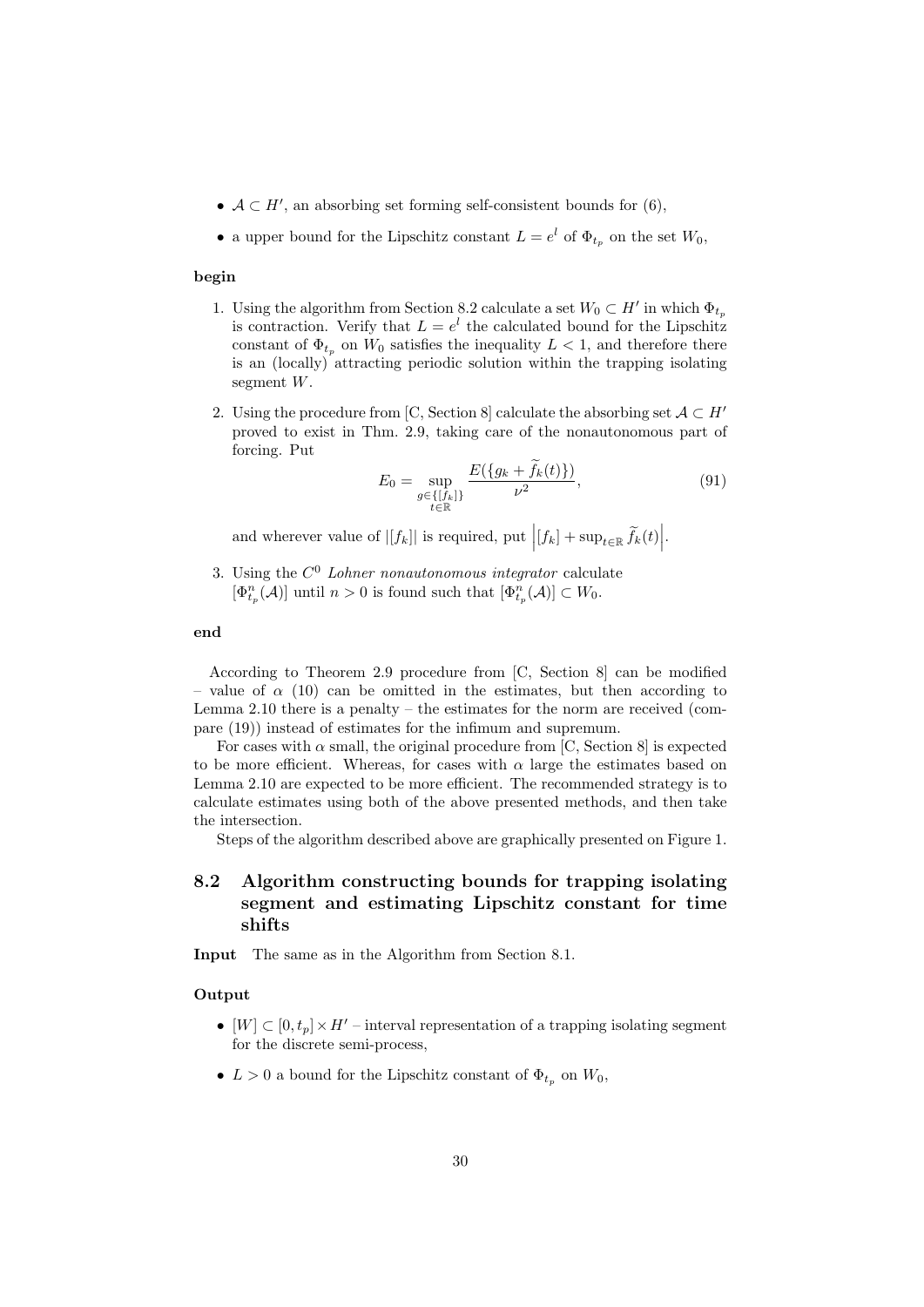#### begin

1. Find  $\bar{x}$  an approximate location of the fixed point of  $\Phi_{t_p}$  by applying the Newton method to the map  $P_m \Phi_{t_p}(x) - x$ , i.e.

$$
x^{(k+1)} = x^{(k)} - (DP_m \Phi_{t_p} (x^{(k)}) - Id)^{-1} (P_m \Phi_{t_p} (x^{(k)}) - x^{(k)}),
$$

stop after several iterations.

2. Iteratively find a set  $W_0 \subset H'$ , such that  $\left[\Phi_{t_p}(W_0)\right] \subset W_0$  using the following procedure.

As the initial value of  $W_0$  take an interval hull of  $\bar{x}$  in H'. Initialize  $W_0$  by adding  $[-c_1, c_1] \times [-c_1, c_1]$  to all coordinates of  $\overline{x}$ , initialize the tail part  $T := T_{W_0}$  with values such that  $T_i$  satisfy  $|T_i| \leq C/|i|^s$ , where  $C := |(W_0)_m| \cdot m^s$  for  $i > m$ , and s is provided as an input,  $(W_0)_m$  denotes the *m*-th coordinate of  $W_0$ .

while  $\left[\Phi_{t_p}(W_0)\right] \nsubseteq W_0$  do

for each  $i \in \{1, ..., M\}$  such that  $\left[\Phi_{t_p}(W_0)\right]_i \nsubseteq (W_0)_i$  do

if  $\left[\Phi_{t_p}(W_0)\right]_i^-\leq (W_0)_i^-\,$  then

$$
(W_0)^{-}_{i} := \left[\Phi_{t_p}(W_0)\right]_{i}^{-} + c_2 \cdot \left(\left[\Phi_{t_p}(W_0)\right]_{i}^{-} - (W_0)^{-}_{i}\right)
$$
  
inflate $((W_0)_{i}, c_3)$ 

end  $\textbf{if}\;\left[\Phi_{t_p}(W_0)\right]_i^+\geq (W_0)_i^+\;\textbf{then}$ 

$$
(W_0)_i^+ := \left[\Phi_{t_p}(W_0)\right]_i^+ + c_2 \cdot \left(\left[\Phi_{t_p}(W_0)\right]_i^+ - (W_0)_i^+\right)
$$
  
inflate $((W_0)_i, c_3)$ 

end

end if  $C_T \cdot (M+1)^{-s_T} \leq C_{T_{\Phi_{t_p}}} \cdot (M+1)^{-s_{T_{\Phi_{t_p}}}}$  then  $C_T := C_{T_{\Phi_{t_p}}} \cdot (M+1)^{s_T - s_{T_{\Phi_{t_p}}}}$ 

end

end.

3. Using the  $C^0$  Lohner nonautonomous integrator rigorously integrate  $W_0$ to obtain bounds along the orbit for the times  $t_1 < \cdots < t_n < t_{n+1} = t_p$ , which we denote by  $[x_i]$  for  $i = 1, ..., n + 1$ , and  $[x_0] := W_0$ .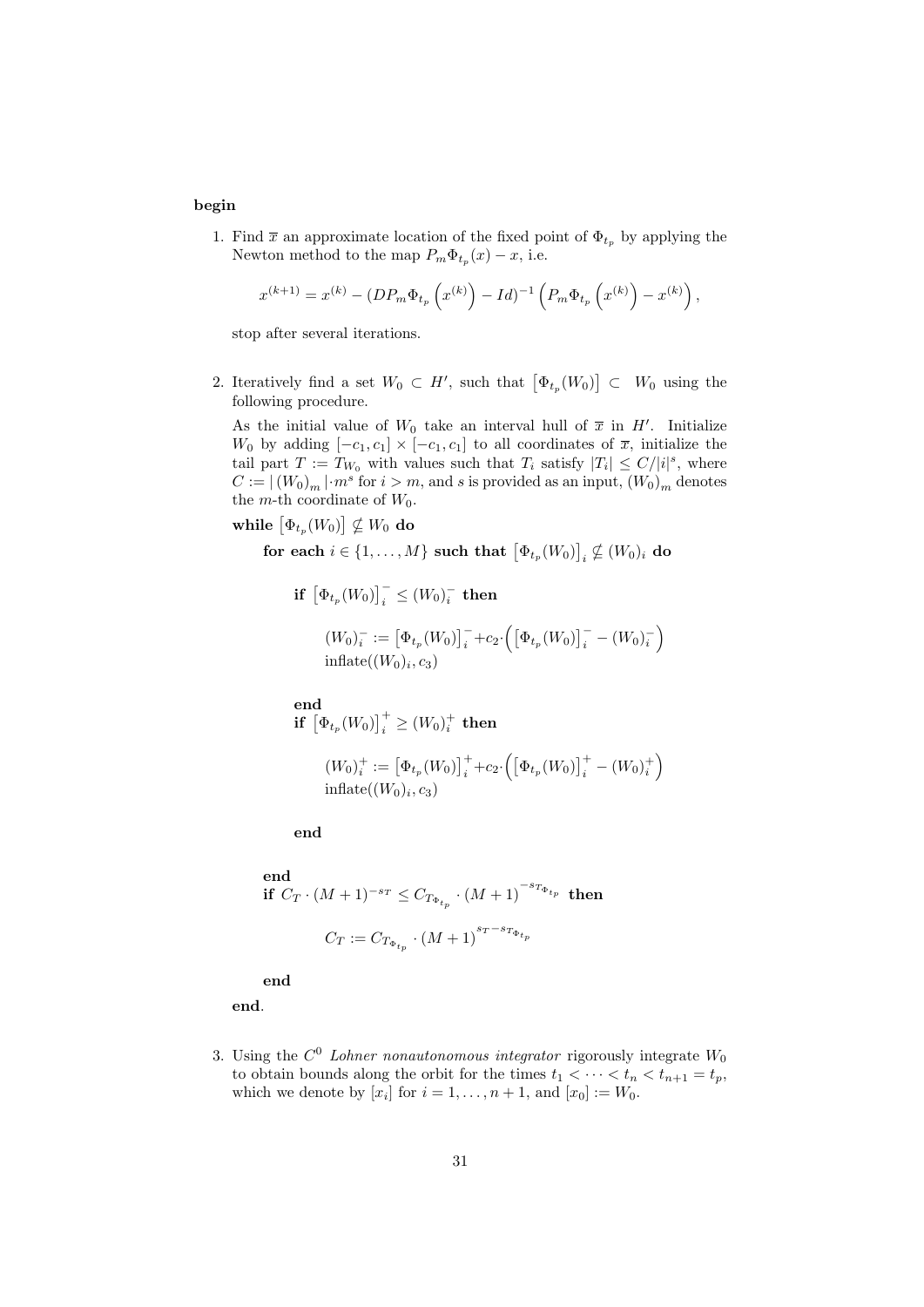As the output of our Lohner type algorithm for dPDEs the so-called rough enclosure – rigorous bounds for the solution during the whole time step are obtained, we denote the obtained rough-enclosures by  $[\varphi(t_i, [0, t_{i+1} - t_i], [x_i])]$ for  $i = 0, ..., n$ . For  $i = 0, ..., n$  the set  $[\varphi(t_i, [0, t_{i+1} - t_i], [x_i])]$  forms self-consistent bounds for G on  $[t_i, t_{i+1}]$ , i.e. satisfy conditions C1, C2, C3 from Definition 6.3.

In order to calculate the Lipschitz constant of  $\Phi_{t_p}$  on  $W_0$  we construct the following interval bounds enclosing the trapping isolating segment for the discrete semi-process, and enclosing all trajectories traversing the trapping isolating segment.

$$
[W] := \bigcup_{i=0}^{n} [t_i, t_{i+1}] \times [\varphi(t_i, [0, t_{i+1} - t_i], [x_i])].
$$

Then the logarithmic norms are calculated locally on each part of  $[W]$ .

4. Using the bounds calculated in the previous step calculate local logarithmic norms in a suitable norm. First, calculate an orthogonal change of coordinates  $Q_0$  such that

$$
[Q_0^{-1}]\cdot \frac{\partial P_m G}{\partial a}(\cdot,[\varphi(0,[0,t_1],W_0)])\cdot Q_0\tag{92}
$$

is in the close to the block-diagonal form. In the equation  $(92)$   $Q_0$  denotes a point matrix composed of approximate eigenvectors, possibly obtained from a non-rigorous external numerical package,  $[Q_0^{-1}]$  is the rigorous (interval) inverse of  $Q_0$ , we put  $\cdot$  as the first argument of  $\frac{\partial P_m G}{\partial a}$ , because this value is irrelevant (our assumption that the nonautonomous term does not depend on a at all).

for each  $i \in \{0, \ldots, n\}$  do

calculate 
$$
l_i := \mu_{b,\infty} \left( \frac{\partial G}{\partial a} \left( \cdot, [\varphi(t_i, [0, t_{i+1} - t_i], [x_i])]) \right) \right)
$$
 (93)

end,

where  $\mu_{b,\infty}$  is the logarithmic norm inducted by the block infinity norm defined using the orthogonal change of coordinates  $Q_0$  (that norm is denoted in Lemma 4.2 by  $|| \cdot ||_0$ . Obviously  $|| \cdot ||_0$  is a compatible norm according to Definition 6.10.

Observe that at a step  $j: 0 < j \leq n$  in the integration process the matrix  $Q_0$  can be replaced with another matrix, such that the matrix

$$
[Q_j^{-1}]\cdot \frac{\partial P_m G}{\partial a}\left(\cdot, [\varphi(t_j, [0, t_{j+1} - t_j], W_0)]) \cdot Q_j\right) \tag{94}
$$

is in the close to a block-diagonal form. Observe that in this case  $|| \cdot ||_0 =$  $\cdots = || \cdot ||_{j-1}$ , and the local logarithmic norms  $l_{j-1}$  and  $l_j$  are calculated using two distinct norms –  $|| \cdot ||_0$  and  $|| \cdot ||_i$  respectively.

5. Calculate the global Lipschitz constant using the local logarithmic norms calculated in the previous step. Depending on the number of distinct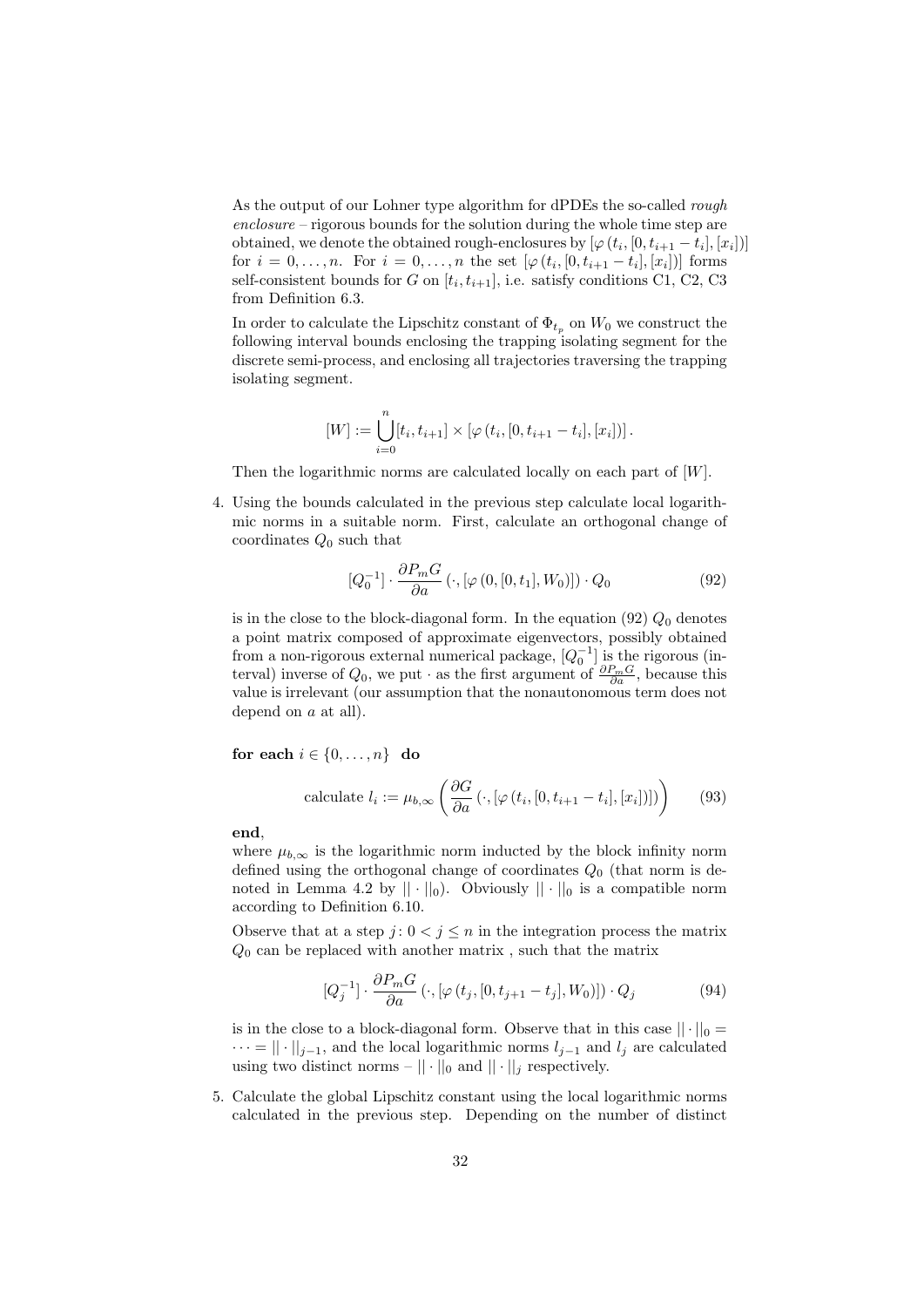norms that were used to calculate the local logarithmic norms, two cases are distinguished.

Case I – only the norm  $|| \cdot ||_0$  was used to calculate all of the logarithmic norms  $\{l_i\}_{i=0}^n$  in the previous step. According to Theorem 6.16 the Lipschitz constant of  $\Phi_{t_p}$  is bounded by  $L = Ce^{\frac{1}{\Delta}\Delta} = Ce^l$ , where  $\Delta = t_p$ ,  $l = \sum_{i=0}^{n} l_i \cdot (t_{i+1} - t_i)$ , and  $C \geq 1$ .

Case  $II$  – at least two norms were used to calculate the logarithmic norms  ${l_i}_{i=0}^n$  in the previous step of the algorithm. According to Theorem 6.16 the Lipschitz constant of  $\Phi_{t_p}$  is bounded by  $L = Ce^{\frac{1}{\Delta}\Delta} = Ce^l$ , where  $\Delta = t_p, l = \sum_{i=0}^n l_i \cdot (t_{i+1} - t_i) P_{i \mapsto i+1}$ , and  $C \ge 1$ .

If the norms  $|| \cdot ||_j$  and  $|| \cdot ||_{j+1}$  are different put  $P_{j \mapsto j+1} := ||Q_{j+1}^{-1}Q_j||_{\infty}$ , otherwise, put  $P_{i\mapsto j+1} := 1$ .

If  $l < 0$  then the existence of a locally attracting orbit within the set W is claimed.

#### end

**Remark 8.2.** All the bounds for the logarithmic norm of the (infinite dimensional) derivative of vector field DG calculated in the main algorithm presented above are carried out in suitable block coordinates. The finite part of  $DP_mG$ is reduced by an orthogonal change of coordinates to an (almost) block-diagonal form, i.e. having  $2 \times 2$  blocks on the diagonal. The block decomposition of H is given by  $H = \bigoplus_{(i)} H_{(i)}$ . For  $(i) \leq m$  each block  $H_{(i)}$  is a two-dimensional eigenspace of J. In case of two dimensional blocks  $(i) = (i_1, i_2) \in \mathbb{Z}^2$ , the expression (i)  $\langle m \rangle$  means that  $i_j \langle m \rangle$  for  $j = 1, 2$ . We consider all blocks two dimensional, and for  $(i) > m$  (the infinite dimensional part) the diagonal blocks look like  $\begin{bmatrix} \lambda_i & \alpha_i \end{bmatrix}$  $-\alpha_i \quad \lambda_i$  $\big]$ . The logarithmic norm inducted by the euclidean norm of this matrix, is calculated easily, and equals to  $\lambda_i$ . We present explicit estimates that were used in actual computations in [Supplement].

# 9 Example theorems proved by using presented method

In Table 1 and Table 2 we present data of several theorems that we managed to prove by using the presented method.

To obtain the results presented in Table 1 and Table 2 we kept the forcing constant (it was the same as in Theorem 1.2), and we were varying the parameter  $\nu$ . The radius of the energy absorbing ball  $E_0$  (91) was different for each case.

The meaning of the labels in Table 1 and Table 2 is as follows, 1. is the total execution time in seconds, 2. if the existence of a trapping isolating segment was established, 3. if the periodic solution is locally attracting, 4. if the periodic solution is attracting globally,  $L^+$  is the upper bound for the Lipschitz constant of  $\Phi_{t_p}$  – the time shift by  $t_p$ . The order of the Taylor method was 6, time step length was 0.005 in all cases.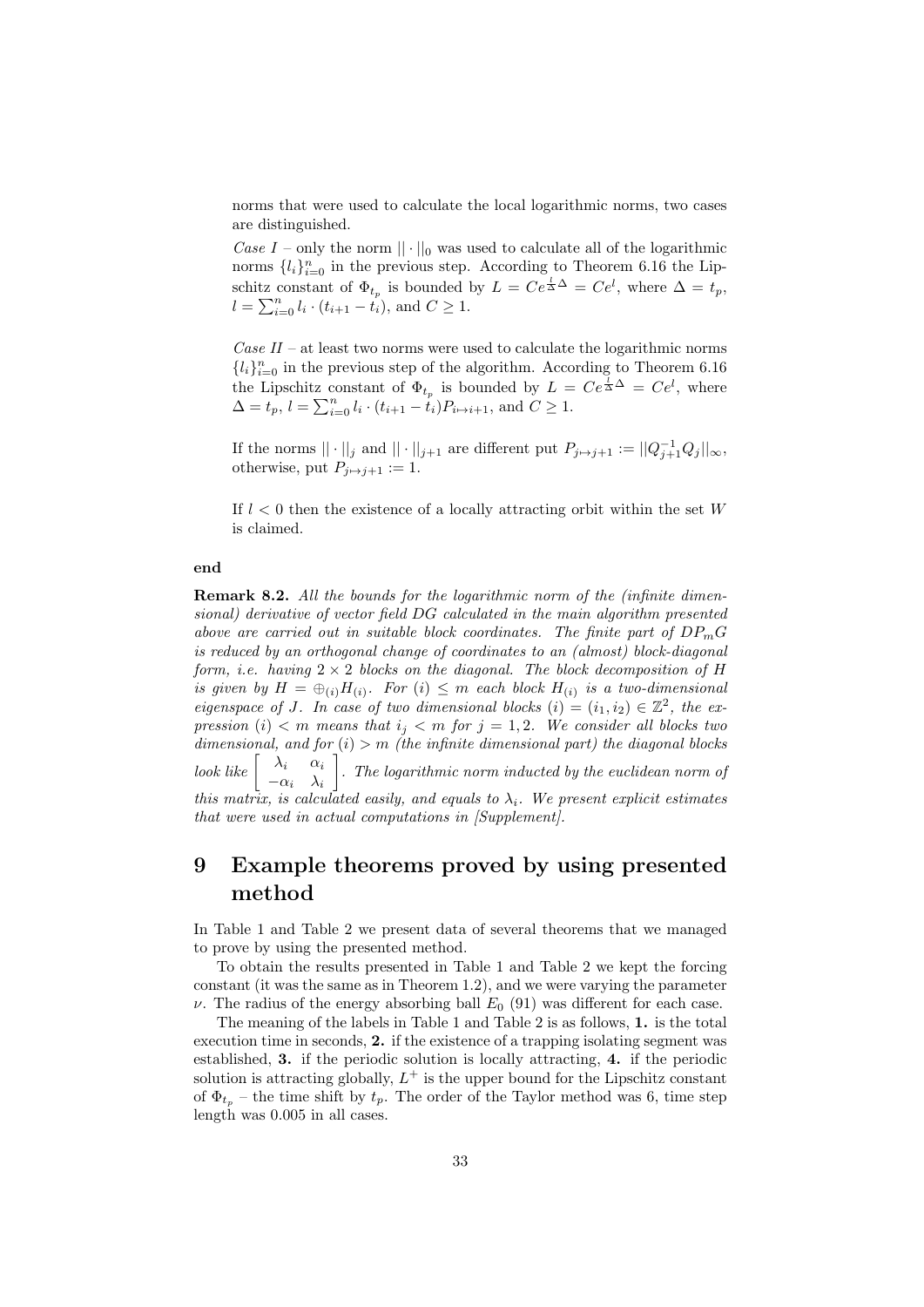| id          | $\nu$    | $c2\pi$<br>$\mathbf{u_0}(\mathbf{x}) \, \mathbf{dx}$ | $E_0$   | $\mathbf m$     | $L^+$           |        | 2. | 3. |  |
|-------------|----------|------------------------------------------------------|---------|-----------------|-----------------|--------|----|----|--|
| 1(Thm. 1.2) | $\Omega$ | $\pi$                                                | 1.22018 | 8               | $3.61879e - 05$ | 342.34 |    |    |  |
|             | 1.9      | $0.6\pi$                                             | 1.352   | 8               | $7.38339e - 05$ | 365.9  |    |    |  |
|             | $1.85\,$ |                                                      | 1.42607 | 8               | $4.64234e - 05$ | 933.55 |    |    |  |
|             |          |                                                      | 4.88072 | 14              | 0.0243972       |        |    |    |  |
|             | 0.97     |                                                      | 5.08197 | 16              | 0.969176        |        |    |    |  |
|             | 0.85     |                                                      | 6.75532 | 12 <sub>1</sub> | $3.72357e + 24$ |        |    |    |  |

#### Table 1: Example results obtained

1 - we do not provide the total execution time, as we could not perform numerical integration in time in those cases.

| $^{\bullet}$ 1<br>ıd | $\mathbf{z}$ | $c \angle \pi$<br>dx<br>$\mathbf{u_0}(\mathbf{x})$<br>Jθ | т.,<br>L0           | m           |                 |            | ົ<br>٠. | ച<br>υ, | 4. |
|----------------------|--------------|----------------------------------------------------------|---------------------|-------------|-----------------|------------|---------|---------|----|
| <b>.</b>             |              | $200\pi$                                                 | 1762613             | $\sim$<br>0 | 1.59482e<br>ഹ   | 806.<br>70 |         |         |    |
| $\Omega$<br>↵        | QE<br>U.OƏ   | $40\pi$                                                  | 75599<br>$\epsilon$ | 1 ດ<br>∸    | 0709885<br>. ೧೯ |            |         |         |    |

Table 2: Example results obtained with large  $\alpha = \int_0^{2\pi} u_0(x) dx$ 1 - we do not provide the total execution time, as we could not perform numerical integration in time in those cases.

In some cases, namely in the proofs denoted id 4, 5 in Table 1, and id 2 in Table 2 the numerical integration forward in time of the absorbing set was not performed, as the calculated absorbing set was too large, all attempts to integrate it using our algorithm resulted in blow ups of interval enclosures after a short time. Therefore the step 3 of Algorithm from Section 8.1 was not verified, still, it should be possible also in those cases to perform successfully the step 3 of Algorithm from Section 8.1 by, for instance, applying to the absorbing set some interval set splitting techniques, and then integrate separately each small piece. In the proof denoted id 6 in Table 1 the obtained upper bound for the Lipschitz constant was  $> 1$ , thus we established just the existence of an orbit within the trapping isolating segment, without resolving the question whether this orbit is attracting.

# 10 Conclusion

A method of proving the existence of globally attracting periodic solutions for a class of dissipative PDEs has been presented. A detailed case study of the viscous Burgers equation with a nonautonomous forcing function has been provided. All the rigorous numerics computer software used is available on-line [Software].

There are several paths for the future development of the presented method we will pursue. First, we will investigate the possibility of obtaining a theoretical result of existence of attracting orbits, with exponential rate of convergence, for (1) with periodic boundary conditions for any forcing, which is a continuous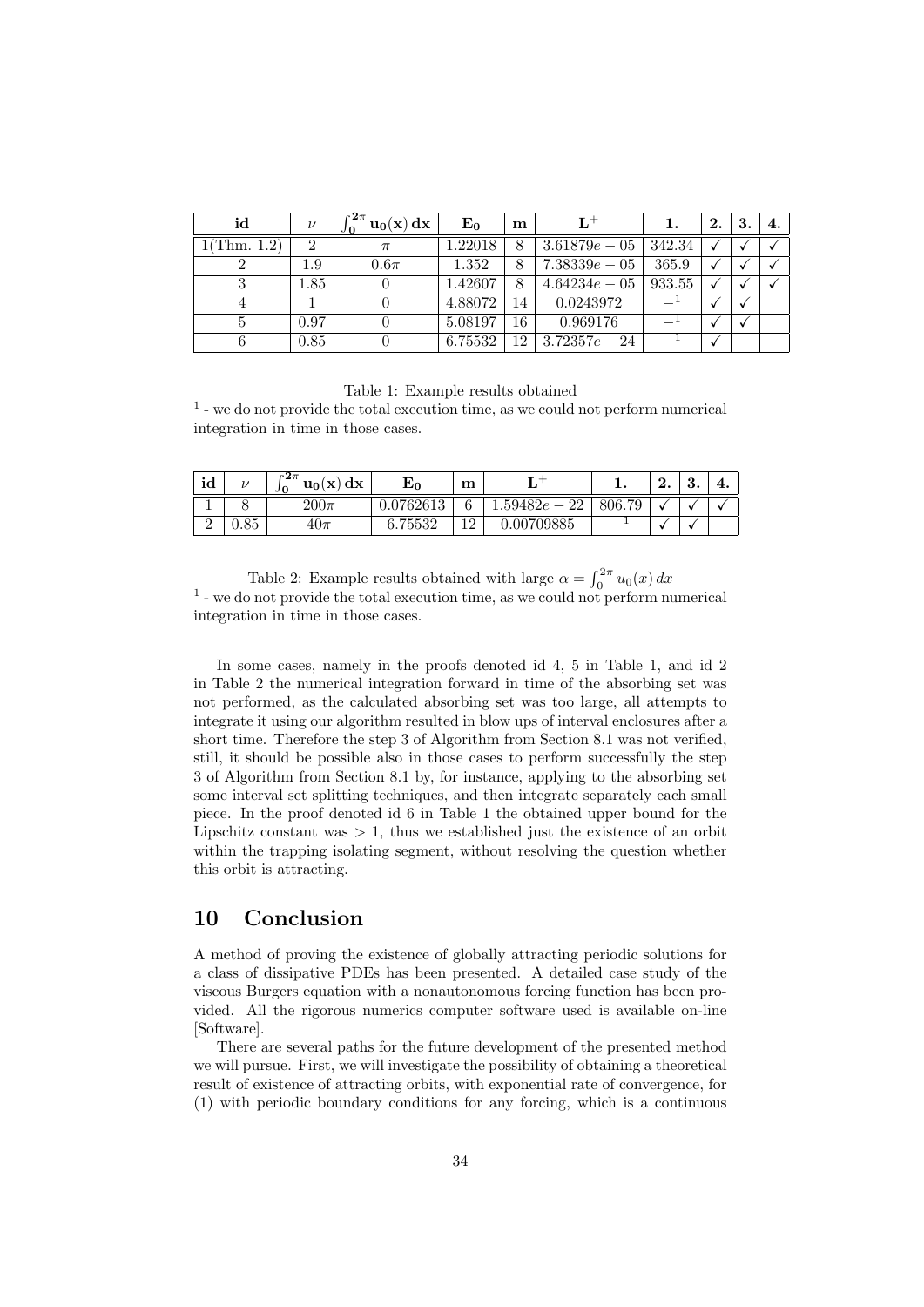and bounded function of time. We will address this topic in our forthcoming papers.

We would like to conclude with brief note about our forthcoming results [CZ]. We established existence of globally attracting solutions asymptotically for large  $\alpha$  ( $u_0$  integral). Additionally, in this case, we obtained bounds for the attracting solution of the form  $\alpha + O(\frac{\|f\|}{\alpha})$  $\frac{J\parallel}{\alpha}$ ). In this work we also considered the whole class of smooth forcings, i.e. we dropped the assumption of the finite number of nonzero forcing modes.

## References

- [Software] Software used in this paper, http://ww2.ii.uj.edu.pl/~cyranka/NonautonomousBurgers/ (alt. link www.cyranka.net).
- [Supplement] Supplementary material, http://ww2.ii.uj.edu.pl/~cyranka/NonautonomousBurgers/ (alt. link www.cyranka.net).
- [B] J.M. Burgers, A mathematical model illustrating the theory of turbulence, Adv. Appl. Mech., vol 1(1948), 171-199.
- [CAPD] CAPD Computer Assisted Proofs in Dynamics, a package for rigorous numeric, http://capd.ii.uj.edu.pl.
- [C] J. Cyranka, Existence of globally attracting fixed points of viscous Burgers equation with constant forcing. A computer assisted proof. Accepted to Topological Methods in Nonlinear Analysis.
- [C2] J. Cyranka, Efficient Algorithms for Rigorous Integration Forward in Time of dPDEs. Existence of Globally Attracting Fixed Points of Viscous Burgers Equation with Constant Forcing, a Computer Assisted Proof, PhD dissertation, Jagiellonian University, Kraków, 2013, available on-line http://ww2.ii.uj.edu.pl/~cyranka (alt. link www.cyranka.net).
- [CZ] J. Cyranka, P. Zgliczyński, The effect of fast movement in dissipative PDEs with the forcing term,  $arXiv:1407.1712$  [math.DS].
- [D] G. Dahlquist, Stability and Error Bounds in the Numerical Intgration of Ordinary Differential Equations, Almqvist & Wiksells, Uppsala, 1958; Transactions of the Royal Institute of Technology, Stockholm, 1959.
- [FMRT] C. Foias, O. Manley, R. Rosa, R. Temam Navier-Stokes Equations and Turbulence, Encyclopedia of Mathematics and Its Applications, Vol. 84, Cambridge Univeristy Press, 2008.
- [HNW] E. Hairer, S.P. Nørsett and G. Wanner, Solving Ordinary Differential Equations I, Nonstiff Problems, Springer-Verlag, Berlin Heidelberg 1987.
- [JKM] H.R. Jauslin, H.O. Kreiss, J. Moser, On the Forced Burgers Equation with Periodic Boundary Condition, Proceedings of Symposia in Pure Mathematics, Vol. 65, 1999.
- [KZ] T. Kapela and P. Zgliczyński, A Lohner-type algorithm for control systems and ordinary differential inclusions, Discrete Cont. Dyn. Sys. B, vol. 11(2009), 365-385.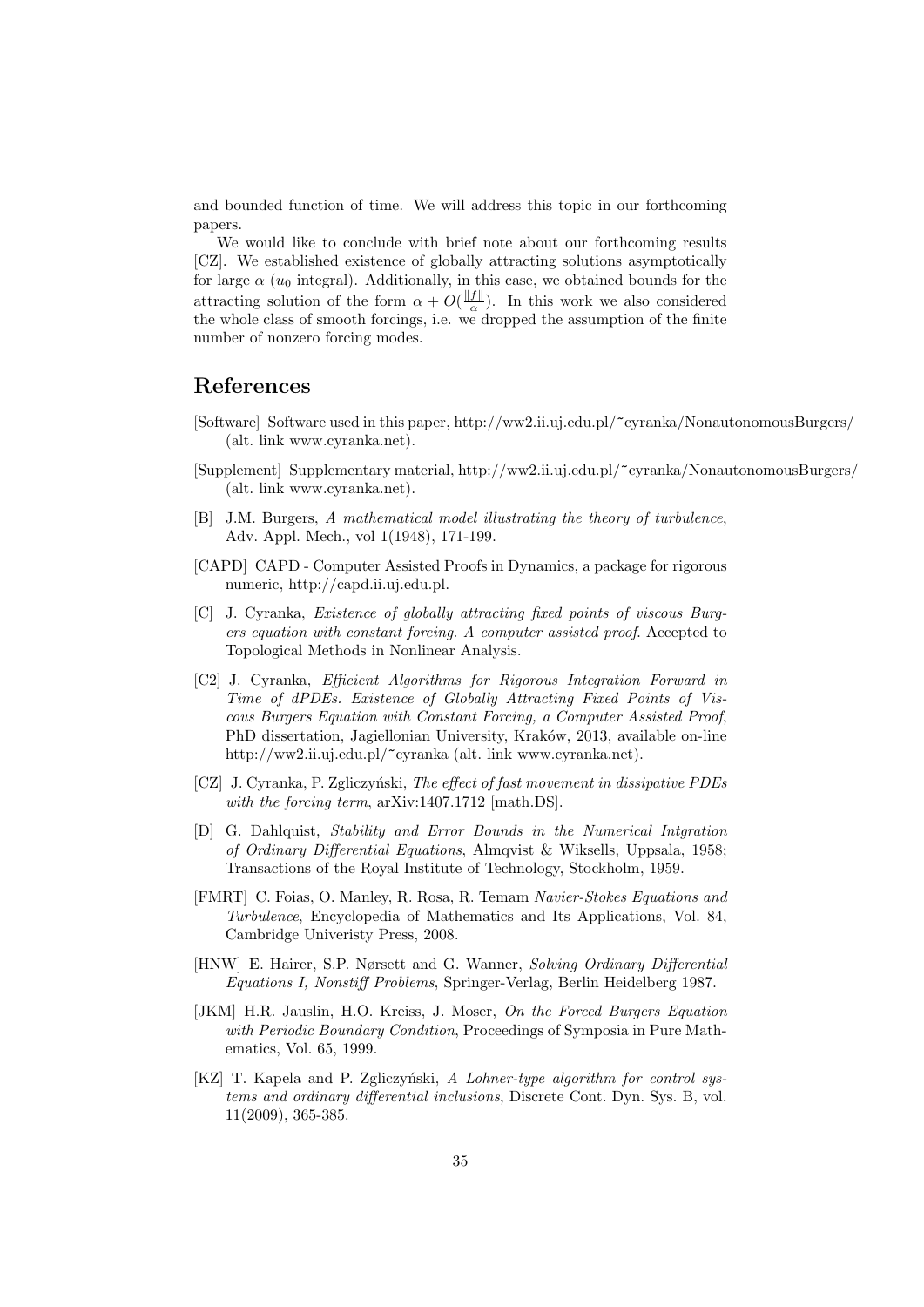- [Lo1] R.J. Lohner, Einschliessung der Lösung gewöhnlicher Anfangs und Randwertaufgaben und Anwendungen, Universität Karlsruhe (TH), these 1988.
- [Lo] R.J. Lohner, Computation of Guaranteed Enclosures for the Solutions of Ordinary Initial and Boundary Value Problems, Computational Ordinary Differential Equations, J.R. Cash, I. Gladwell Eds., Clarendon Press, Oxford, 1992.
- [L] S. M. Lozinskii, Error esitimates for the numerical integration of ordinary differential equations, part I, Izv. Vyss. Uceb. Zaved. Matematica, 6 (1958), 52–90 (Russian)
- [Si1] Ya. Sinai, Two Results Concerning Asymptotic Behavior of Solutions of Burgers Equation with Force, Journal of Statistical Physics, 64 (1991), 1– 12.
- [S1] R. Srzednicki, Periodic and bounded solutions in blocks for time-periodic nonautonomuous ordinary differential equations. Nonlin. Analysis, TMA., 1994, 22, 707–737.
- [SW] R. Srzednicki & K. Wójcik, A geometric method for detecting chaotic dynamics, J. Diff. Eq., 1997, 135, 66–82.
- [W] W. Walter, Differential and integral inequalities, Springer-Verlag Berlin Heidelberg New York, 1970.
- [Wh] G. B. Whitham, *Linear and Nonlinear Waves*. John Wiley & Sons, 1975.
- [ZM] P. Zgliczyński and K. Mischaikow, Rigorous Numerics for Partial Differential Equations: the Kuramoto-Sivashinsky equation, Foundations of Computational Mathematics, vol. 1(2001), 255-288.
- [ZAKS] P. Zgliczyński, Attracting fixed points for the Kuramoto-Sivashinsky equation - a computer assisted proof, SIAM Journal on Applied Dynamical Systems, vol. 1(2002), 215-288.
- [ZNS] P. Zgliczyński, *Trapping regions and an ODE-type proof of an existence* and uniqueness for Navier-Stokes equations with periodic boundary conditions on the plane, Univ. Iag. Acta Math., vol. 41(2003), 89-113.
- [Z2] P. Zgliczyński, Rigorous numerics for dissipative Partial Differential Equations II. Periodic orbit for the Kuramoto-Sivashinsky PDE - a computer assisted proof, Foundations of Computational Mathematics, vol. 4(2004), 157-185.
- [Z3] P. Zgliczyński, Rigorous Numerics for Dissipative PDEs III. An effective algorithm for rigorous integration of dissipative PDEs, Topological Methods in Nonlinear Analysis, vol. 36(2010), 197-262.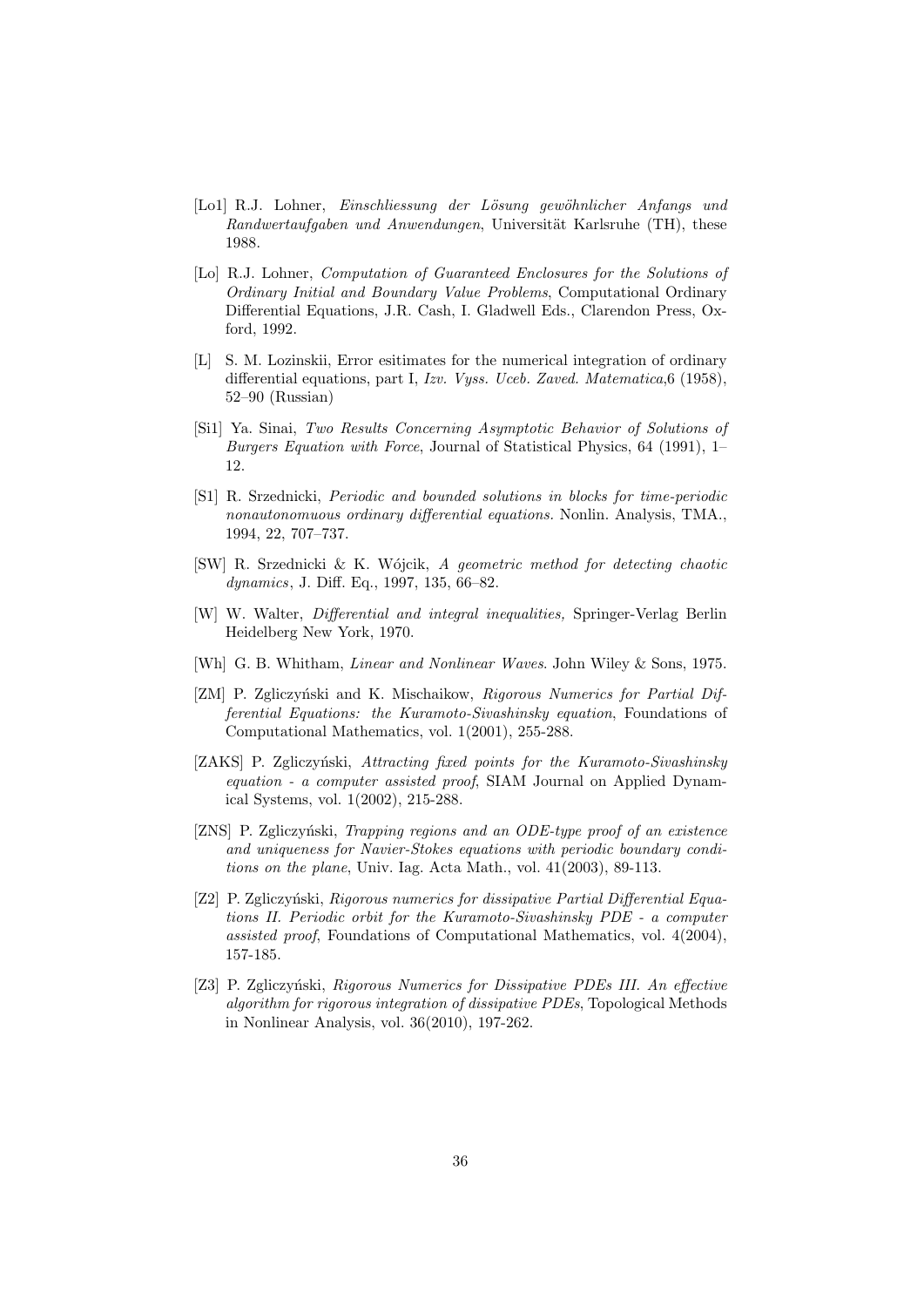# A Numerical data from proof of Theorem 1.2

In this appendix we present the numerical data obtained in the algorithm from Section 8.1 proving Theorem 1.2.

Program was programmed in C++ language. Program was executed on Linux 32-bit Intel Core i5-2430M CPU @ 2.40 GHz x 4 machine, compiled with GCC compiler version 4.7.3, and with the following compiler flags (-O0 -frounding-math -ffloat-store).

- The Galerkin projection dimension,  $m = 8$ .
- The autonomous forcing  $l^2$  energy,  $E({f_k}) = 1.31$ .
- The nonautonomous forcing  $l^2$  energy,  $E(\{\tilde{f}_k\}) = 1.31$ .
- Upper bound for the total forcing  $l^2$  energy,

$$
\max_{\substack{g \in \{[f_k]\} \\ t \in [0, t_p]}} E(\{g_k + \tilde{f}_k(t)\}) = 4.88072.
$$

- The absorbing ball radius  $E_0 = 1.22018$ .
- The Lipschitz constant,  $L \leq 3.61879e 05$ .
- The absorbing set,  $V \oplus \Theta =$

| $\bf k$        | $Re(a_{\mathbf{k}})$                                   | $\text{Im}(\mathbf{a_k})$                                                                   |
|----------------|--------------------------------------------------------|---------------------------------------------------------------------------------------------|
| $\mathbf{1}$   | $0.0259487 + [-0.357457, 0.357457]$                    | $\boxed{0.153052 + [-0.238867, 0.238867]}$                                                  |
| $\overline{2}$ | $0.0449597 + [-0.150289, 0.150289]$                    | $-0.0425997 + [-0.143525, 0.143525]$                                                        |
| 3              | $-0.0178005 + [-7.0412, 7.0412]10^{-2}$                | $0.0192868 + [-7.07427, 7.07427]10^{-2}$                                                    |
| 4              | $-1.75301 \cdot 10^{-3} + [-2.24348, 2.24348]10^{-2}$  | $1.45325 \cdot 10^{-3} + [-2.23378, 2.23378]10^{-2}$                                        |
| 5              | $8.24378 \cdot 10^{-4} + [-9.60379, 9.60379]10^{-3}$   | $1.45682 \cdot 10^{-4} + [-9.60024, 9.60024]10^{-3}$                                        |
| 6              | $-3.07739 \cdot 10^{-5} + [-4.3149, 4.3149]10^{-3}$    | $-1.0924 \cdot 10^{-5} + [-4.30936, 4.30936]10^{-3}$                                        |
| 7              | $-4.5983 \cdot 10^{-5} + [-2.01048, 2.01048]10^{-3}$   | $-1.49242 \cdot 10^{-5} + [-2.01036, 2.01036]10^{-3}$                                       |
| 8              | $-1.96036 \cdot 10^{-6} + [-9.87006, 9.87006]10^{-4}$  | $7.01463 \cdot 10^{-6} + [-9.86863, 9.86863]10^{-4}$                                        |
| 9              | $2.81191 \cdot 10^{-6} + [-6.19244, 6.19244]10^{-4}$   | $4.15566 \cdot 10^{-6} + [-6.19241, 6.19241]10^{-4}$                                        |
| 10             | $-2.16324 \cdot 10^{-7} + [-4.00182, 4.00182]10^{-4}$  | $-1.24755 \cdot 10^{-6} + [-3.99861, 3.99861]10^{-4}$                                       |
| 11             | $-1.10967 \cdot 10^{-7} + [-2.84633, 2.84633]10^{-4}$  | $-1.0639 \cdot 10^{-7} + [-2.84634, 2.84634]10^{-4}$                                        |
| 12             | $-5.47851 \cdot 10^{-8} + [-2.18552, 2.18552]10^{-4}$  | $1.37878 \cdot 10^{-7} + [-2.18508, 2.18508]10^{-4}$                                        |
| 13             | $1.29273 \cdot 10^{-8} + [-1.77235, 1.77235]10^{-4}$   | $-1.69395 \cdot 10^{-8} + [-1.77237, 1.77237]10^{-4}$                                       |
| 14             | $9.27549 \cdot 10^{-9} + [-1.49524, 1.49524]10^{-4}$   | $-1.9964 \cdot 10^{-9} + [-1.4952, 1.4952]10^{-4}$                                          |
| 15             | $-4.70792 \cdot 10^{-9} + [-1.29781, 1.29781]10^{-4}$  | $-2.81077 \cdot 10^{-10} + [-1.29781, 1.29781]10^{-4}$                                      |
| 16             | $4.35414 \cdot 10^{-10} + [-1.15017, 1.15017]10^{-4}$  | $-2.87508 \cdot 10^{-10} + [-1.15016, 1.15016]10^{-4}$                                      |
| 17             | $4.76886 \cdot 10^{-10} + [-1.03539, 1.03539]10^{-4}$  | $2.82898 \cdot 10^{-10} + [-1.03539, 1.03539]10^{-4}$                                       |
| 18             | $-2.05696 \cdot 10^{-10} + [-9.43268, 9.43268]10^{-5}$ | $-8.29394 \cdot 10^{-11} + [-9.43267, 9.43267]10^{-5}$                                      |
| 19             | $-4.29042 \cdot 10^{-12} + [-8.67209, 8.67209]10^{-5}$ | $-1.99325 \cdot 10^{-11} + [-8.67208, 8.67208]10^{-5}$                                      |
| 20             | $1.68368 \cdot 10^{-11} + [-8.02637, 8.02637]10^{-5}$  | $2.14338 \cdot 10^{-11} + [-8.02637, 8.02637]10^{-5}$                                       |
| 21             | $-1.01567 \cdot 10^{-11} + [-7.46033, 7.46033]10^{-5}$ | $-1.19795 \cdot 10^{-11} + [-7.46033, 7.46033]10^{-5}$                                      |
| 22             | $1.67491 \cdot 10^{-12} + [-6.93165, 6.93165]10^{-5}$  | $4.91813 \cdot 10^{-12} + [-6.93165, 6.93165]10^{-5}$                                       |
| 23             | $2.14631 \cdot 10^{-13} + [-6.41116, 6.41116]10^{-5}$  | $-1.35591 \cdot 10^{-12} + [-6.41116, 6.41116]10^{-5}$                                      |
| $\geq 24$      |                                                        | $ a_k  \le 11362.2/k^5$ , $ a_{24}  = -2.41124 \cdot 10^{-14} + [-5.86026, 5.86026]10^{-5}$ |